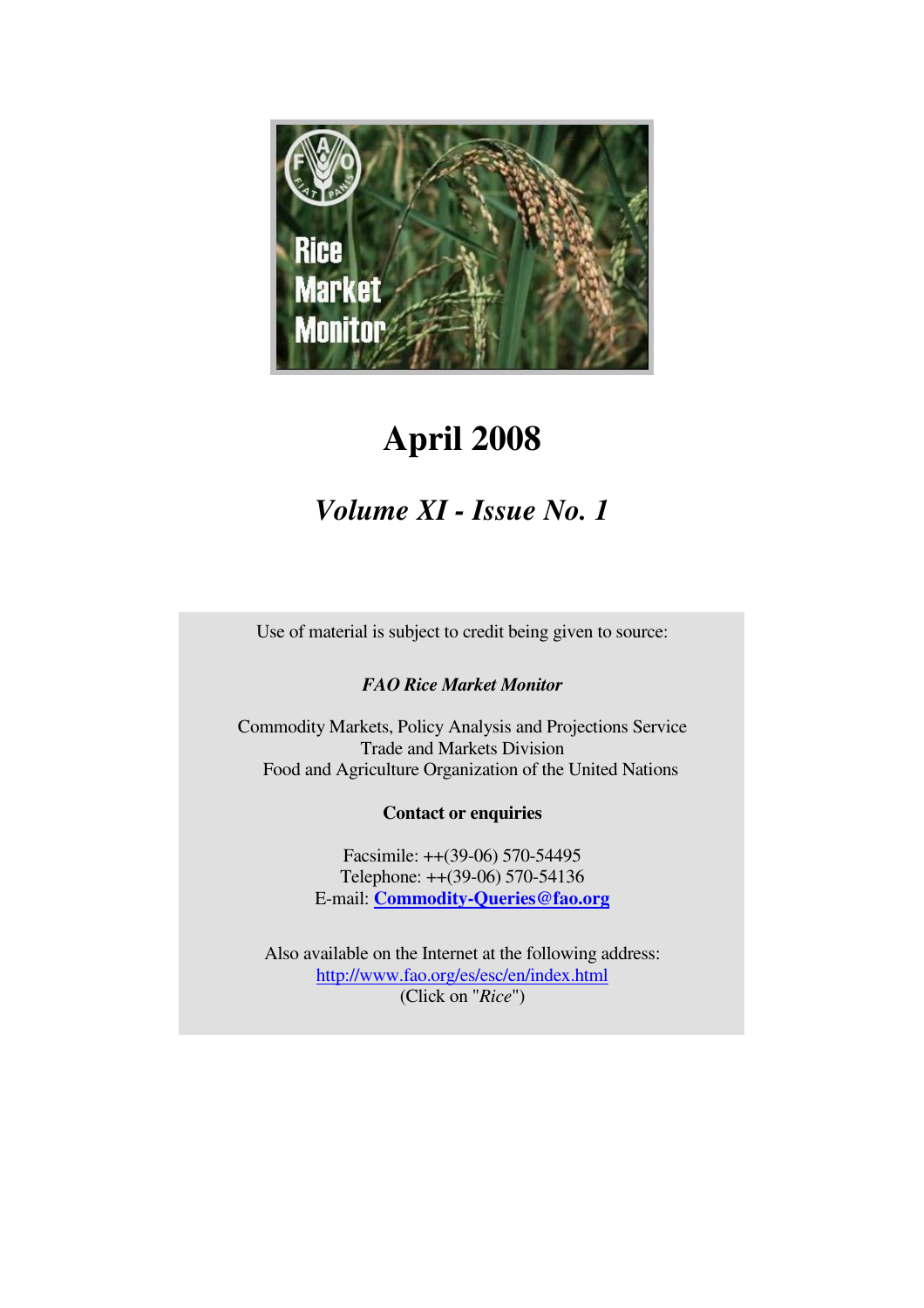## **Commentary on the current rice market situation**

## **April 2008**

Short term supply and demand imbalances, along with a weak US dollar, low world rice reserves, rising production costs and higher prices of competing agricultural and substitute food commodities help explain the recent tendency for international rice prices to move up, but they do not fully justify the extent and the suddenness of the surge.



In recent months, rice export prices staged a remarkable increase, reaching unprecedented high levels in nominal terms, although in real terms, they still fell well short of the levels witnessed in the mid-1970s. For illustration, prices of Thai white rice 100%B almost trebled between April 2007 and April 2008, with much of the gain accruing since November last year. The price surges have not only concerned rice, but also other basic foodstuffs, kerosene, and other essentials, affecting numerous countries and stirring considerable concern among governments. Many importing countries have responded by implementing domestic price stabilization actions, such as

reduction or removal of import tariffs and duties and tightened retail price controls, while a large number of exporting countries have imposed restrictions on exports.

In part, the recent spikes in world rice prices reflect short run market imbalances as several countries (notably Bangladesh, Indonesia, Nigeria, the Philippines and Iraq) came to the international market between December 2007 and April 2008 to contract large purchases of rice at a time when exporters had limited rice to offer. Imports were needed either to compensate for a production shortfall (Bangladesh), to replenish stocks (Indonesia, the Philippines) or just to meet rising domestic consumption (Iraq, African countries). As export prices started soaring, domestic prices were also propelled upwards, prompting several exporting countries to impose export taxes, minimum export prices, export ceilings or outright export bans, in an attempt to avert food scarcities occurring on their own territory. These moves further restricted the availability of supplies on the international market place, triggering yet more price rises and tighter conditions. At the moment, only Thailand, Pakistan and the United States, among the leading exporters, are letting rice to be exported unconstrained.

It is important to recall that there has been no marked production shortfall in 2007 other than in Australia, Brazil, the DPR Korea, the Korea Rep, Myanmar and Sri Lanka and, overall, world production recorded a positive, albeit weak, growth in 2007. Much sharper contractions were witnessed in the past, for instance in 2002, when output in India dropped by 23 percent, a major factor behind the 5 percent decline in the world aggregate. Despite the scale of the contraction, it had little effect on world prices, mainly because of the large stock availabilities existing at the time. The lack of a severe drop of supplies in major producing countries or of a sudden and unexpected increase in demand for rice brings to the fore other possible causes that warrant consideration: firstly, the size of the 2007 rice crops may have been overstated, which would mean that less rice than thought is available on the market, resulting in rising prices. If so, this would call for a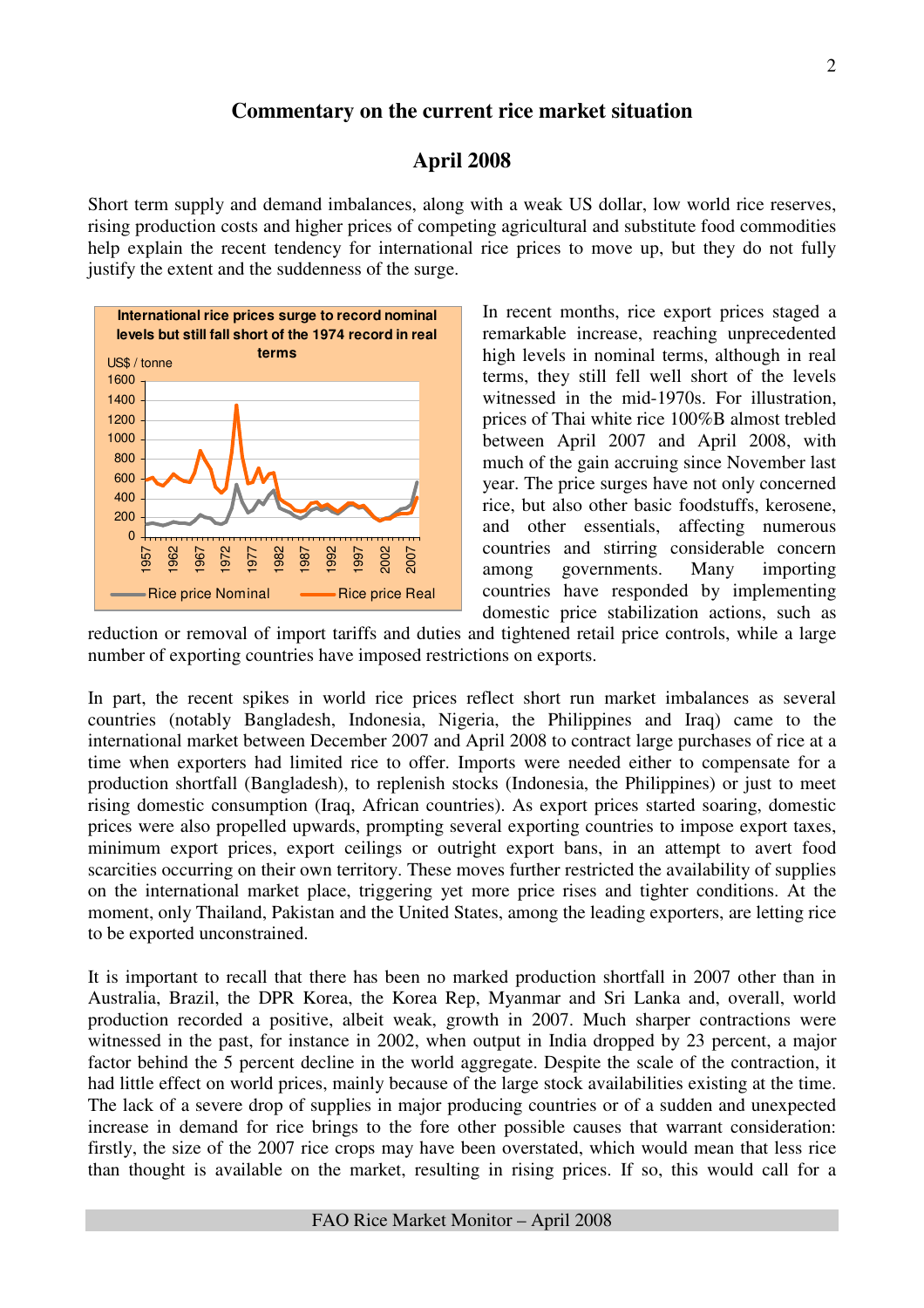strengthening of monitoring of production in the various producing countries. Another possibility, as mentioned in a number of cases, is that supplies have been withheld from the market by producers, millers, and traders on expectation of further price rises, thereby creating artificial tightness in the market. A number of governments have already announced action to thwart these practices. However, for prices to return to more normal levels, favourable, or at least average, weather conditions must prevail in the coming months and governments must relax the restrictions they have imposed on exports. Whatever relief is brought by additional production, prices are unlikely to return to the 2007 average level in the short run, as production costs have also surged. Moreover, larger production will be required not only to cover consumption needs but also to reconstitute the depleted rice reserves in a number of countries. In this connection, it is interesting to note the important role that Thailand has played in stabilizing the market since 2004, through the administration and release of government stocks, a role it may not be able to perform to the same extent in 2008, given the diminished size of public rice reserves.

The sudden surge in world prices since November 2007 has brought to the fore a number of medium term issues that have remained largely unattended in the past two decades. They concern long lasting tendencies, such as low investment in agriculture, especially irrigation, shifts in populations away from rural areas, erosion of the rice ecological base, reduction in agricultural research funding and stagnating productivity.

But the recent crisis also raises a number of pressing policy-related issues. At the country level, many governments find themselves in the difficult situation of having to keep consumer prices at affordable levels without eroding the incentives for producers to expand rice cultivation. The pursuance of these two conflicting goals requires large transfers of resources by the States to consumers and/or producers, a situation that can only be maintained for limited periods. The recent crisis has also evidenced an asymmetry between food exporters and importers, a legacy of the 1994 WTO Agreement on Agriculture, which had been negotiated in the context of decade-long fall in real agricultural prices and which was therefore geared towards rectifying policies that had the effect of weakening world prices, such as import tariffs or export subsidies. In the vastly different environment prevailing today, the rules on export limitations in article 12 of WTO Agreement on Agriculture appear too weak to discourage the use of export restrictions, which have caused disruptions to international rice trade since September 2007. Last but not least, debates regarding the role of global rice reserves to meet unexpected shocks and to stabilize prices have returned to the forefront. Since the mid-1980s, governments have moved in the opposite direction, attempting to reduce the size of grain inventories. The recent events may prompt them to revisit that strategy over the medium term.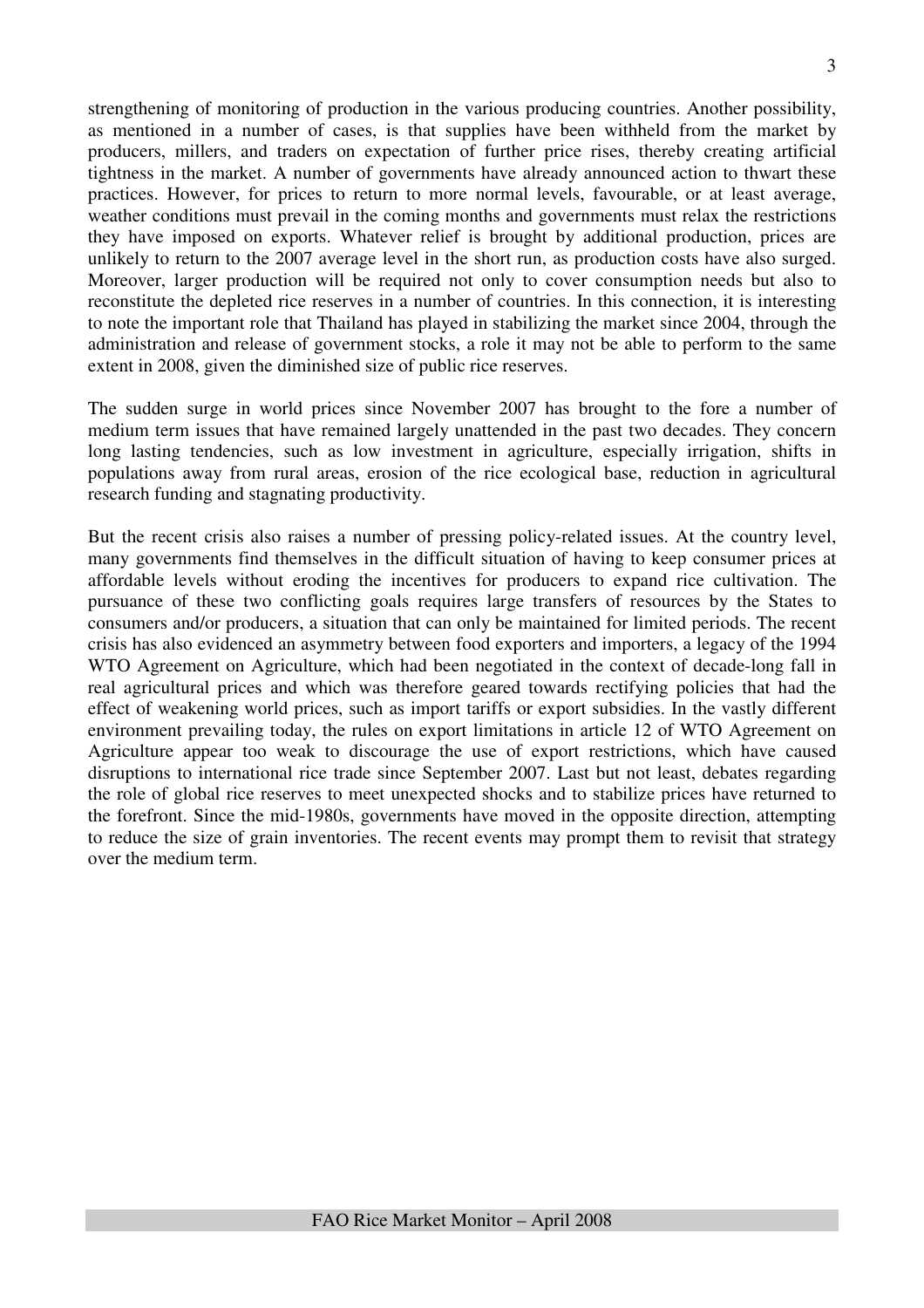#### **ROUND-UP**

- The estimate of **world paddy production in 2007** has been revised upward by 7 million tonnes from the December 2007 forecast, reflecting better than expected crops in all regions. At the newly forecast level of 652 million tonnes (435 million tonnes in milled rice equivalent), global production would be 1.4 percent larger than in 2006, with the entire increase arising in Asia, since all the other regions incurred a contraction.
- FAO's preliminary forecast of **world paddy production in 2008** points to a 2.3 percent growth to 666 million tonnes and a new record. The increase could turn being even more pronounced if recent appeals and incentives to grow rice translate into a larger expansion of plantings than currently anticipated. All of the expansion is set to stem from gains in the developing countries, foremost in Asia but also in Africa and in Latin America and the Caribbean, while developed countries are foreseen to experience a decline for the fourth consecutive year.
- For the first time, paddy production in *Asia* may surpass the 600 million tonne benchmark in 2008. The current forecast, at 605 million tonnes, would represent a 2.1 percent and 13 million tonne increase from 2007. Major gains are expected all across the region, as producers respond to attractive prices and to government incentives promoting rice cultivation. Bangladesh, China, Myanmar, the Philippines, Thailand and Viet Nam are now expected to register the largest gains, in absolute terms. Among southern hemisphere countries, where the season is well advanced, prospects are buoyant for Indonesia and Sri Lanka despite some recent flood-incurred losses.
- Assuming a normal rainfall pattern in the coming months, production in *Africa* is forecast to grow by 3.6 percent to 23.2 million tonnes in 2008, with large gains anticipated in Cote d'Ivoire, Egypt, Ghana, Guinea, Mali and Nigeria. However, production is anticipated to change little in Madagascar and to decline in Mozambique, reflecting recent flooding episodes in the two countries.
- Paddy production in *Latin America and the Caribbean (LAC)* is forecast to rebound by 7.4 percent to 26.2 million tonnes in 2008. Although some gains are expected in Central America and the Caribbean States, the bulk of the increase is expected to come from larger crops in South America, in particular from Argentina, Bolivia, Brazil, Colombia, Uruguay and Venezuela, where many of the 2008 paddy crops are already at the harvesting stage.
- For countries belonging to *other regions,* production prospects are negative for Australia, which could only sow a fraction of the normal rice area, but also for the United States and the European Union, where competition from other crops may depress rice output this season.
- Since December 2007, the forecast of **world rice trade in 2008** has been lowered by 1.5 million tonnes to 28.8 million tonnes, largely reflecting more difficult access to international supplies after a growing number of countries imposed restrictions on exports. At the same time, following the submission of new official export or import data, the estimate of trade in 2007 has been raised by 1.1 million tonnes to an all time record of 31.0 million tonnes. As a result, trade in rice in 2008 is forecast to decline by 7 percent or 2.2 million tonnes from the 2007 record level.
- *Asian countries* are expected to be responsible for much of the contraction in **world imports** in 2008, as deliveries to the region are now anticipated at 12.9 million tonnes, down from 14.5 million tonnes in 2007. In particular, shipments to Bangladesh, Indonesia, the Islamic Republic of Iran and Saudi Arabia are expected to be lower, which would more than offset increased imports to Iraq, DPR Korea and the Philippines. Current import forecasts for *African countries* point to a 6.2 percent drop to 9.2 million tonnes in 2008, as high international prices are expected to depress rice purchases, in particular by Guinea, Nigeria, Senegal and South Africa. Imports by countries in *LAC* are anticipated to remain in the order of 3.5 million tonnes, as larger deliveries to Brazil, Colombia and Ecuador compensate for declines in Mexico, Nicaragua and Peru. In the *rest of the world*, Australia, the United States and the European Union are all foreseen to import more in 2008.
- Much of the contraction in **world rice exports** in 2008 is likely to stem from much reduced deliveries by India, but also Cambodia, Egypt and Viet Nam, the most important exporters currently restraining international sales. Only part of these countries' shortfalls is seen to be compensated by increased shipments from mainland China, Myanmar, Pakistan, Thailand and the United States.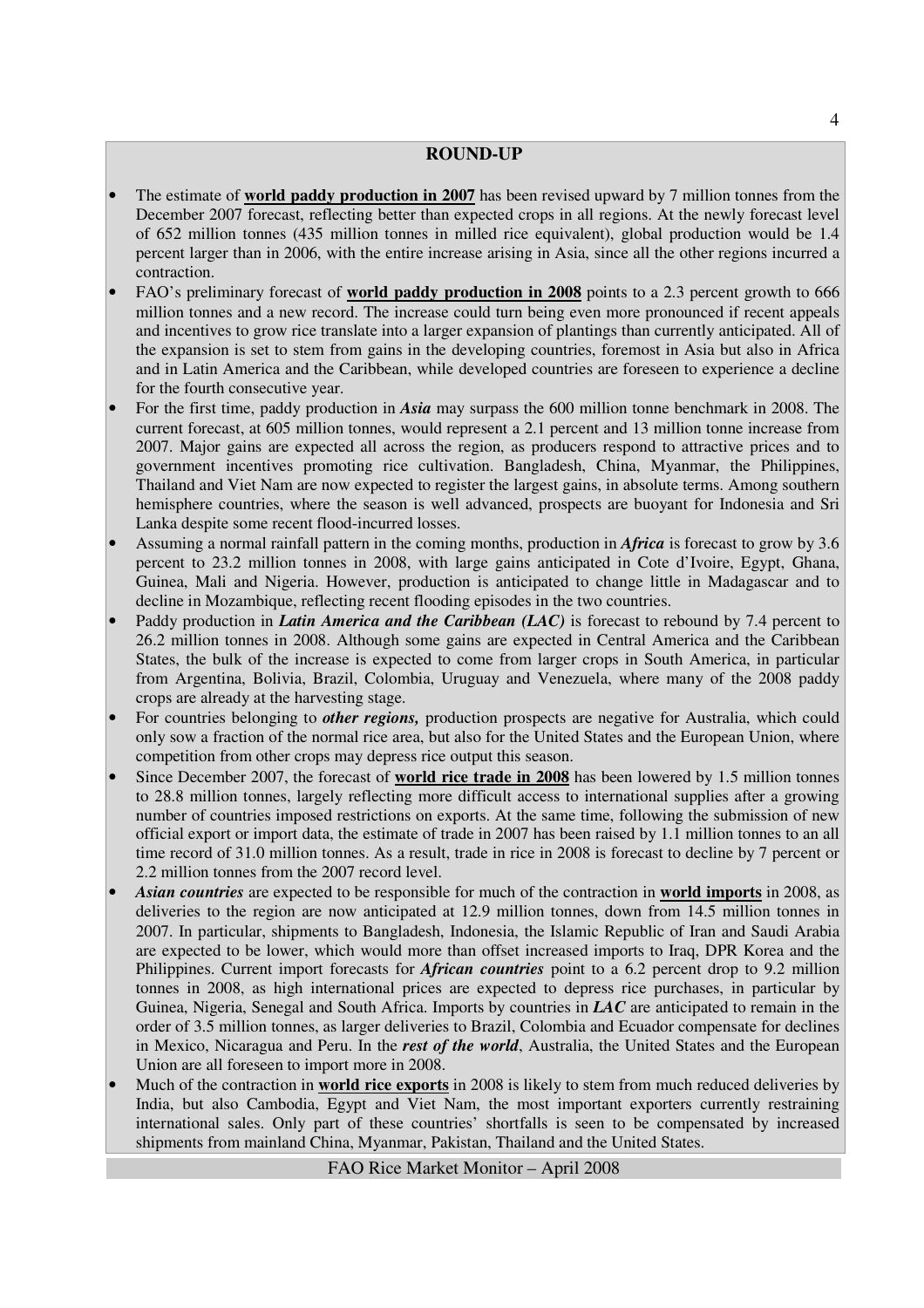- Overall **rice utilization** in 2008 is forecast to grow by 2 percent to 437 million tonnes, in milled rice equivalent, of which 379 million tonnes are foreseen to be consumed as food, 1.8 percent more than in 2007. As a result, rice per caput food consumption is set to increase slightly to 57.2 kilo per year, possibly reflecting a shift of consumers away from more expensive foods, such as livestock products.
- Following the upgrading of 2007 production, the forecast of **global rice stocks** carried over at the close of the marketing seasons in 2008 have also been raised to 105.2 million tonnes, which would be slightly below the previous year's revised stock level. Developed countries, which are foreseen to cut reserves sharply, would be responsible for the slight global decline, as developing are anticipated to rebuild their inventories somewhat. Stocks held by major exporting countries as a group are set to expand, mainly a reflection of the export restraints applied this year by India, while they may fall in importing countries, overall. Based on current forecasts, the rice stock-to-use ratio would fall slightly to 23.7 percent.
- **International rice prices** have been soaring since November 2007, underpinned by the repeated launching of tenders by the Philippines for the import of several hundred thousand of tonnes each time and exacerbated by the imposition of export restraints by a growing number of countries. The arrival of new supplies, from 2007 secondary crops in the Northern Hemisphere and from 2008 main crops in the Southern Hemisphere may ease the market situation in the next few months. The recent withdrawal of a purchasing auction by the Philippines already relieved pressure from prices. Although these developments might signal a reversal in tendency, international rice prices are expected to remain at relatively high levels, especially as stocks held by those exporters still allowing unrestrained sales, Thailand and the United States in particular, are expected to be drawn down heavily. Meanwhile, other large importers are expected to return on the international arena to buy, including the Islamic Republic of Iran, Iraq, Saudi Arabia, Nigeria and Senegal. Thus, while prices might fall below the April levels in the next few months, they are expected to remain extremely firm, at least until the third quarter of the year, when the bulk of 2008 production will be gathered, unless restrictions on exports are eased in the coming months. Even then, prices are not expected to return to 2007 levels, as producers have to pay much more for their fertilizers, pesticides and fuel.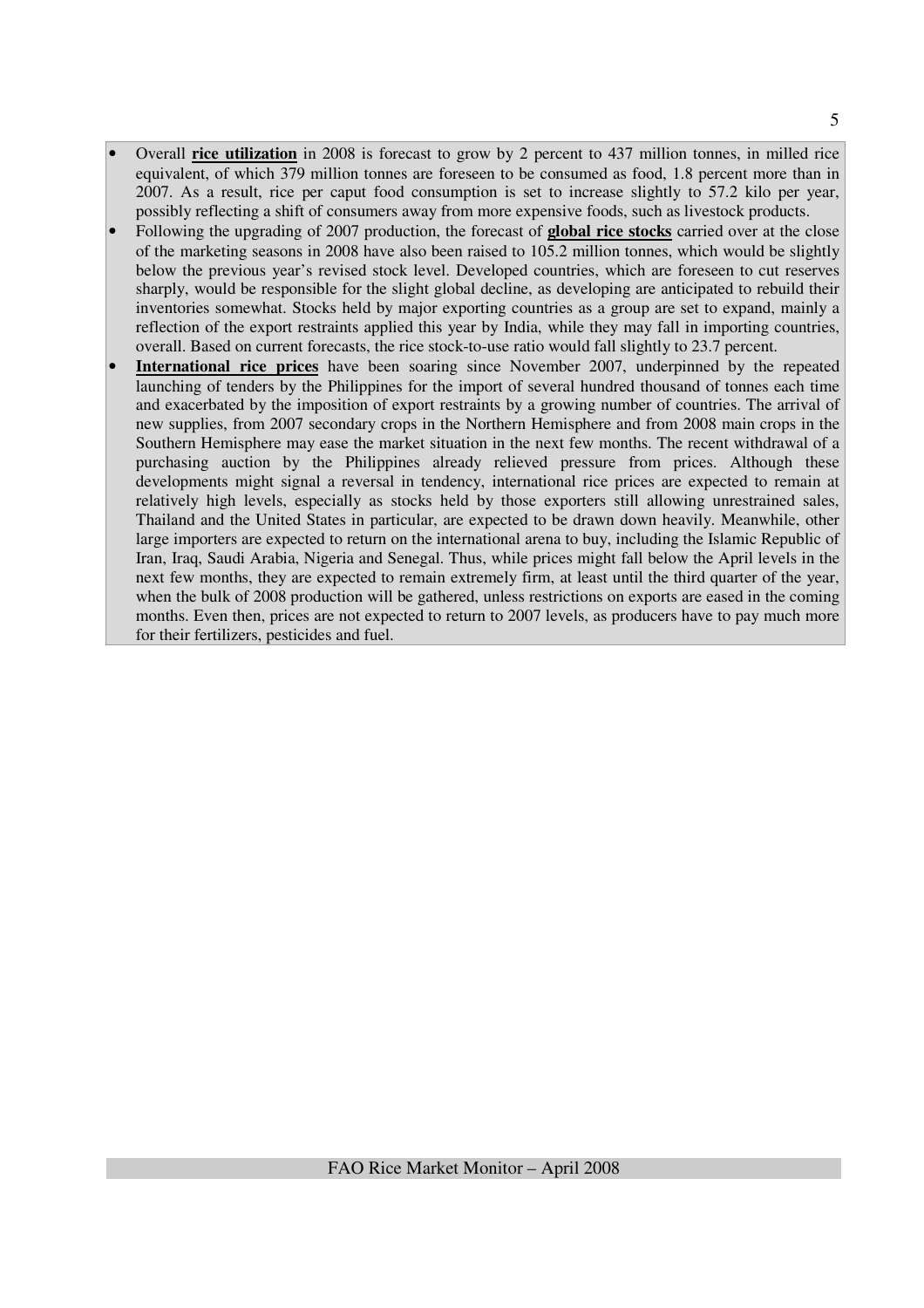#### **I. PRODUCTION**

#### **I.1. REVIEW OF PRODUCTION IN 2007**

#### **More optimistic results point to a 1.4 percent growth in of global paddy production in 2007**



<u>.</u>

The estimate of world paddy production in 2007 has been raised by about 7.1 million tonnes compared with the December 2007 forecast, to 652 million tonnes (436 million tonnes in milled rice equivalent), reflecting more buoyant prospects in all regions, either because losses incurred since September last year turned out to be smaller than originally thought or because of more favourable expectations regarding the still-to-be harvested 2007 secondary paddy crops.

The main upward revisions concerned Bangladesh (+2.4 million tonnes),

Cambodia  $(+ 432, 000)$  tonnes), India  $(+3.5)$  million tonnes), Nepal  $(+ 299, 000)$  tonnes), the Philippines (+766 000 tonnes), Thailand (+1.1 million tonnes), Turkey (+148 000 tonnes), Sierra Leone (+590 000 tonnes), Tanzania (171 000 tonnes), the Dominican Republic (+97 000 tonnes), Peru (+55 000 tonnes), Venezuela (+160 000 tonnes) and the European Union (+93 000 tonnes). On the contrary, the outlook deteriorated for the Islamic Republic of Iran (- 700 000 tonnes), Japan (- 77 000 tonnes), the Democratic Popular Republic of Korea (-481 000 tonnes), Myanmar (-1.5 million tonnes) and Guyana (-35 000 tonnes).

Based on the latest forecast of 652 million tonnes, global paddy production would be 9 million tonnes, or 1.4 percent above the 2006 level. The expansion of production would be on account of a 1.0 percent increase in the area harvested, to 157.5 million hectares, and of a modest gain in average yields, from 4.12 to 4.14 tonnes per hectare. On a milled rice basis, world production in 2007 is set to reach 435 million tonnes, up from 429 million tonnes in 2006. The resulting increase barely matched population growth, resulting in a stagnating rice output per person of 65.7 kilo (milled rice equivalent) in both 2006 and 2007.

<sup>&</sup>lt;sup>1</sup> The section on prices has been updated as of 7 May 2008. The recent disaster in Myanmar could not be taken into account in the current market analysis.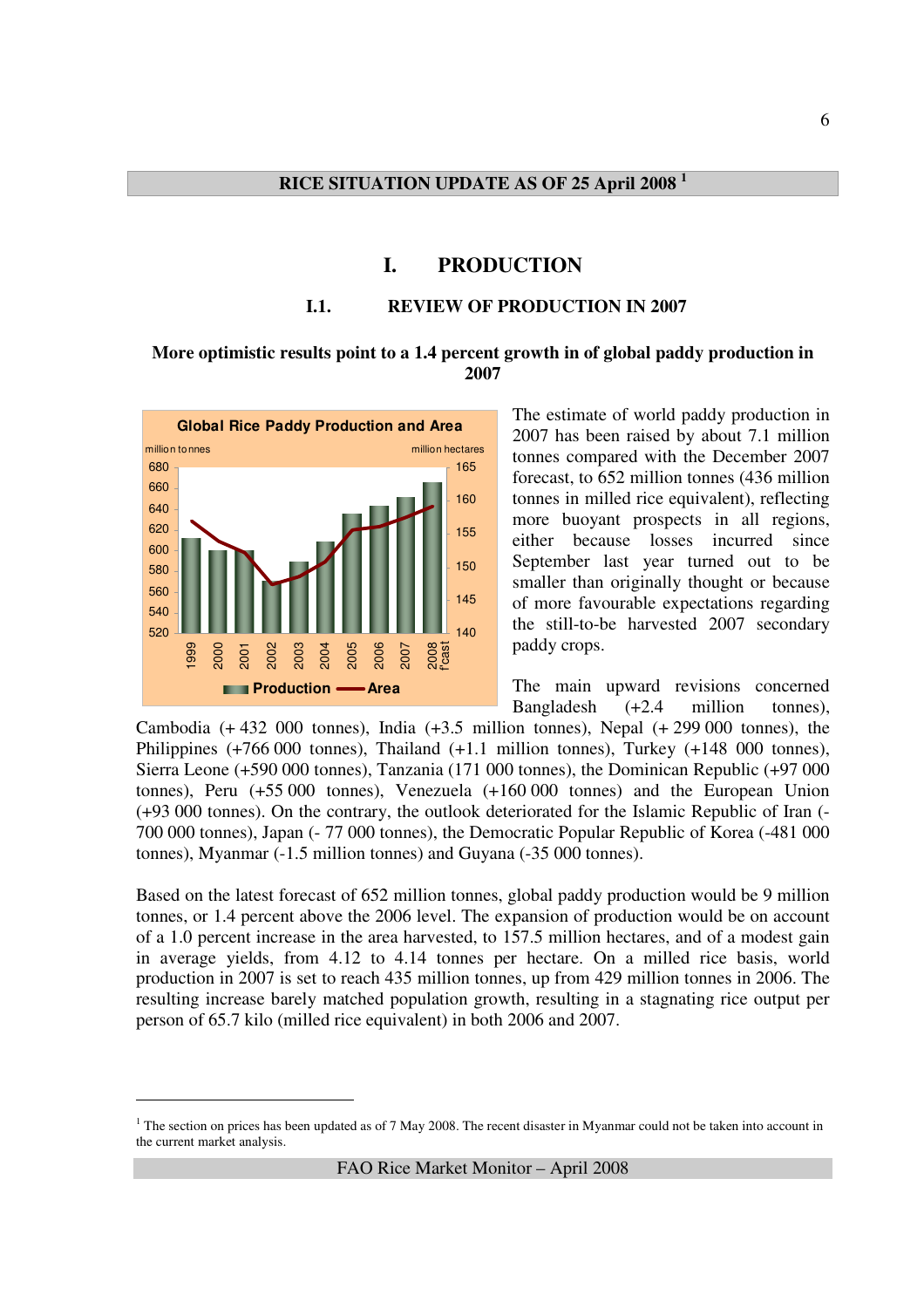

abate soon in many rice producing countries.

This improved 2007 production outlook stands out against the apparent tightness of rice markets, expressed in soaring domestic prices in virtually all regions. In part, this might be due to the fact that much of the increase in production stems from larger secondary crops, which are just being marketed and, possibly, to the withholding of rice from the 2007 main crops by producers, millers and traders on expectations of further gains in prices. If this is the case and provided no major setback beset production prospects for the on-going 2008 paddy season, the pressure for domestic prices to rise may start to

## **A. Asia**

#### **Production rises in 2007, sustained by bumper secondary crops**

Asian countries are now estimated to harvest about 592 million tonnes in 2007, up from 582 million tonnes in the previous season. Most of the leading rice producing countries in the region harvested more, including Bangladesh, China, India, Indonesia, Nepal, the Philippines and Thailand, while production fell in the Democratic Popular Republic of Korea, the Republic of Korea, Myanmar, Sri Lanka and Turkey. Production in Viet Nam stagnated around 36 million tonnes for the fourth consecutive season, as adverse weather and insect attacks damaged crops. In much of the region, the positive 2007 season production results stemmed from record secondary crops, as high market prices since November last year have boosted planting.



According to a mission conducted in September last year just before the rice harvest in October, **Afghanistan**, was aiming towards a bumper rice crop of 570 000 tonnes, up from a previous forecast of 552 000 tonnes and up 3 percent compared with 2006, reflecting an expansion in plantings. The sector has staged an important recovery since 2000, mainly sustained by a 70 percent recovery of yields.

**Bangladesh's** 2007 paddy production forecast has been raised by 2.4 million tonnes since the last report, to 41.4 million

tonnes, reflecting expectations of a record Boro crop, the last and largest of the three crops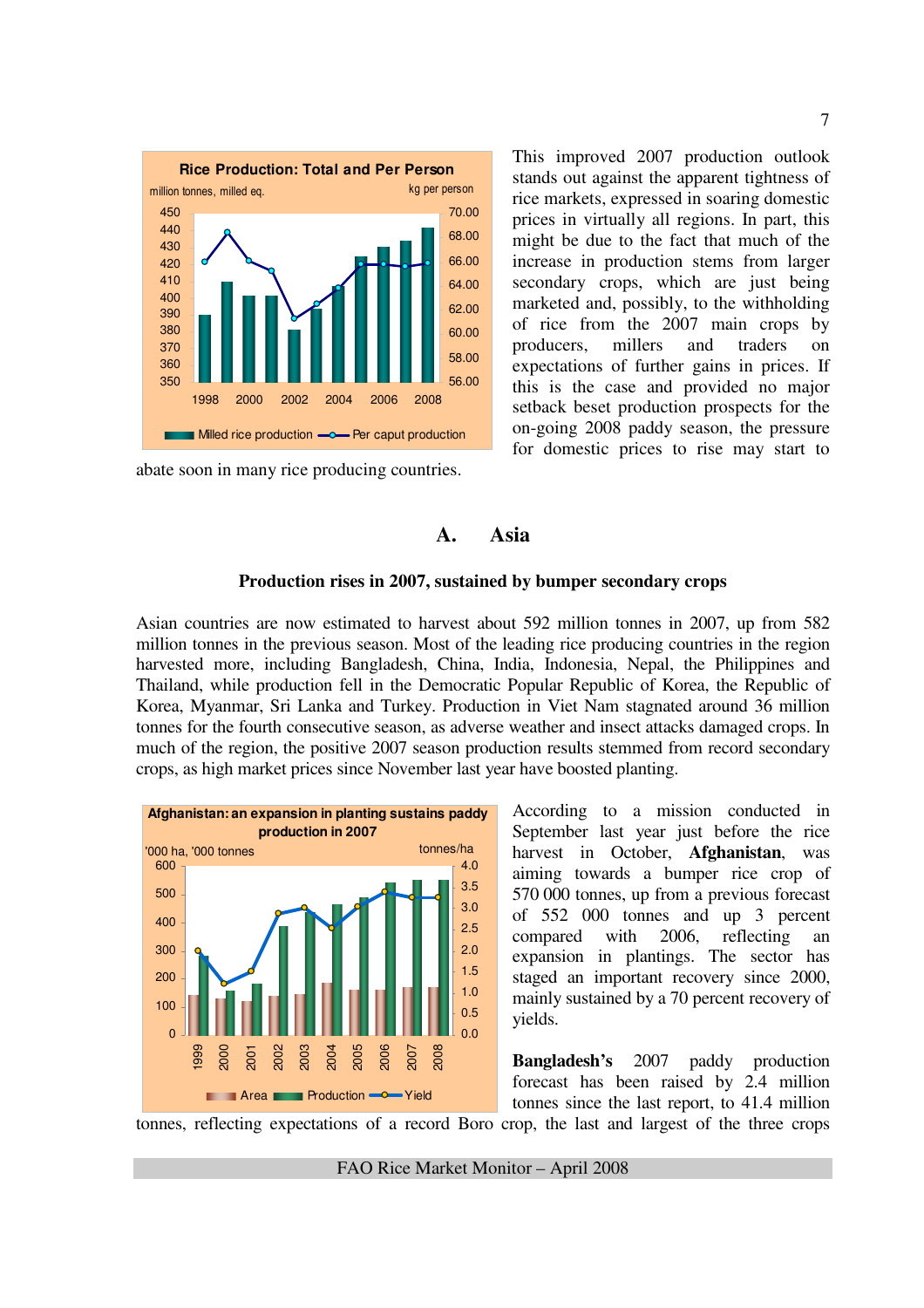harvested every season. At that level, the 2007 season would end with a small production increase over the 41.0 million tonnes harvested in 2006. Over 2007, the country has been battered by a series of setbacks, including several floods between July and September and a cyclone in November, which, were reported to have caused paddy losses of about 2 million tonnes from the Aus and Aman crops. Faced with acute supply shortages, the Government launched a contingency plan to boost production of the third Boro, irrigated, rice crop by 13 percent to 17.5 million tonnes, in milled rice equivalent (26.3 million tonnes of paddy). Measures considered include facilitation of credit and the provision of certified seeds, fertilizers and extension. The Government also announced it would procure paddy at a price of Taka 18 per kilo (US\$ 260 per tonne) and rice at a price of Taka 28 per kilo (US\$ 410 per tonne). FAO's overall paddy output estimate, however, assumes a lower than targeted Boro crop of 16.5 million tonnes (24.8 million tonnes in paddy equivalent).

Although marginal among rice producers, from an international viewpoint, **Brunei** is attempting to revitalize rice production, which is reported at 1 084 tonnes (milled equiv.) in 2007. Incentives to cultivate rice are provided through the provision of irrigation and drainage facilities, ploughing services, subsidized fertilizers, free insecticides and fungicides and extension. Development of the sector appears to have been impaired by the aging of the farming population and a lack of interest from the new generations to engage in agriculture activities.

Following the release of new forecast in January, **Cambodia**'s production in 2007 has been upgraded to 6.4 million tonnes, up from a previous figure of 6.0 million tonnes and 2.6 percent above the previous year. According to the Government, the country harvested 5.17 million tonnes over the wet season and 1.26 million tonnes over the dry season, compared with 4.97 million tonnes and 1.29 million tonnes, respectively, in 2006. The increase has been attributed to favourable weather conditions, but also to improved supplies of seeds and irrigation.



Pending the release of official figures by the National Bureau of Statistics, FAO maintains its previous paddy production estimate in **China** of 184 million tonnes, implying a small increase of only 0.8 percent from the preceding season. The 2007 paddy season has been hindered first by a drought that affected 22 out of the 31 provinces until June, followed by seasonal floods extending over half of the country. Those setbacks particularly damaged the early rice and late rice crops, which ended either smaller than, or unchanged, from last year, while the single, intermediate, rice crop performed relatively well. Prices of rice have been

relatively stable since January 2007, rising moderately in the case of Indica early rice, but hardly changing in the case of Japonica rice.

Production in the **Chinese Province of Taiwan** also suffered in 2007 from a series of Typhoons which are estimated to have depressed output by 3.7 percent to 1.5 million tonnes. The shortfall,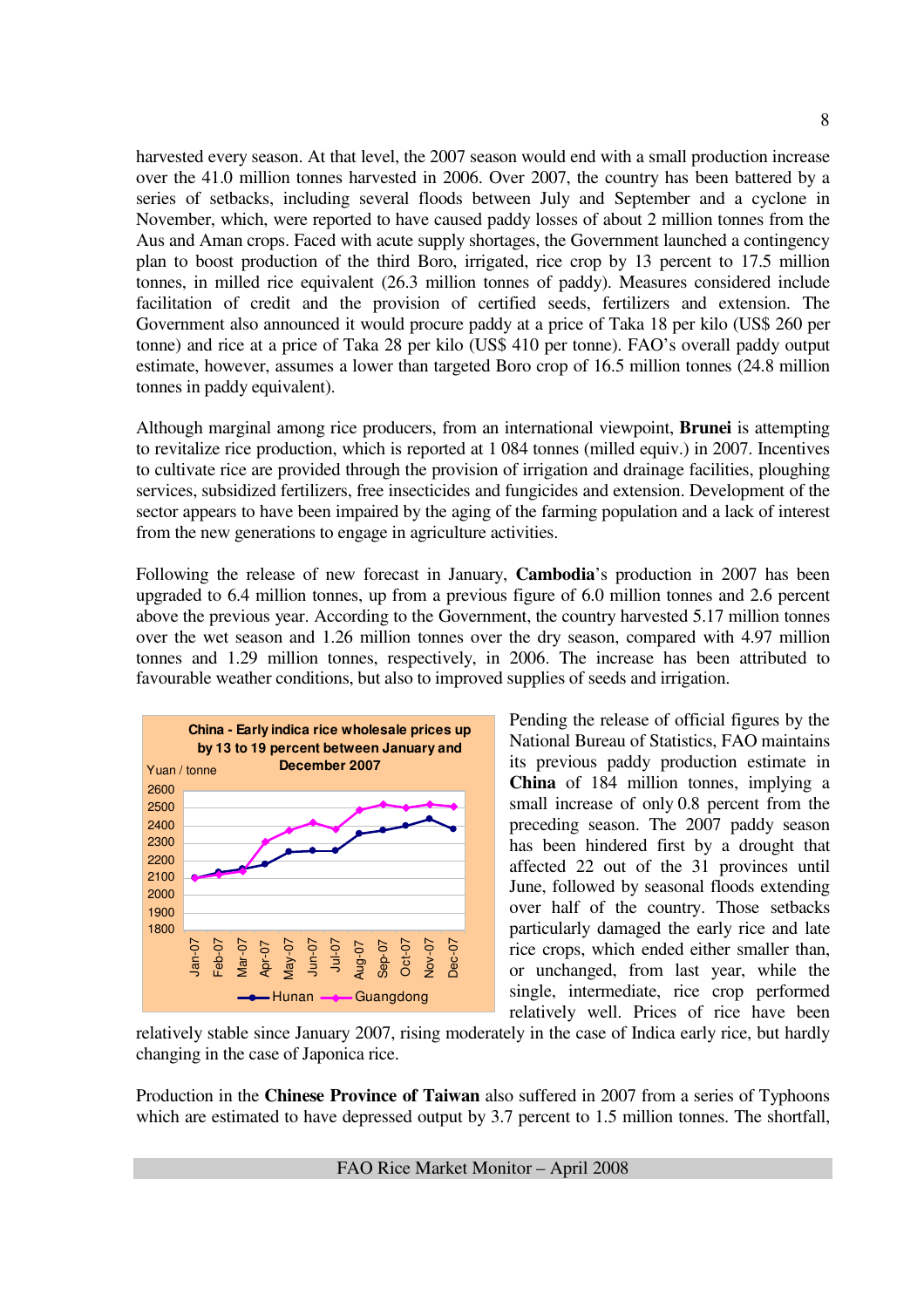together with rising import prices have also triggered rises in retail prices since January 2008, to which the government reacted by releasing supplies from its reserves.

On 22 April 2008, **India** published its third advanced estimate of the main 2007 Kharif crop and the second forecast of the Rabi crop. According to the figures, which are released in milled rice equivalent, 95.68 million tonnes of milled rice have been produced in 2007, corresponding to a volume of 143.513 million tonnes of paddy. The 95.68 million tonne figure includes a main Kharif crop of 82.78 million tonnes, which is 3.3 percent larger than the final estimate of the same crop in 2006, and a rather conservative forecast of the Rabi crop of 12.9 million tonnes, which would be 2.1 percent smaller than the 2006 final Rabi crop estimate. As a result, rice produced in 2007 would be 2.5 percent above the level gathered in 2006. The final production figure for the 2007 rice season, still to be released, could even turn to be larger as current information regarding the area planted with the Rabi paddy crop, for harvest between April and May, exceeds that of the last year, a positive response to the 20 percent increase in the paddy minimum support price from Rupee 6 200 per tonne in 2006/07 to 7 450 per tonne in 2007/08 for Common paddy and a similar increase for Grade A varieties, from Rupee 6 500 to Rupees 7 750 per tonne. Despite a late arrival of rainfall at planting time, 2007 was a bumper paddy season in **Indonesia**, which harvested more than 57 million tonnes of paddy (35.9 million tonnes of milled rice), 4.8 percent more than in the preceding season. The sector benefits from a production expansion programme, focused on the dissemination of hybrid rice.

Paddy production in **Iraq** has been hovering around 300 000 tonnes since 2005 and is estimated to have reached some 328 000 tonnes in 2007. According to the Agriculture Jihad Ministry of **the Islamic Republic of Iran**, rice output grew strongly in 2007, with the increase estimated in the order of 7 percent. The sector benefited from a series of incentives, including relatively high minimum producer prices and subsidized distribution of seeds and other inputs. Growing conditions last year were also positive, which boosted yields, and output. However, the official data show a 2006 production level of 2.612 million tonnes, substantially smaller than the previous estimate. Based on that information, FAO's production forecast for 2007 has been revised downward from 3.5 million tonnes to a 2.8 million tonnes.

| <b>Islamic Republic of Iran: Rice Guaranteed Purchase Prices</b> |      |                |         |                |  |  |  |  |  |  |
|------------------------------------------------------------------|------|----------------|---------|----------------|--|--|--|--|--|--|
|                                                                  |      | 2005/06        | 2006/07 |                |  |  |  |  |  |  |
| <b>Varieties</b>                                                 |      | Rials per kilo |         | US\$ per tonne |  |  |  |  |  |  |
| Khazar, Fajr and Sahel                                           | 6000 | 6800           | 678     | 768            |  |  |  |  |  |  |
| Sepidrood                                                        | 5200 | 5600           | 587     | 632            |  |  |  |  |  |  |
| Nemat and Neda                                                   | 5000 | 5800           | 565     | 655            |  |  |  |  |  |  |
| Amol, Cheram and Yasooj                                          | 4200 | 4900           | 474     | 553            |  |  |  |  |  |  |
| Source: Central Bank of the Islamic Republic of Iran – 2006/07   |      |                |         |                |  |  |  |  |  |  |

Despite losses caused by typhoons, **Japan** harvested 10.893 million tonnes of paddy in 2007 (equivalent to 8.714 million tonnes of husked rice), slightly more than earlier envisaged and 1.8 percent above 2007. The gain contradicts on-going efforts by the government to bring down rice output in line with falling domestic consumption. As a result of the market surplus, Japan was one of the few countries experiencing a situation of falling prices in 2007, a trend that prompted the Government to implement a stock set aside programme in the last quarter of 2007, which helped prices recover. The Ministry of Agriculture of the **Democratic Popular Republic of Korea** (DPR Korea) recently published the crop estimates for 2005, 2006 and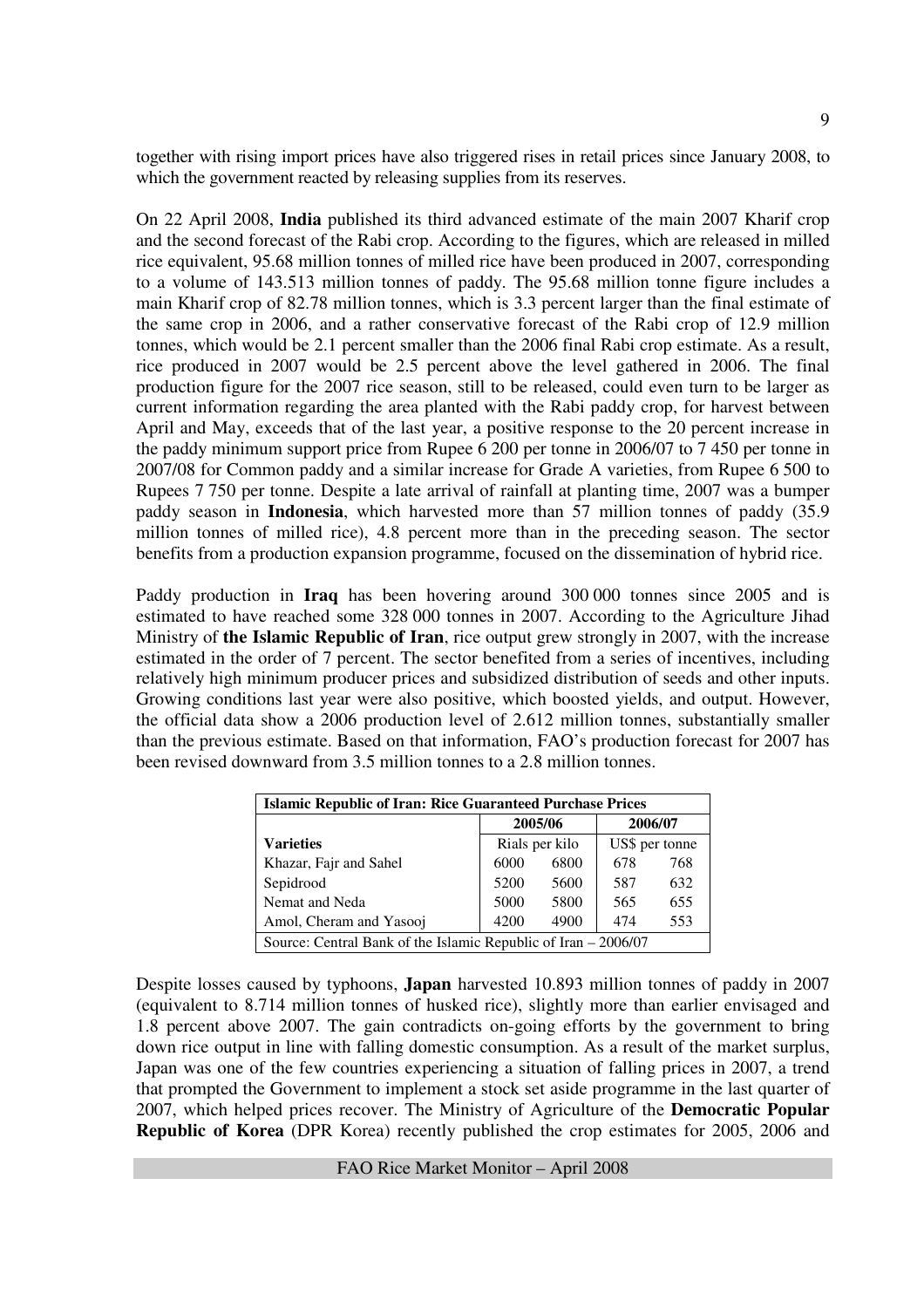2007. The figures confirm the negative effects of flooding in September, when crops were at the harvest stage, which depressed yields from 4.42 tonnes per ha to 3.20 tonnes per ha, resulting in a production of 1.869 million tonnes, one quarter less than gathered in 2006. The crop shortfall combined with reduced food aid supplies is likely to result in a very tight rice market situation, at least until September – October when the 2008 paddy crops will be harvested. Excessive precipitation also damaged the 2007 crop in the **Republic of Korea**, but the impact was less severe than in the neighbouring DPR Korea, as production fell by only 6 percent to 5.949 million tonnes. According to a 2007 survey results, there were 610 000 households growing rice, representing 49.6 percent of the total engaged in farming. This compares with 639 000 households, and 51.3 percent in 2006. The country also released production cost estimates, pointing to some increases arising from higher costs for fertilizers, farm equipment and agricultural chemicals. The rise in average costs per tonne in 2007 also reflected a 5.5 percent drop in yields.

| <b>Republic of Korea: Rice Production Costs (milled basis)</b> |        |        |         |  |  |  |  |  |  |
|----------------------------------------------------------------|--------|--------|---------|--|--|--|--|--|--|
|                                                                | 2005   | 2006   | 2007    |  |  |  |  |  |  |
| Won / 80 kg                                                    | 93,410 | 94,689 | 101,491 |  |  |  |  |  |  |
| US\$ / tonne                                                   | 1.197  | 1.213  | 1,301   |  |  |  |  |  |  |
| <b>Source: National Statistics Office</b>                      |        |        |         |  |  |  |  |  |  |

Despite efforts to reduce the dependence on rice imports, under the 2006-2010 Development Plan, and a 12.5 percent increase in minimum producer prices since 2006/07, **Malaysia** has failed to register noticeable increases in production in the past few years. The official estimate for 2007 stands at 2.277 million tonnes, 5.7 percent above the poor 2006 season, although floods cut the secondary paddy crop, harvested between June and September, by 7 percent. The rise was insufficient to ensure a full recovery and production has remained in the order of 2.2- 2.3 million tonnes since 2002.

Harvest of the 2007 secondary paddy crop is underway in **Myanmar**. According to the Government, paddy output in 2007 is 30.02 million tonnes, a slight decline from the preceding season. Late last year, strong increases in rice domestic prices, reflecting localized shortages, attributed to heavy rains in October, which caused some limited losses, but also to the prevailing restrictions on internal rice movements, which require special permits and are controlled through checkpoints at provincial borders. Paddy production in **Nepal** recovered in 2007, gaining 17 percent from the 2006 drought-reduced level. Notwithstanding the recovery, prices have risen, largely because of lower imports resulting from the imposition of export constraints in India, the traditional source of Nepalese rice imports.

Based on the latest official forecast, **Pakistan** harvested 8.22 million tonnes of paddy in 2007, almost 1 percent more than in 2006, despite heavy rains at seeding time last year, flood damage in the Sindh region and some mealy bug infestations. This is equivalent to 5.49 million tonnes of milled rice, about 2.5 million tonnes of which corresponded to Basmati rice. At 3.27 tonnes of paddy per ha, yields were 4 percent greater than in the previous season, attributable mainly to the dissemination of hybrid rice varieties. Although the **Philippines** is now harvesting its 2007 secondary paddy crop, production over the full season (July 2007- June 2008) is anticipated to approach 16.7 million tonnes, a gain of 7.7 percent compared with 2006. The increase reflects favourable growing conditions, lower incidence of typhoons, and growing use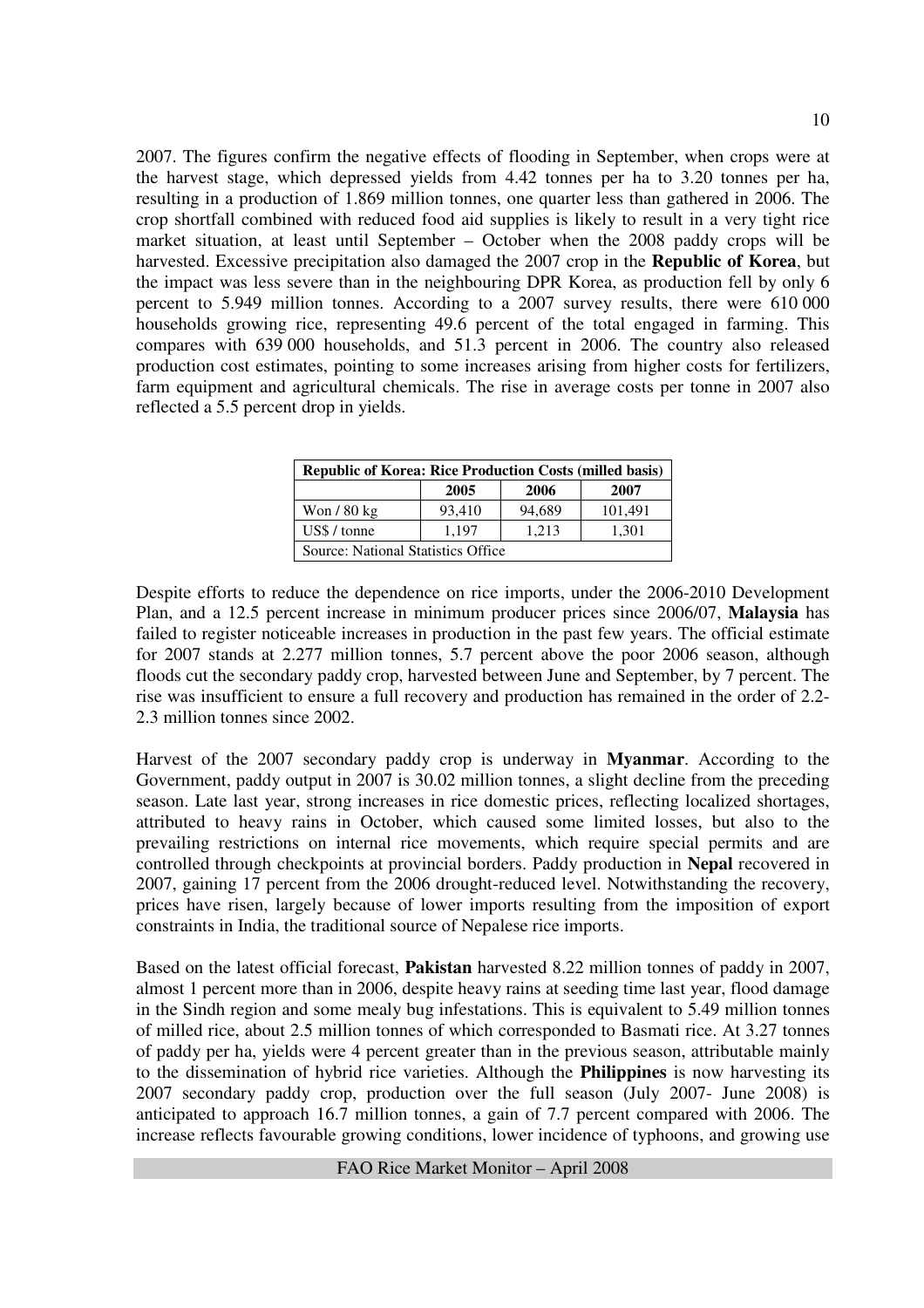of hybrid and quality seeds. The rise in prices also led the government to allow the NFA to buy paddy from farmers at pesos 17 per kilo, up from a previous price of pesos 12 per kilo. At the same time, the Agency launched subsidized rice sales to the poor at Pesos 18.5 (US\$ 0.44) per kilo.

#### **Philippines: Paddy and Rice Prices**

|                                                       | 2005  | 2006  | 2007  | 2008<br>Jan-Mar |
|-------------------------------------------------------|-------|-------|-------|-----------------|
|                                                       |       |       |       |                 |
| Farmgate - Paddy                                      | 10.83 | 10.90 | 11.52 | 12.28           |
| Wholesale - Rice (well milled)                        | 20.94 | 21.39 | 22.58 | 24.41           |
| Retail - Rice (well milled)                           | 22.88 | 23.56 | 24.72 | 26.48           |
| Source: Philippines: Bureau of Agriculture Statistics |       |       |       |                 |

The 2007 season in **Sri Lanka** was concluded several months ago with a 6 percent decline to 3.1 million tonnes, largely due to a reduced Maha crop. By contrast, **Thailand** just completed its 2007 paddy season with the gathering of the secondary crop in March 2008. Overall, production is estimated to reach 31.0 million tonnes for the full 2007 crop year, above the past record of 30.3 million tonnes achieved in 2005, and almost 5 percent more than in 2006, when the crops were damage by floods and cool temperatures. The increase was achieved over the main paddy crop, which, at 23.4 million tonnes, was 2.6 percent larger than in 2006, and even more so over the secondary crop, the size of which is now anticipated to be in the order of 7.6 million tonnes. In some regions, farmers are growing a third rice crop, in the hope of benefiting from the high prevailing prices, which is very unusual, a move that would bolster production by 1.6 million tonnes. In spite of the increase of production in 2007, domestic prices have soared in recent months, as importers turned massively towards Thailand after several of the other major rice exporters virtually closed their borders to foreign buyers. The high market prices have limited purchases of rice from the 2007/08 main crop by the Thai government to 147 235 tonnes, considerably less than the 2 million tonnes procured in 2006/07.

In 2007, **Turkey** is estimated to have recorded a drop in paddy production, amidst drought problems, which constrained the availability of irrigation water, and high temperatures. However, the impact was less than anticipated and production fell by 7 percent only to 648 000 tonnes, instead of the 500 000 tonnes previously forecast.

According to the Government, **Viet Nam** harvested 35.868 million tonnes in 2007, little changed from 2006 and the fourth consecutive year of virtually no growth. The stagnation of output since 2004 partly reflects a contraction of plantings, adverse weather and pest outbreaks, in particular brown plant hopper infestations in the Mekong Delta. As in the rest of the world, prices rose strongly in 2007, with paddy prices reported at Dong 3 500 per kilo (US\$220 per tonne), 28 percent above their December 2006 level. Consumer prices have also been on the rise, prompting the Government to maintain its restrictions on exports.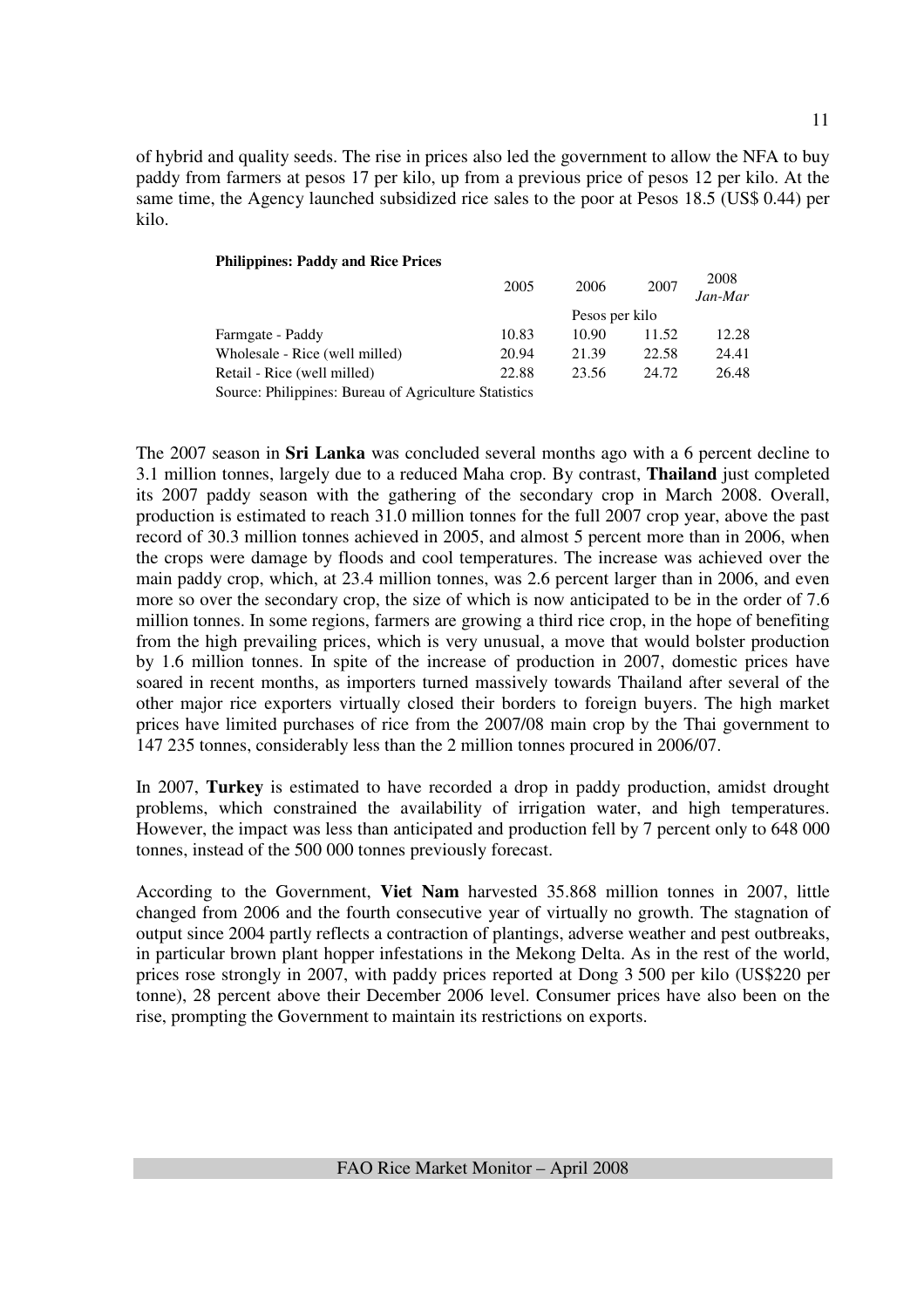### **B. Africa**

#### **Virtually no growth in paddy production in Africa in 2007**

Based on current estimates, many of which are not yet official, production in Africa stagnated around 22.4 million tonnes in 2007, virtually the same level as in the previous year. The lack of growth was mainly a reflection of poor weather conditions across the region. In western Africa, the outcome of the secondary paddy crops (riz de contre-saison), which are normally grown under irrigation and which are now approaching the harvest stage, also appears to be falling short of expectations.



In *Northern Africa,* the 2007 production estimate in **Egypt** remains at 6.53 million tonnes, which would imply a 3 percent contraction in output, largely a reflection of falling yields.

In *Western Africa*, the latest production estimates point to a retrenchment of the sector in the sub-region, now set to produce 9.7 million tonnes paddy in 2007, 1.9 percent less than in 2006. The rainfall pattern in most areas was irregular and a lack of basic inputs, in particular seeds and fertilizers, was reported to have crippled the sector. As a result, current estimates

point to an output contraction in **Cote d'Ivoire, Mali, Niger** and, especially, in **Nigeria** where un-remunerative prices were also reported to have fostered a shift away from rice cultivation. The country also incurred losses due to pest infestation in the Abakaliki area. By contrast, rice production is set to have risen in **Benin**, **Burkina Faso, Chad, Guinea, Senegal** and **Sierra Leone**. The latest official figures in **Sierra Leone,** in particular, revise sharply upwards output estimates in the country, which now appears to have produced 1.1 million tonnes in 2007, twice the level gathered in 2004. In **Senegal,** the increase was substantial, in the order of 38 percent, reflecting the provision of fertilizers at subsidized prices and free distribution of some pumps. Incentives to plant more rice under irrigation over the dry season were also intensified, within the framework of a development programme to achieve rice self-sufficiency by 2015.

In *Eastern Africa,* production in 2007 is estimated to have surged by 17 percent to 1.4 million tonnes in **Tanzania,** but output also increased markedly in **Uganda** and **Sudan**. By contrast, **Kenya** and **Rwanda** faced a contraction in 2007. Part of the decline in **Kenya** was caused by a fungus, which infested rice plants. In order to facilitate the recovery, the government instructed the National Cereals and Produce Board to sell fertilizers at half their market price.

In *Southern Africa***, Madagascar** stepped up output by 3 percent in 2007 to 3.6 million tonnes, notwithstanding the various cyclones that hit the country around this period last year. The outcome of the season was also positive for **Mozambique**, which harvested 196 000 tonnes, a 7 percent increase compared with 2006.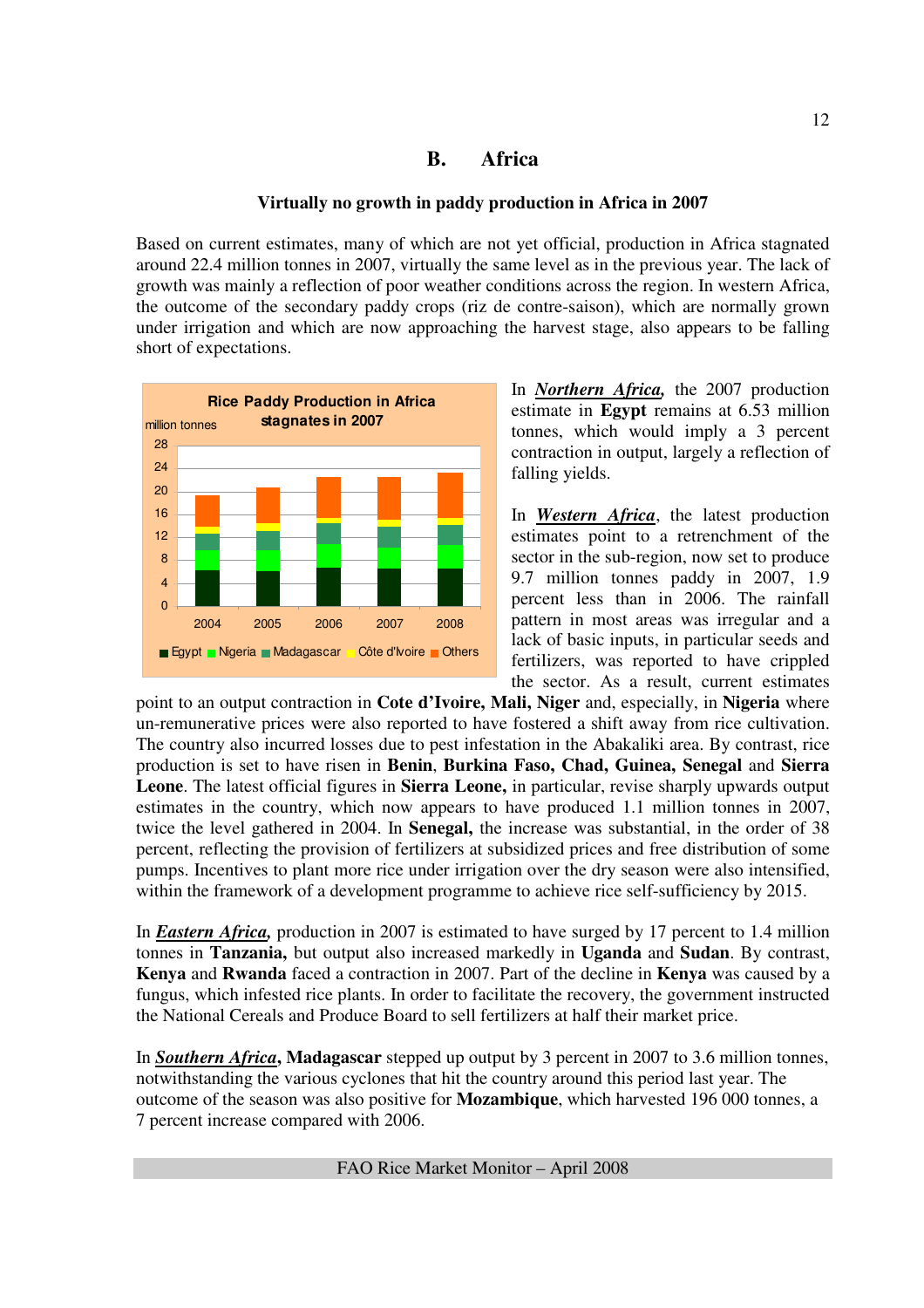## **C. Latin America and the Caribbean**

#### **Paddy production in 2007 falls in Central America and the Caribbean and in South America**

According to latest forecasts, 2.4 million tonnes of paddy rice were harvested in *Central America and the Caribbean* over the 2007 season, 2.5 percent less than in 2006. Under the influence of La Niña weather anomaly, various countries were negatively affected by torrential rains, in particular **Cuba, Guatemala, Haiti, Honduras, Mexico and Nicaragua**, all of which are estimated to have gathered less rice than in the 2006 season. Particularly large losses were recorded in **Nicaragua**, which is now estimated to have incurred a 20 percent contraction to 250 000 tonnes in 2007, most of which over the first main crop ("Epoca de Primera"), which was battered by hurricane Felix. **Haiti's** paddy output has hovered around 90 000 – 100 000 tonnes in the past ten years. In 2007, it is estimated by FAO to have fallen by 6 percent to 92 000 tonnes. Recent official estimates in **the Dominican Republic** reverse earlier expectation of a decline of production in 2007. This is now set to have risen for the third consecutive year to 747 000 tonnes, 5 percent more than in 2006. This positive performance has been attributed to the operation of commodity warehouse receipts by the Government, which has diminished the exposure of producers to low prices at harvest time, encouraging them to plant more. The gain in **Costa Rica** was even larger, in the order of 12 percent, which lifted output to 235 000 tonnes. Production in **Panama** is estimated to have remained in the order of 290 000 tonnes in 2007.

With the exception of **Colombia, Peru**, and **Venezuela,** all rice producing countries in *South America* experienced a contraction of production in 2007, largely a reflection of rising costs and, in **Argentina, Brazil, Paraguay** and **Uruguay,** of a late arrival of the rainfall at the onset of the season. About 21.9 million tonnes are estimated to have been produced in the sub-region in 2007, down from 22.4 million tonnes in 2006. Much of the drop was on account of **Brazil**, which harvested 11.3 million tonnes, 3.5 percent less than in the preceding year. In **Argentina**, production fell by about 10 percent in 2007 to 1.075 million tonnes. A similar decline was estimated in **Paraguay**, which harvested 100 000 tonnes. Despite an 18 percent droughtinduced contraction in plantings, excellent yields allowed **Uruguay** to contain the fall in output to 11 percent to 1.146 million tonnes.

Countries situated in the northern or western coasts of South America were also affected by excessive rainfall in the latest months of 2007, associated to La Niña climatic phenomenon, which damaged the secondary paddy crops. Among the most affected countries, **Bolivia** faced a 27 percent contraction of output to 310 000 tonnes, also imputable to low prices which depressed planting. The contraction was more moderated in **Guyana**, of only 2 percent. By contrast, the latest official estimates for **Peru** show a 3 percent increase in production in 2007 to 2.455 million tonnes, sustained by a 5.4 increase of yields to a record 7.27 tonnes per ha, which compensated for a small drop of planting. Likewise both **Colombia** and **Venezuela** recorded sizeable gains, of 6 percent and 27 percent respectively, reflecting excellent yields and, in the case of Venezuela, also an expansion of plantings. The sector in the two countries continues to benefit from strong government support.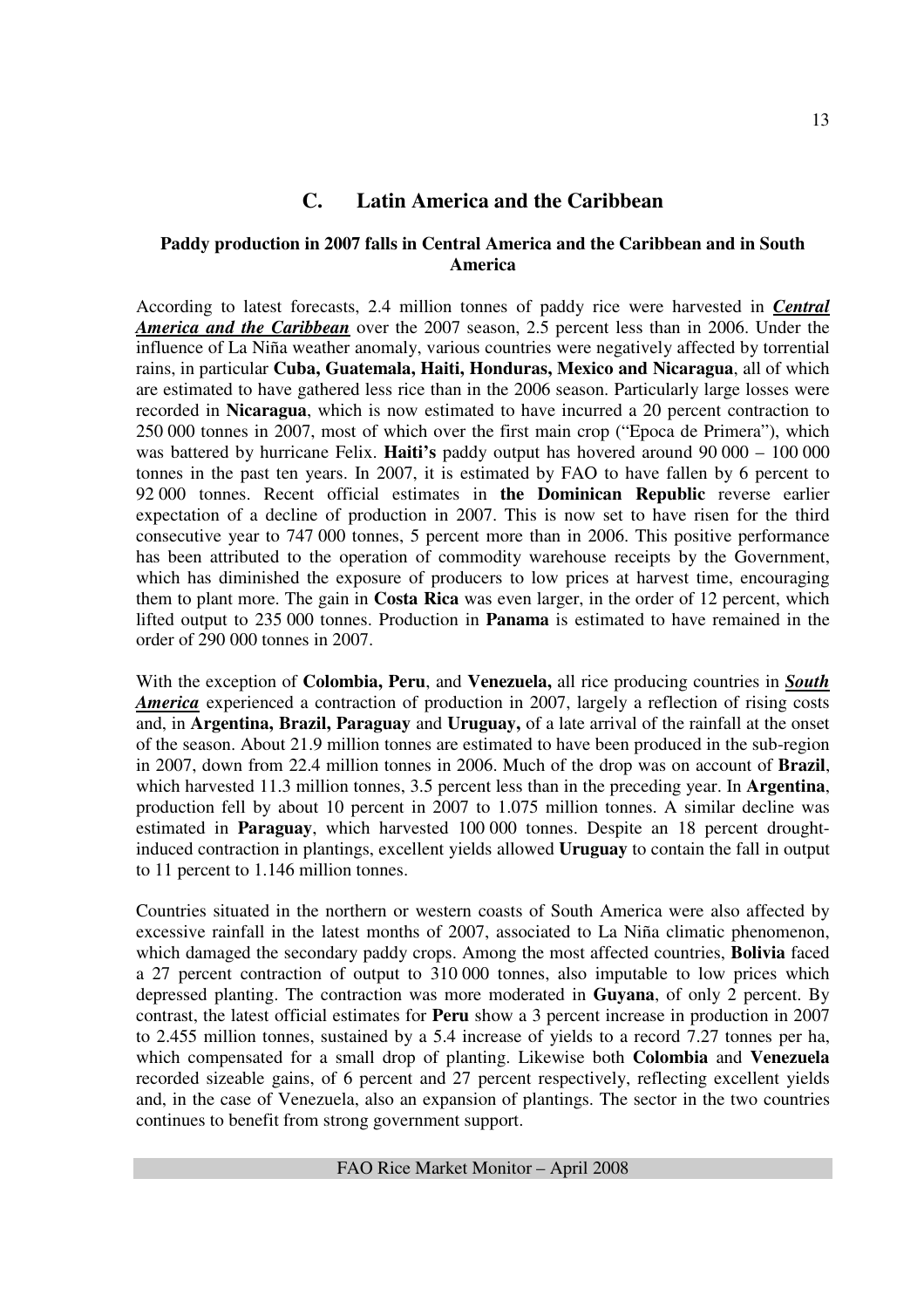

## **E. Rest of the world**

In *Oceania*, **Australia** reduced the area under rice to 21 000 ha over the 2007 season (2006/07 for Australia), an 80 percent drop from the previous year, reflecting insufficient water availability in October 2006, when the 2007 crop was due to be sown. Because of the area contraction, production fell to 161 000 tonnes.

In *North America*, the USDA report, of 9 April 2008, confirmed the 2007 estimate of production in the **United States** of 8.957 million tonnes, which represents a 1.9 percent growth from 2006. This positive

outcome was in spite of a 2.6 percent contraction in the area, as excellent growing conditions boosted yields to a record high of 8.054 tonnes per ha. The increase in output corresponded to the short to medium grain rice varieties, while long grain rice declined. Paddy cash prices have continued to strengthen in recent months, reaching in March 2008 their highest level since 1980/81.

In *Europe*, the latest estimate of paddy production in the **European Union** (EU) has been revised upwards to 2.739 million tonnes in 2007, including output in Bulgaria and Romania. Despite drought problems in France and Spain, production in the EU-25 in 2007 is estimated to have reached 2.683 million tonnes, up from 2.625 million tonnes in 2006. Much of the increase was on account of larger crops in Greece, Italy and Portugal, which compensated for a decline in France and Spain. The estimate for 2007 rises to 2.739, when outputs in Bulgaria and Rumania are included. High protection from imports provided some incentives for an expansion of the sector in the **Russian Federation**, which officially produced 709 000 tonnes over 2007, 3.3 percent more than in 2006. Likewise, excellent yields boosted output in **Ukraine** by 5.5 percent to 96 000 tonnes.

## **Production in 2007 falls heavily in Australia but rises in the United States and in Europe**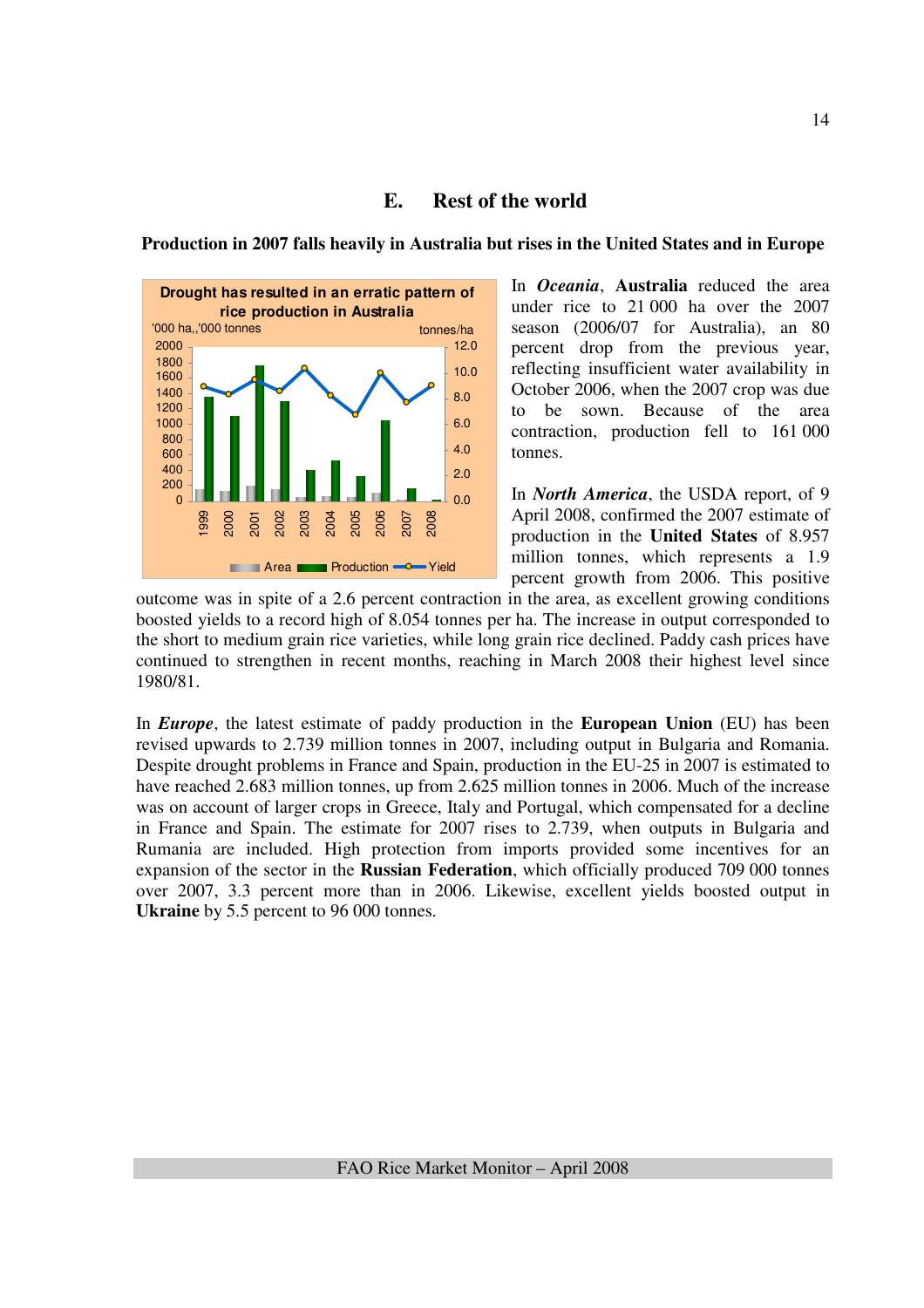### **1.1. PRODUCTION OUTLOOK FOR 2008**

### **Global production in 2008 forecast to grow by 2.3 percent**

FAO's early forecast of world paddy production in 2008 points to a 2.3 percent increase to 666 million tonnes from the current 2007 estimate of 652 million tonnes and a new record. The increase could turn to be even more pronounced if current appeals and incentives to grow more rice all over the world translate into a sizeable expansion of plantings. In many countries, however, the response may be inhibited by insufficient availability and difficult access to basic inputs, in particular rice seeds and credit. All of the production expansion is set to stem from gains in the developing countries, foremost in Asia but also in Africa and in Latin America and the Caribbean. Production in the developed countries is foreseen to fall to 23.7 million tonnes from 24.3 million tonnes in 2007, the fourth consecutive year of declines.

It is important to note that, at this time of the year, the outlook is very preliminary: either the 2008 main paddy crops have not yet been planted or they are just at the planting stage in countries located in the northern hemisphere, which include the major producers. There is more advanced information for countries situated along and south of the equator, which are already harvesting their first 2008 crops.



## **A. Asia**

#### **Production in Asia could breach the 600 million tonne threshold in 2008 for the first time**

For the first time, paddy production in Asia may surpass the 600 million tonne benchmark in 2008. The current forecast, at 605 million tonnes would represent a 2.1 percent and 12.6 million tonne increase compared with 2007. Major gains are expected all across the region, as numerous countries have launched measures to promote rice cultivation over the season, amidst soaring prices and increased demand for reconstitution of food reserves. **Bangladesh, China,** 

**Myanmar, the Philippines** and **Thailand** are now expected to register the largest gains, in absolute terms. By contrast, production may fall in **Japan**, while little growth is expected in **Viet Nam**, where crops have suffered setbacks since 2004. Among southern hemisphere countries, where the season is well advanced, prospects are rather buoyant for **Indonesia** and **Sri Lanka** despite some recent flood-incurred losses.

In **Bangladesh**, farmers already started in April the planting of the 2008 first Aus paddy crop, the smallest of the three that are grown over a season. Production in 2008 is currently forecast to reach a record 44.0 million tonnes in 2008, or 6 percent more than in 2007, as farmers respond to more attractive paddy prices and to government renewed incentives to boost the sector.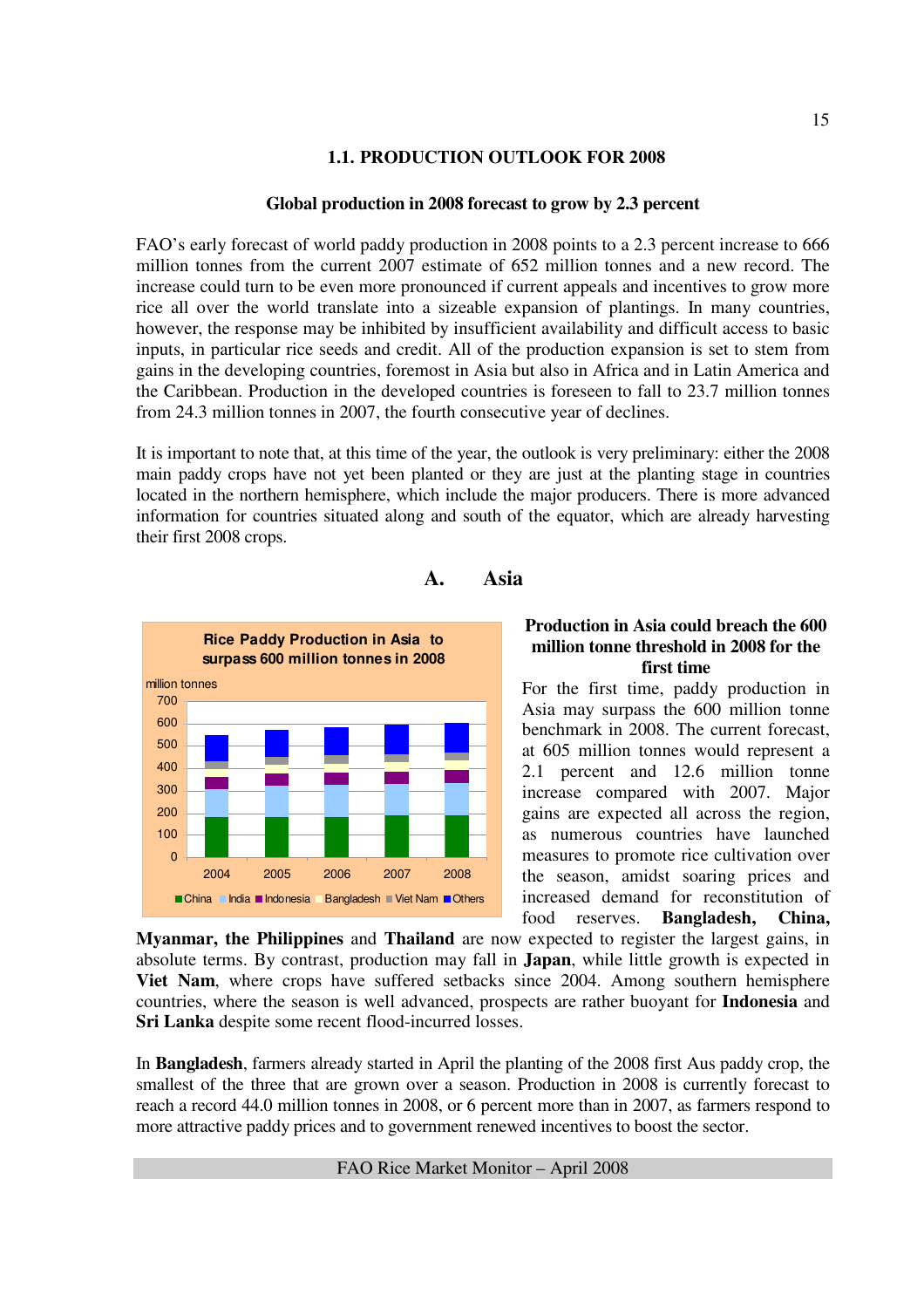In **mainland China**, there have been reports of extensive drought problems since November 2007 in the Northern provinces, now spreading to the southern parts of the country, which may affect the early rice crop, which is now being planted in the southern provinces. Like in 2007, the lack of water would negatively affect the development of the first crop into the new paddy season, due to be harvested in June-July. FAO first forecast of production over the full 2008 season stands at 187 million tonnes, 1.6 percent more than the current estimate for 2007. Part of the increase would arise from an extension of plantings favoured to some extent by increases in market prices, which have been more pronounced in the case of rice than of wheat. Ongoing policies also support the grain sector. In particular, the government remains strongly committed to keeping the area under food grains from falling below 100 million ha. With that aim, it increased minimum procurement prices by around 10 percent in February 2008 from Yuan 1400 -1500 per tonne in 2007 to 1540 – 1640 per tonne and again in March 2008 to Yuan 1540-1640 per tonne<sup>2</sup> . Protective prices are operative in a number of rice growing provinces, namely, Jilin, Anhui, Heilongjiang, Jiangxi, Hubei, Hunan and Sichuan. Based on information released by USDA, Chinese grain farmers are to receive the equivalent of US\$ 2 billion in direct payments in 2008, plus US\$ 6.4 billion in fuel and fertilizers subsidies. The sector benefits as well from subsidies on seed and machinery. Incentives to the sector are also being stepped up in the **Chinese Republic of Taiwan,** where the local government is launching a new programme to restore rice cultivation on fallow land, by reducing the subsidies paid to owners to keep their land idle, currently of Taiwan Dollar 45 000 (US\$ 1 485) per ha, an initiative expected to raise the area under rice by 20 000 ha to 280 000 ha and rice production by 100 000 tonnes. As a result, paddy output may increase by 8 percent to 1.6 million tonnes in 2008.

In **India**, the 2008 paddy season will only start in late May - early June, when the south-west monsoon rains usually reach the cost of the Kerala State. The arrival of the monsoon rains will launch the new season with the planting of the main Kharif crop. As the heavy reliance on the pattern of the monsoon renders rice production particularly prone to year-to year variations, outlooks made at this time of the year are highly tentative and particularly prone to future revisions. Assuming normal weather conditions and given positive market price expectations and government incentives, including higher Minimum Support Prices, the country may succeed in lifting production above the 2007 excellent performance to 144 million tonnes, up slightly from the current 143.5 million tonnes estimated for 2007.

<u>.</u>

 $2$  The rice protective price levels were set by the National Development and Reform Commission in March at RMB 1,540 (\$219.97) per tonne for early indica rice (Grade III); RMB 1,580 (\$226.07) per tonne for intermediate and late Indica rice; and RMB 1,640 (\$234.65) per tonne for japonica rice.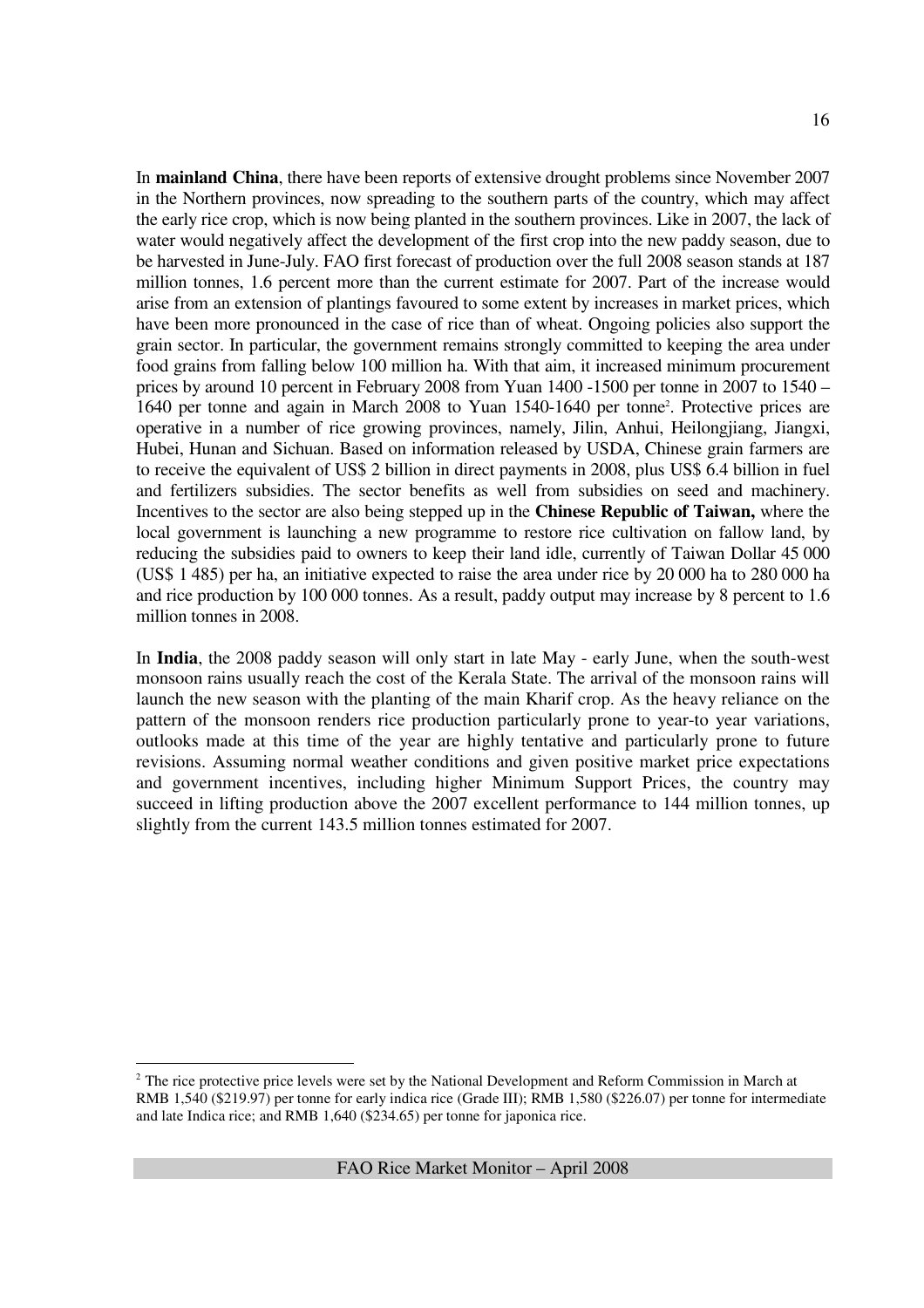

Situated in the southern hemisphere country, **Indonesia** already started harvesting its main **2008** paddy crop in February, a process it will complete in June. Despite some flooding episodes in late 2007 and early 2008, favourable growing conditions have generally prevailed. As a result, prospects are positive so far and the government is forecasting an output of 58.3 million tonnes, short of a new 59.9 million tonnes official target (the first target for the season was set even higher at 61.08 million tonnes), but 2.1 percent above last year's positive outcome. The increase has been

facilitated by government distribution of quality seeds, combined with more attractive market prices. Despite pressure from producers, however, the official procurement prices were maintained in 2008 at Rupiah 2 575 per kilo for paddy (US\$ 280 per tonne) and Rupiah 4 000 per kilo (US\$ 436 per tonne) for milled rice. Since March 2005, these prices are no longer defined as minimum producer prices but only as "government reference purchase prices".

The 2008 paddy crop is being planted in **Iraq**. Production prospects for the 2008/09 crop are currently tempered by the late arrival of rains, and the lack of availability of quality inputs such as fertilizer and seed. As a result, production may fall by 3 percent to 300 000 tonnes in 2008. Planting of the 2008 paddy crop in the **Islamic Republic of Iran** is due in May –June, so forecast for this season production is still highly provisional at 2.9 million tonnes, up from 2.8 million tonnes in 2007. The increase is in spite of a lingering drought affecting the eastern and western parts of the country, as rice is cultivated in the northern region, under irrigation.

In view of the current downsizing production policy, the FAO preliminarily forecast of crops in Japan points to 1.8 percent decline to 10.7 million tonnes in 2008. Assuming no major negative shocks will affect crops over the season, the **DPR Korea** might gather 2.4 million tonnes, a 28 percent recovery from the poor 2007 harvest. This is still highly tentative, as the country will not plant the crop before May-June. Meanwhile, domestic rice prices in Pyongyang are reported to have doubled since last year, as the country is reported to be facing serious food scarcity, a consequence of the 2007 production shortfall. A recovery of production in the **Republic of Korea** is expected in 2008, assuming normal weather conditions, to 6.2 million tonnes.

In March**, Malaysia** finished to harvest its 2008 main paddy crop and already started planting its secondary crop. In December 2007, when the 2008 main rice crops were at an advanced stage of development, flood problems reportedly damaged some 18 000 ha of rice fields. Such losses are not unusual and the output forecast for the season remains positive, with a 1 percent increase to 2.3 million tonnes anticipated. The hike of international prices has given new vigour to the recently launched policy to achieve full self-sufficiency in rice. To support that objective, the government announced it would open up new land for rice cultivation in Sarawak. In 2008, **Myanmar** is foreseen to produce 31.6 million tonnes, 5.2 percent more than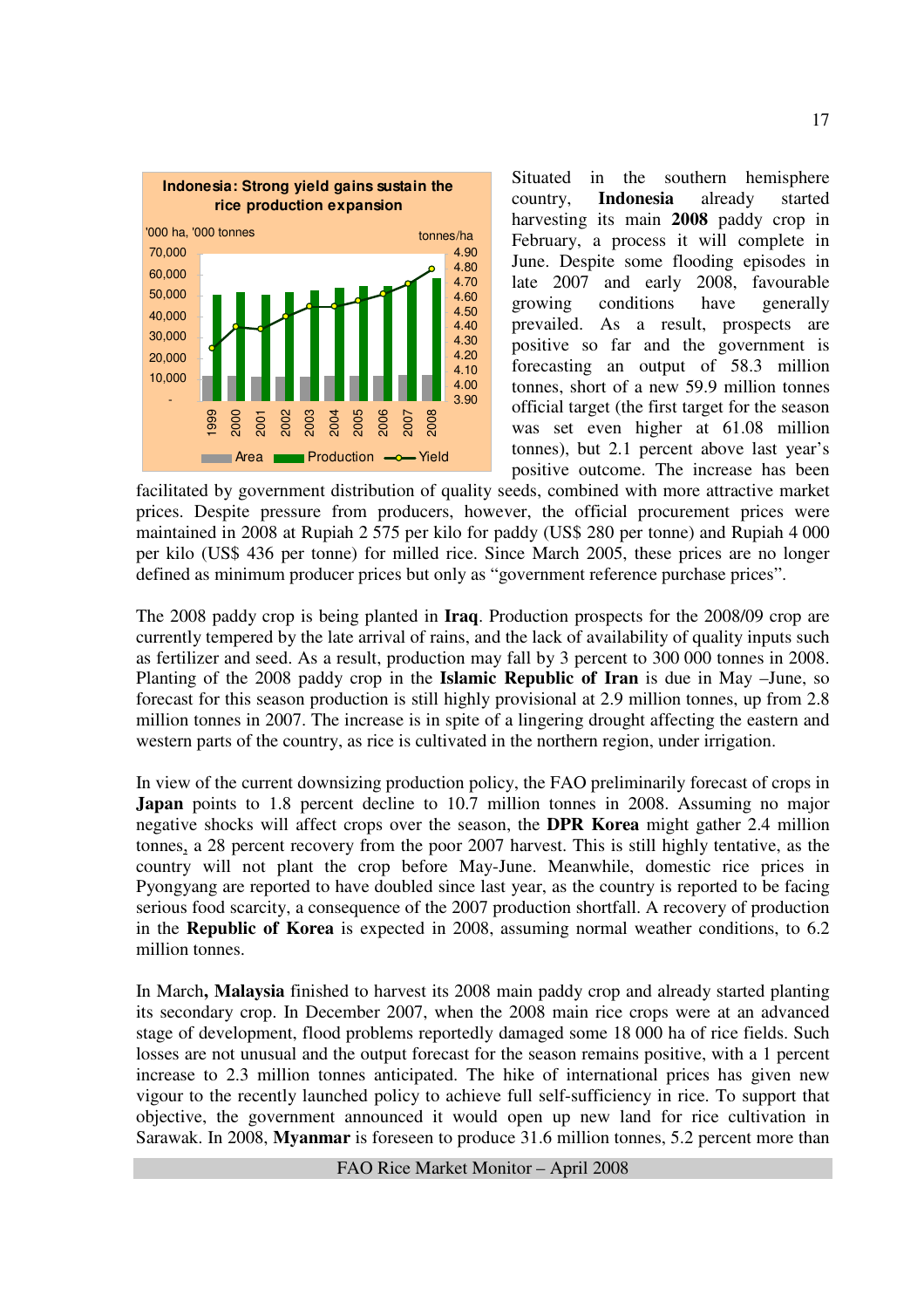in 2007. According to the official production figure, the paddy sector has grown by an average 6.5 percent per year since 2003.

FAO's preliminary forecast of 2008 production in **Pakistan** stands at 8.3 million tonnes, on a paddy basis, 1 percent more than in 2007, as prices fetched by producers were reported to have risen substantially this year, which, under normal weather conditions, may prompt an expansion in planting and yields. However, the rice produced often presents quality problems arising at the paddy production stage and in the phase of processing into milled rice. To overcome the difficulties, exporters were reported in February 2008 to have accepted to pay a 25 percent quality premium to farmers in 2008. On the other hand, the government committed to strengthen research and modernize post-harvest facilities. Over the medium term, **the Philippines** remains committed to achieving rice self-sufficiency in the next few years. In April, it announced a new plan to boost agricultural production, with a budget of Pesos 48.7 billion (US\$ 1.17 billion), including Pesos 1 billion specifically targeted on rice. Measures considered to stimulate paddy output include the dissemination of quality seeds and fertilizers, development of irrigation facilities, improvement of farmer access to credit, promotion of research etc.. Renewed government support, together with better returns to farmers, is anticipated to help the country lift output in 2008 by 5 percent to 17.5 million tonnes.

Harvesting of the 2008 main Maha crop is already well advanced in **Sri Lanka**. Crop expectations are positive, despite heavy rains in March, usually a dry month over which farmers reap their grain, due to the effects of La Niña. Excess precipitation was reported to have caused floods, which delayed the harvest and damaged some 15 000 ha of rice fields in the eastern and southern parts of the country. Despite the losses, paddy production this year is forecast at 3.2 million tonnes in 2008, 3 percent above the poor 2007 outcome. The secondary crop, planted between March and April, will likely benefit from higher paddy prices, which the government is to sustain through the purchase of 1.2 million tonnes of milled rice and 300 000 tonnes of paddy at prices of Taka 28 per kg in the case of milled rice (US\$ 268 per tonne) and Taka 18 per kg in the case of paddy (US\$ 268 per tonne).

The 2008 main paddy crop in **Thailand** will only start being planted around May-June. FAO's very preliminary forecast for production in 2008 now stands at 32.2 million tonnes, 3.9 percent above current expectations for the 2007 season and an all-time record, as favourable prices are expected to foster an increase of plantings.

Although **Turkey** has been again affected by drought problems in 2008, the incidence appears to have been less severe than in 2007. As a result, paddy output is now expected to be up by 1.8 percent to 660 000 tonnes.

The 2008 paddy season already started in **Viet Nam**, where the Winter Spring crop, the first of the three major grown in a season, is already at the harvest stage in the southern region. A lingering cold spell in the Red River Delta and floods in the Northern and Central parts of the country, early this year destroyed 218 000 ha of rice fields, compelling farmers to replant the crop and delaying the harvest until June. On the other hand, the crop is being gathered already along the Mekong Delta, where excellent yields and larger planting are expected to boost output by 4 percent in that region. For the full season, production in 2008 for the whole country has been forecast officially at 36.550 million tonnes, up 1.9 percent from 2007. A higher level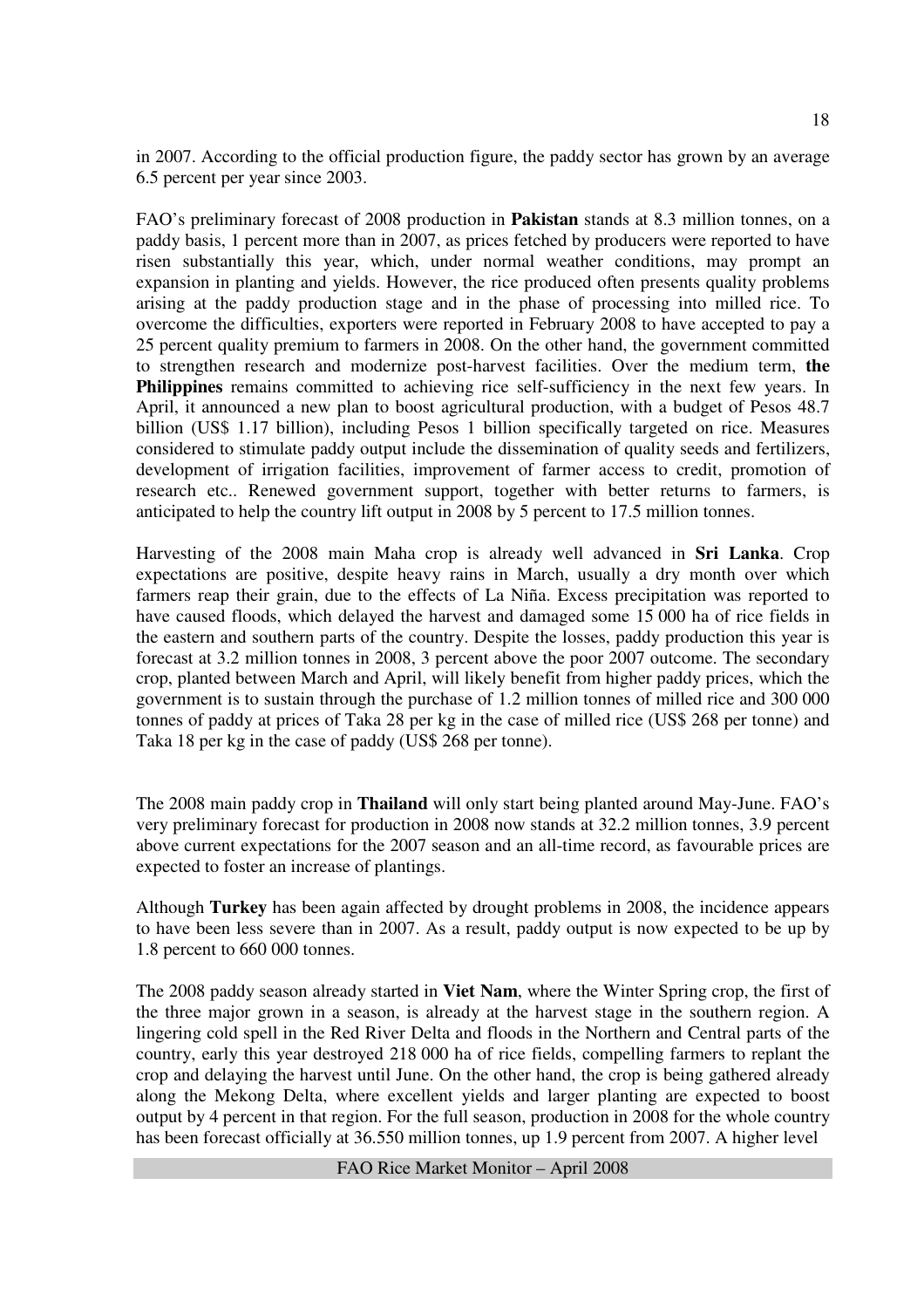

could be achieved under normal growing conditions, if producer response to the government appeal to intensify paddy cultivation and to high market prices is particularly strong. The response will also depend on improved access to fertilizers, the price of which was reported to have soared. In the short term, the authorities are fostering a shift in favour of high yielding, short cycle varieties, resistant to insect infestation, away from varieties generating higher quality rice, which are normally less resistant to diseases and weather stress and yield much less per hectare. This contrast with the strategy to encourage

farmers to plant higher quality, higher priced, rice varieties, pursued in the recent past, when low world prices prevailed.

## **B. Africa**

### **Paddy production to rebound in Africa in 2008, as producers respond to higher market prices and to government supportive measures**

Severe increases in rice prices have been reported in most of Africa, prompting governments to launch actions in protection of consumers. Early in April 2008, the increases in retail prices were reported in the order of 300 percent in Sierra Leone, 50 percent in Cote d'Ivoire, Senegal and Cameroon. The price surges have encouraged governments to implement measures to revitalize production. In some cases, action has been taken to achieve the two conflicting objectives, at a high cost to the public sector.

On the production side, attempts are being made to improve access to basic inputs, in particular by providing subsidized fertilizers and seeds to the sector or by temporarily suspending the payment of value added tax or custom duties on their import. On the consumer side, many importing countries have reduced or waived the application of duties and other taxes on rice imports, while those holding surpluses are taking action to prevent rice from being exported, in an attempt to contain the increase on domestic prices.

With the exception of states located south of the equator line, the 2008 paddy season is just starting, as crops will be put in the ground between April and June. Assuming a normal rainfall pattern, production in *Africa* is forecast to reach 23.2 million tonnes, up 3.6 percent from 22.4 million tonnes in 2007. Much of the increase is on account of gains anticipated in Cote d'Ivoire, Egypt, Ghana, Guinea, Mali, Nigeria and Sierra Leone.

In *Northern Africa*, production in **Egypt** is forecast to recover by 1 percent to 6.6 million tonnes, up from 6.53 million tonnes in 2007. Government restrictions on exports, by depressing domestic prices, however, may have a negative impact on planting decisions, because of their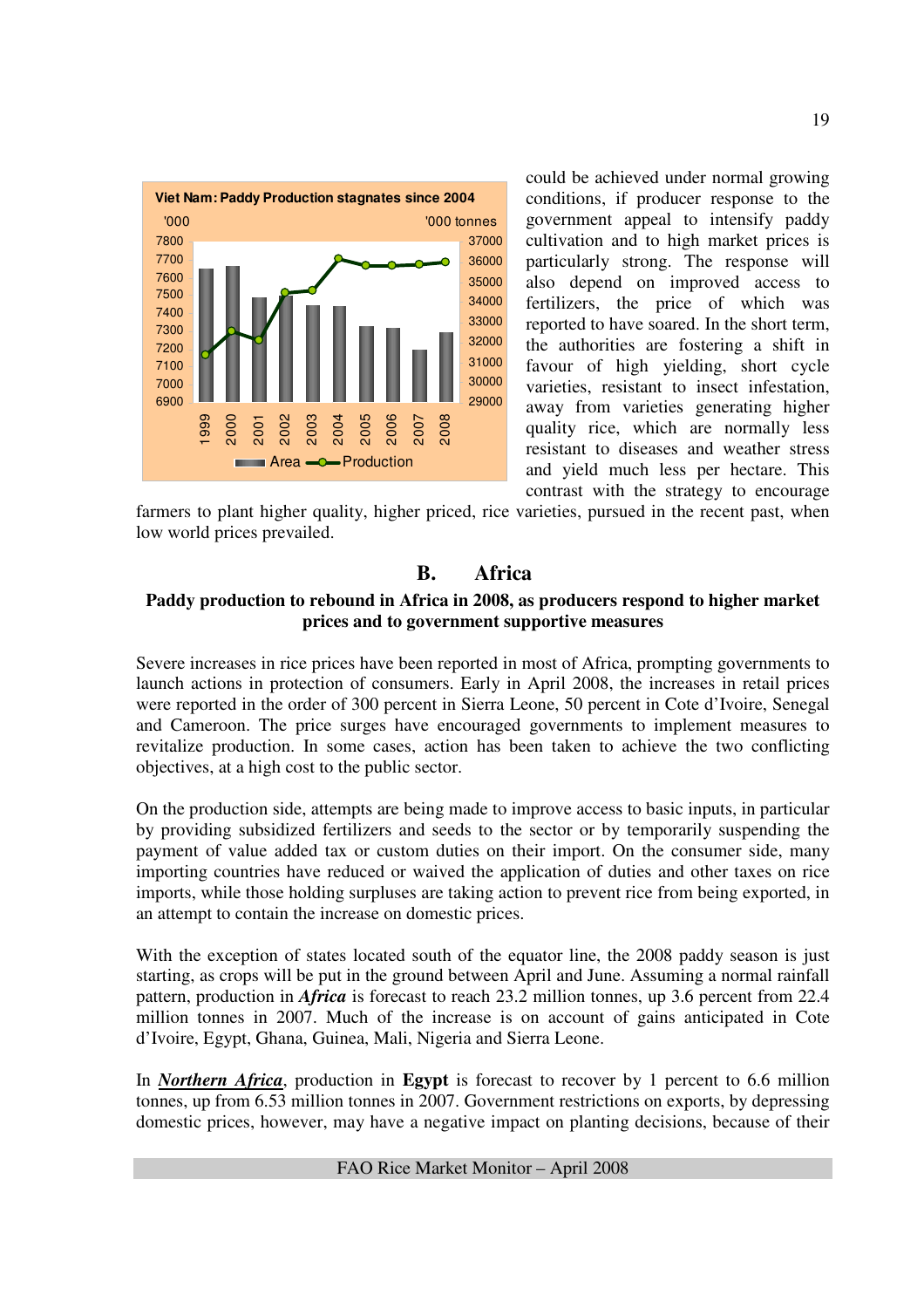depressing effect on domestic prices and the policy uncertainty they cause among the major sector players.

In *Western Africa*, countries are now preparing land for planting ahead of the rainy season, which is expected to start soon. Given the importance of rainfed rice systems in the region, the outcome of the season will be influenced to a large extent by the pattern of the rainfall in the coming months. Production in the sub-region is now forecast to increase by 6.8 percent to 10.3 million tonnes, from the current estimate of 9.7 million tonnes in 2007. Much of this growth is likely to originate in **Mali**, which has a large potential for expansion of rice cultivation. Recently, the Government has mobilized Fcfa 45 billion, with the objective to boost paddy output by 50 percent in 2008, through an intensification of cultivation practices, larger use of fertilizers, improved rice seeds and irrigation. The plan also provides for giving rice producers preferential access to post harvest processing and marketing facilities. In **Ghana**, efforts are concentrating on the rehabilitation of irrigation infrastructure under the Ghana Irrigation Development Authority, which already restored nine abandoned irrigation facilities, with the goal to promote irrigated rice cultivation. The country is now forecast to harvest 280 000 tonnes, compared with 240 000 tonnes in 2007. **Guinea,** which launched the 2008 paddy season on 25 April, announced a programme to facilitate producer access to seeds and fertilizers, which could sustain an increase in output to 1.450 million tonnes, up from an official estimate of 1.402 million tonnes in 2007. Similar initiatives are being launched across the region. For instance, **Liberia** recently signed a US\$ 30 million concession Agreement for large-scale commercial rice production with the Foundation for African Development Aid Commercial. **Nigeria** announced in April that, in order to boost paddy output, it would give access to land for large scale rice cultivation and promote cooperatives and contract farming. However, it also announced that from 2009, subsidies on fertilizers would be withdrawn, a move that should not have an impact on 2008 paddy crops. Assuming a more normal rainfall pattern this year and improved supply of agricultural inputs, paddy production in Nigeria may recover by 3.9 percent to 4.0 million tonnes. Against the backdrop of the rice self-sufficiency programme launched in 2007, **Senegal** is now forecast to harvest 310 000 tonnes of paddy, 7.7 percent more than in 2007. The government has established a higher production objective of 460 000 tonnes for 2008, and an even more ambitious target of 1 million tonnes in 2015. Provided the weather pattern is not unfavourable in the next few months, the intensification of government support combined with better market prices may result in sizeable production gains also in **Chad, Guinea Bissau, Liberia** and **Niger.**.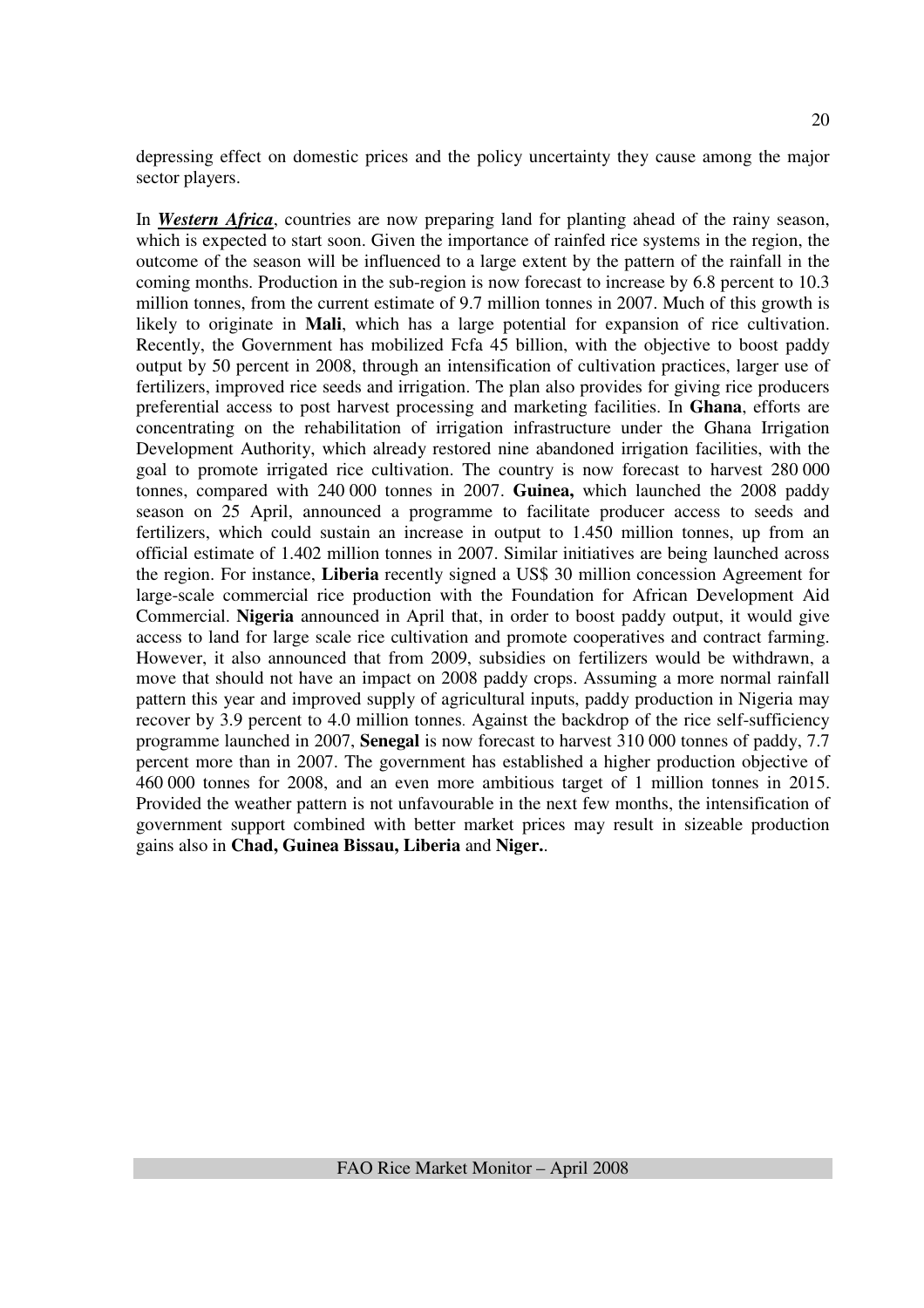In *southern Africa*, harvesting of the 2008 paddy crops started in April. Despite the disruptions caused the passage of cyclone Fame in January 2008 and cyclone Ivan in February 2008, the output in **Madagascar** is forecast to reach 3.6 million tonnes, matching the 2007 level. Indeed, the pattern of the 2008 season has been similar to that of 2007, which also started with a strong incidence of hurricanes. This season, cyclone Ivan hit the eastern part of the Island, provoking losses in 12 out of the 22 regions and flooding 80 000 hectares of rice fields. To limit the impacts, the government has launched the free distribution of seeds in the affected regions, to enable farmers to replant their crops. Within the current policy framework, rice production is to double to 7 million tonnes by 2012. A main element of the expansion strategy relies on the use of Nerica rice varieties, to raise yields. This season, the government is encouraging farmers to grow a second or even a third paddy crop and is providing assistance through the supply of equipment and inputs, including 300 tonnes of short cycle rice seeds, 480 tonnes of fertilizers. The crop situation is less positive in **Mozambique**, where above normal rainfalls and cyclones in recent months have caused floods and damaged 150 000 hectares of crops. Among the various provinces growing rice, Zambezia was particularly affected but replanting could still minimize the losses. On the other hand, conditions have been favourable in Cabo Delgado and Niassa. Overall, the country is foreseen to harvest 180 000 tonnes over the season, down from 196 000 tonnes in 2007.

In eastern Africa, **Kenya** is expected to benefit from subsidized fertilizer supplies, which the government announced would be made available to farmers at half the market prices. The measure was taken as a reaction to a 75 surge in rice prices. Production in the country may reach 65 000 tonnes in 2008, sustained by the dissemination of Nerica rice varieties among farmers. In **Tanzania,** precipitation over the main rainy period between October 2007 and January 2008 has been satisfactory, which should have favoured the development of the paddy crop. As a result, rice production is forecast to reach 1.450 million tonnes in 2008, up from an official estimate of 1.411 million tonnes in 2007. In April 2008, representatives of the five nations belonging to the **East Africa Community**, namely Burundi, Kenya, Rwanda, Tanzania and Uganda met to negotiate the establishment of the East African Common Market, allowing for free movement of production factors and of citizens, with right of settlement within the EAC. The five countries, which already operate the EAC Customs Union, impose a 25 percent external tariff on finished goods, 10 percent on semi-processed goods and 0 percent on raw material. Rice, however, attracts a much higher external tariff of 75 percent, subject to a minimum value of US\$ 200 per tonne. Negotiators aim at reaching an agreement by December 2008.

## **C. Latin America and the Caribbean Sharp rebound of paddy production anticipated in 2008**

The 2008 paddy season is already well advanced in South America, but is just beginning in Central America and the Caribbean. The weather pattern in the coming months, and especially between 1 June and 30 November, the conventional period of tropical cyclone activity in the Atlantic basin, will be critical to paddy crops in the sub-region, which have already been battered by heavy precipitation in recent months. Overall, paddy production in *Latin America and the Caribbean* is forecast to reach 26.2 million tonnes in 2008, a 7 percent rebound from the 24.4 million tonnes harvested in 2007. Although some gains are expected in Central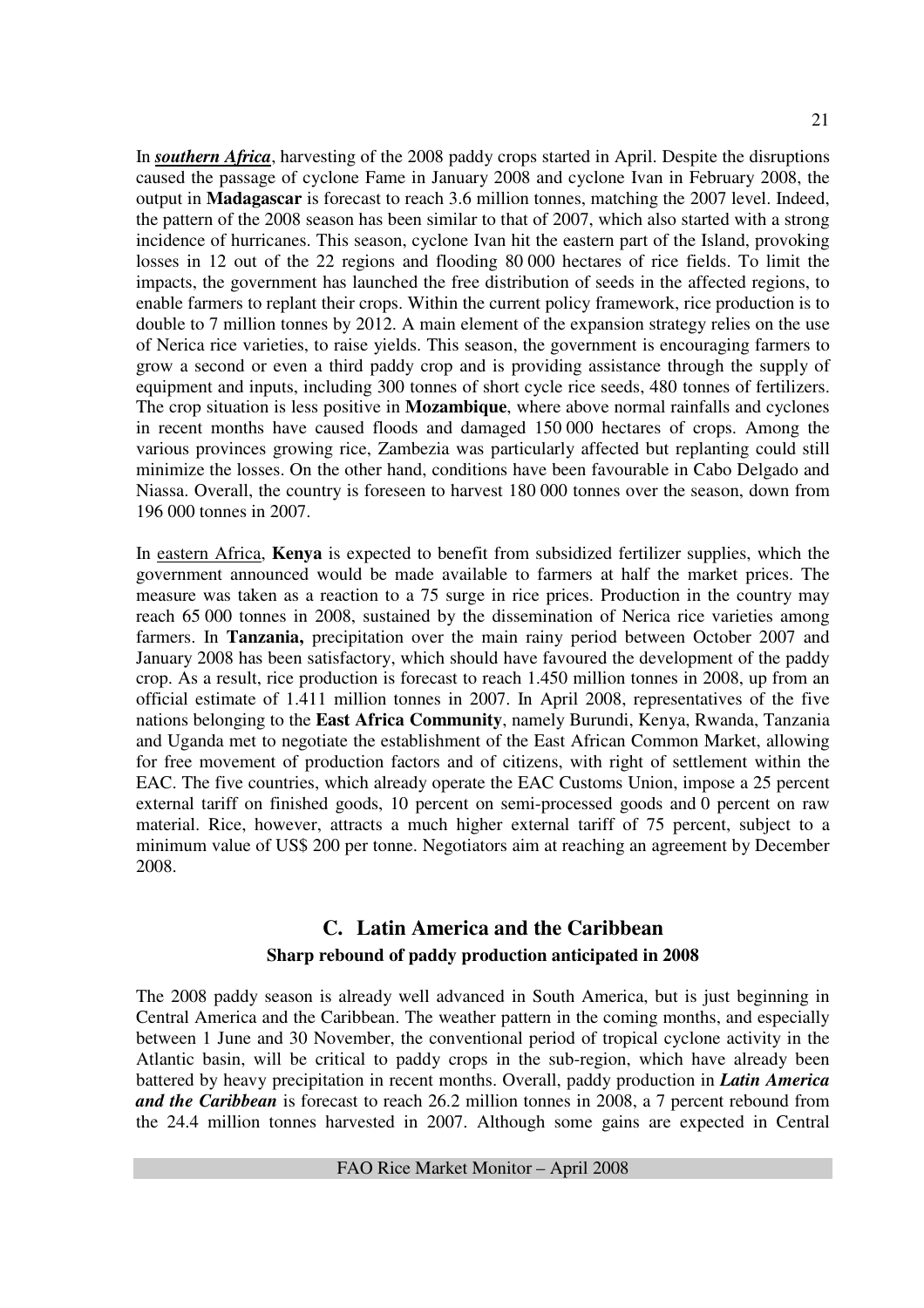Assuming average weather conditions, production in *Central America and the Caribbean* is foreseen to recover somewhat to 2.55 million tonnes, up from 2.43 million tonnes in 2007. This rather subdued outlook is influenced by expectations of a contraction in the **Dominican Republic**, the largest producer in the sub-region, where production is officially forecast to fall from 747 000 tonnes in 2007 to 714 000 tonnes in 2008. Part of the decline is expected to be compensated by a rebounding of output in **Mexico**, now set to harvest 320 000 tonnes, 10 percent above 2007. A recovery is also foreseen in **Cuba, Guatemala, Haiti, Honduras** and **Nicaragua,** with some growth also expected in **Costa Rica.** The new leadership in **Cuba** has placed agriculture development among its key objectives and increased the resources devoted to the sector. In April 2008, the Government was reported to have raised the rice prices it pays to private producers and cooperatives and to have decentralized the process of decision and distribution. Cuba may benefit this year from the assistance of Venezuela, for the purchase of machinery and basic inputs and rehabilitation of the "Ruta Invasora" rice state farm. As a result, Cuba may harvest 455 000 tonnes in 2008, up from a 430 000 tonnes estimate in 2007. In **Haiti**, measures have been announced in response to a surge in domestic prices, such as the granting of subsidies on fertilizers and a progressive shift of importers' purchases to locally produced rice. Against this backdrop, production in Haiti may increase by 2 percent to 94 000 tonnes. A recovery of production to 310 000 tonnes is also anticipated in **Nicaragua**, where the Government has launched a financing programme targeted to 167 250 small cereal producers over the 2008/09 season, with a budget of more than US\$ 6 million. Under the programme, the government is to supply certified rice seeds and other basic inputs on credit terms, free of interest rates. In **Panama**, producers were reported to face difficulty in selling their product to the mills early this year, which led them to request the Government, early in March, to suspend rice imports until the end of the month. In response to a sharp rise in production costs, from US\$ 1 100 per ha in 2007 to US\$ 1 900 per ha this season, producer associations have called the government for assistance. Accordingly, in March 2008, a set of incentives to sustain the sector was announced, which could help foster a recovery of production to 290 000 tonnes in 2008.

Current 2008 production prospects are positive in *South America,* where an overall 23.6 million tonnes are expected to be gathered, 7.7 percent more than in 2007. Much of the increase is expected to stem from a recovery of output in **Brazil**. Based on the seventh planting survey conducted by CONAB, the area under rice declined by 1.3 percent from last year's level of 2.967 million hectares, as growers in the Centre west and South eastern regions shifted some land in favour of wheat or soybean. Much of the shortfall was compensated by a recovery of rice cultivation in the Southern Region, in particular in the State of Rio Grande do Sul, which had been constrained in the 2007 season by a lack of rainfall. Given the much higher yields normally achieved in the Southern region, the country is now expected to gather almost 12 million tonnes of paddy, 5.7 percent above the depressed 2007 outcome, as a 7.1 percent increase of yields compensated for the drop in area.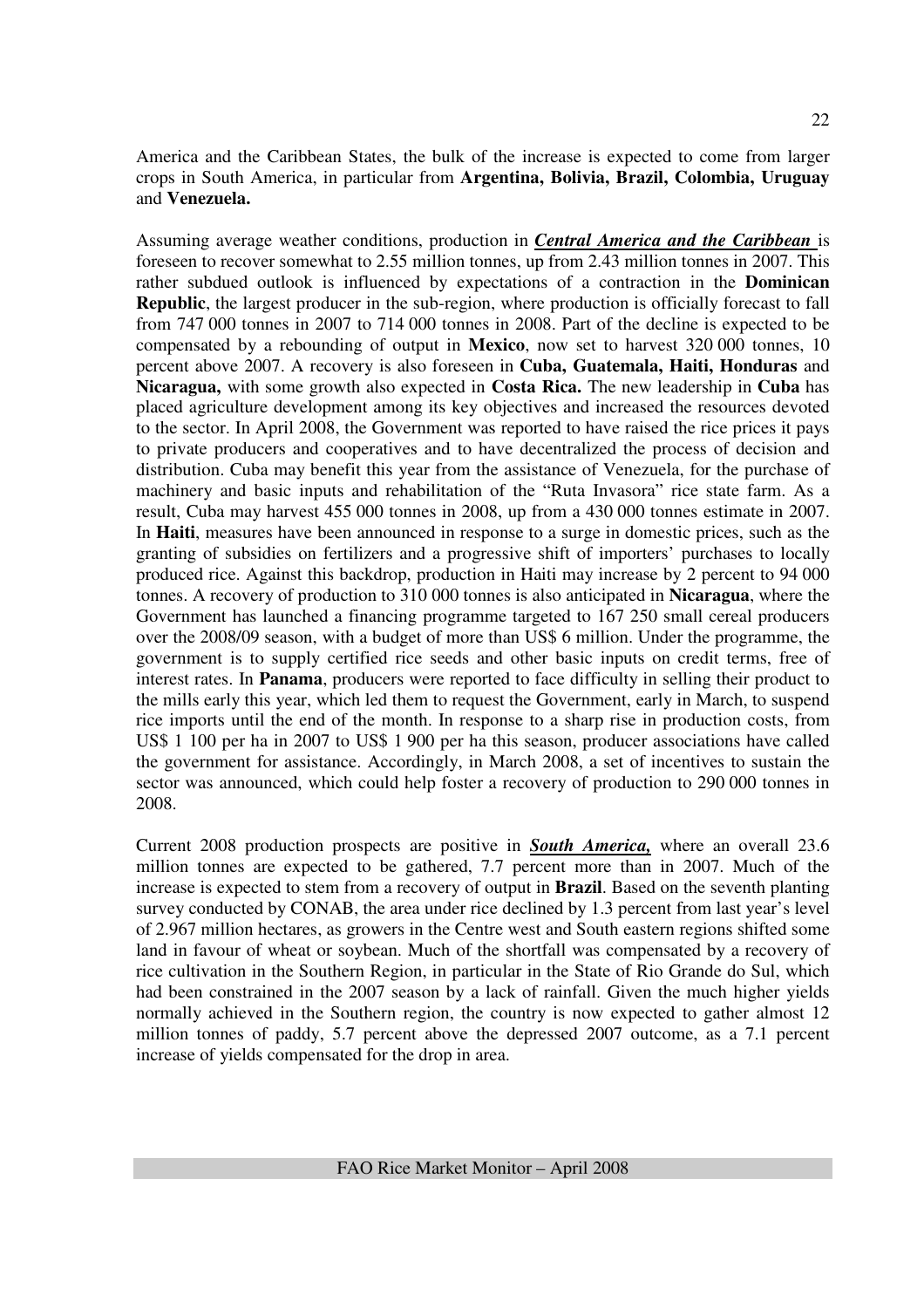| Brazil: Rice production, area and yields |                          |       |       |                  |                |                  |  |  |  |
|------------------------------------------|--------------------------|-------|-------|------------------|----------------|------------------|--|--|--|
|                                          | Area                     |       |       | Yields           | Production     |                  |  |  |  |
|                                          | 2008<br>2007<br>forecast |       | 2007  | 2008<br>forecast | 2007           | 2008<br>forecast |  |  |  |
|                                          | million ha               |       |       | tonnes per ha    | million tonnes |                  |  |  |  |
| All country                              | 2.967                    | 2.928 | 3.813 | 4.083            | 11.316         | 11.955           |  |  |  |
| North-Northeast                          | 1.242                    | 1.197 | 1.741 | 1.911            | 2.163          | 2.286            |  |  |  |
| Centre-South                             | 1.731<br>1.725           |       | 5.305 | 5.585            | 9.153          | 9.669            |  |  |  |
| Source: CONAB April 2008 Survey          |                          |       |       |                  |                |                  |  |  |  |

In **Argentina**, 59 percent of the area sown to rice was already harvested by mid-April. Sustained by positive expectations over returns, farmers have expanded cultivation to 185 000 ha, 10 percent more than in 2007. Despite some late planting in the Entre Rios Province, yields of at least 7 tonnes per ha have been forecast, given favourable growing conditions. As a result, production in 2008 (2007/08 for the country) is set to expand by 17 percent to 1.26 million. In **Bolivia,** planting of the crop, normally due between October and November, was delayed by a lack of diesel in Santa Cruz, the main producing state, while excess precipitation hampered harvesting operations in February. Nonetheless, output is expected to register a partial recovery to 407 000 tonnes. By contrast, prospects are negative for the second consecutive year in **Chile**, which may incur a 7 percent decline of output to 130 000 tonnes, as non remunerative prices depressed investment in the sector.



Official forecasts in **Colombia** point to a 7.0 percent increase in production to 2.591 million tonnes in 2008, driven by a 5.6 percent increase in plantings. The expansion reflects rising producer prices over 2007 but also enhanced support to the sector under the "Agro, Ingreso Seguro" (Agriculture, Secure income) launched in December 2006, which gave growers access to low interest rate investment loans. In order to dampen the effects of soaring input prices on production, estimated in the order of 50 percent in the case of urea, the country announced in March 2008 it would cut tariffs on

imported inputs, in particular, fertilizers and pesticides. Paddy production in **Ecuador,** which is mainly harvested between April and June, has been hampered by excessive precipitation at the beginning of the year, which resulted in the loss of 28 000 ha along the coast. Part of the affected fields are expected to be recovered through replanting, since the government announced in April it would distribute rice seeds to affected farmers. However, measures taken in late 2007 to discourage exports may also have prevented a full recovery of plantings, in the face of rising production costs. As a result, production is expected to reach 1.34 million tonnes, 3 percent more than in 2007 but still below the levels achieved between 2004 and 2006.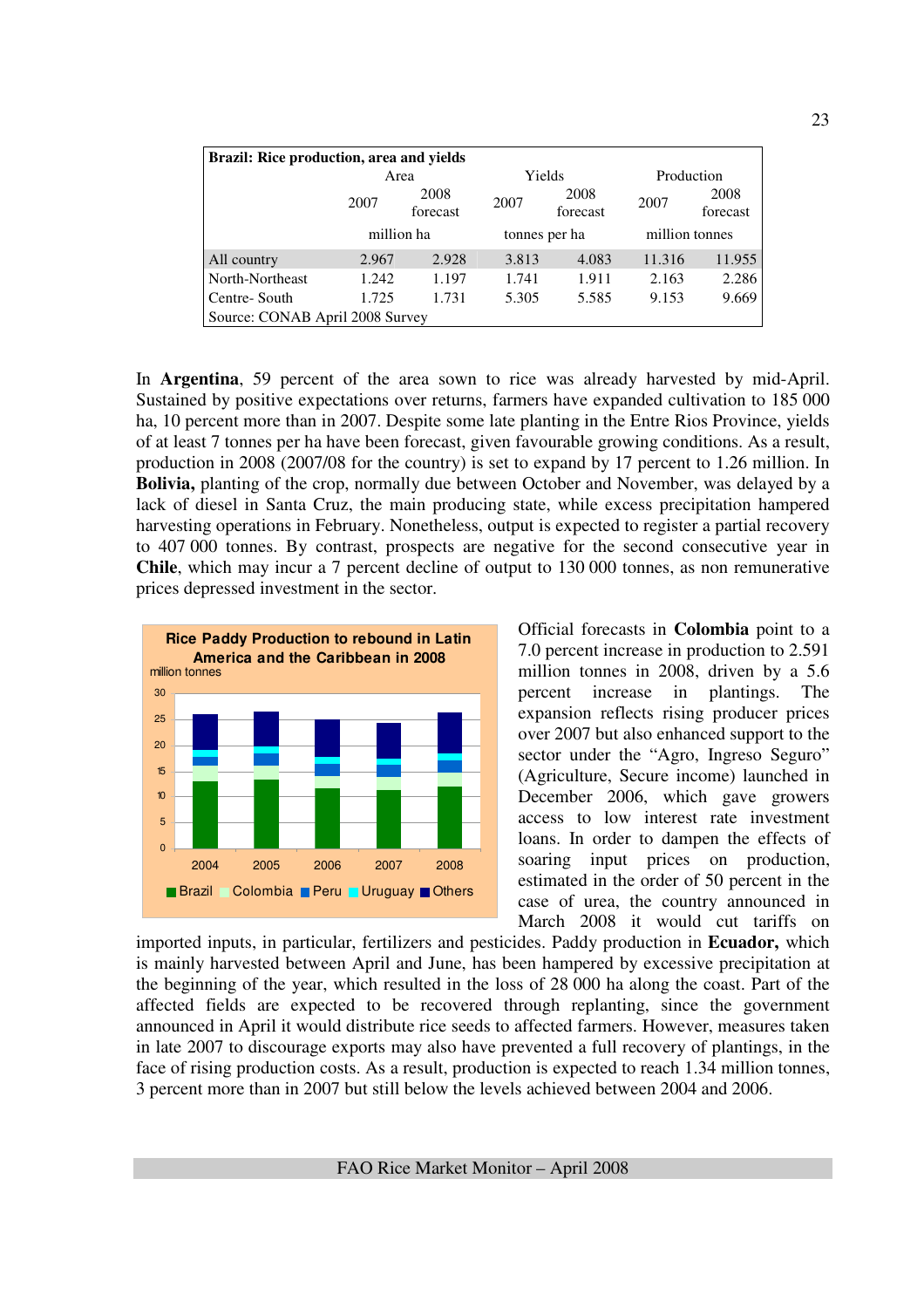The official outlook is rather positive in **Guyana**, where paddy output is set to increase by 15 percent to a record 526 000 tonnes. Incentives have been granted to foster an expansion of rice cultivation, for instance through a reduction of taxes on fuel, exemption of value added tax on fertilizers, pesticides, basic machinery such as harrows and ploughs as well as spare parts. The country was exposed to heavy rainfall in February, associated to the prevalence of La Niña conditions, which made drainage of rice fields necessary. These actions were aimed at reducing the impact on the first paddy crop, harvested between February and April, which is targeted to reach 259 300 tonnes. Early indication point to an excellent performance of the crop, which should help ease a tight situation in local markets, manifested through rising prices. According to the authorities in **Peru**, the area cultivated with rice in late 2007-early 2008 increased substantially. Between January and March 2008, however, the sector was affected by flooding which caused much damage to crops in the Selva region, in particular in San Martin, Jaén and Bagua, but also along the northern Atlantic Coast, in Piura, Tumbes and Lambayeque. As some of the lost fields are expected to be re-sown, production in the country is currently forecast at 2.5 million tonnes, 3 percent more than in 2007 and an all time record.

In **Uruguay,** production is set to recover by 22 percent from the depressed 2007 level, to 1.4 million tonnes. The increase reflects an expansion of more than 20 percent in the area planted and record yields. The expansion in planting was driven by favourable returns expectations, despite an estimated 15 percent rise of costs.

Reflecting strong government support, paddy production in **Venezuela** is likely to increase again in 2008, with output forecast to reach 1.1 million tonnes, 14.5 percent more than the record achieved in 2007. In February 2008, a 44 percent increase of prices paid to producers by the government was announced. The measure, which would lift paddy producer prices to Bolivar 720 per kilo (US\$ 335 per tonne), together with the extension over 2008 of a Bolivar 73 000 (US\$ 34) per tonne subsidy to compensate rice producers for rising costs, is expected to provide further incentives to expand the area under rice.

## **E. Rest of the world**

## **Production in 2008 set to decline in Australia, the United States and the EU**

Based on current information over the advancement of the 2008 paddy seasons, production prospects are negative for Australia, which could only sow a fraction of the normal rice area, but also for the United States and the European Union, where competition from other crops may be reflected in a reduced paddy output this season.

In *Oceania*, heavy precipitation in January and February 2008 came too late to enable farmers in **Australia**, to plant more than 2 000 ha, the lowest level on record and 90 percent less than in 2007. Paddy production in the country remains forecast at 18 000 tonnes, sharply down from the 161 000 tonnes harvested in 2007 and the lowest on record. For illustration, in 1999, Australia had harvested 1.35 million tonnes of paddy rice. The recurrence of drought problems since 2002 has raised questions about the rationale of growing a water intensive crop such as rice for export. The new stance may foster, over the medium term, a progressive retrenchment of Australia from rice cultivation and some paddy growers were already reported to be selling their lands and transferring their water entitlements, often in favour of vine growers.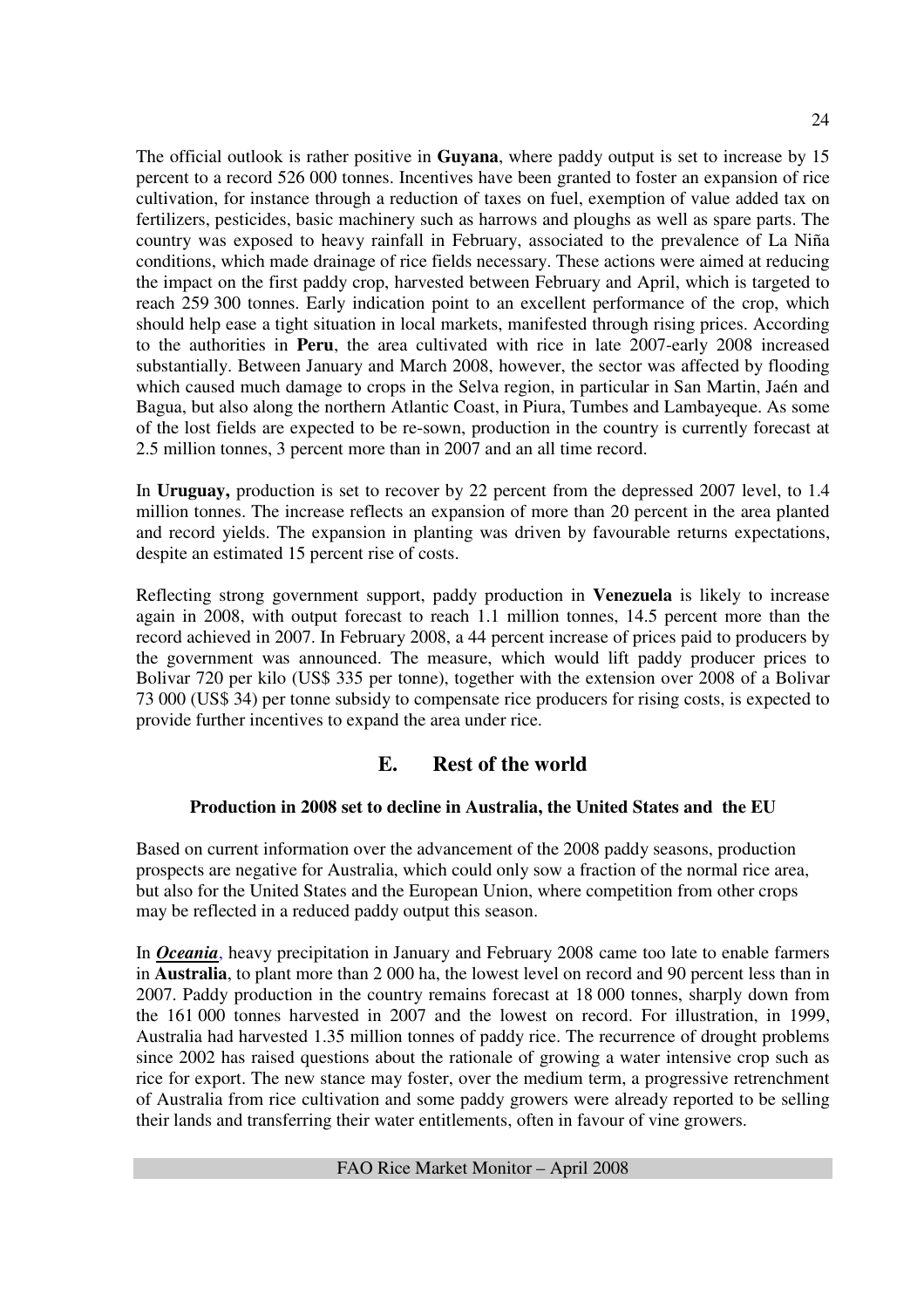In *North America*, farmers in the **United States** are currently sowing the 2008 paddy crop. Despite prevailing high rice prices, the March planting intentions pointed to little change in rice cultivation in 2008 from 2007, largely because of rising production costs and more buoyant return prospects for other crops. By 20 April, progress in planting the crop showed that only 26 percent of the intended area had been put under rice compared with 40 percent on 20 April 2007, as heavy rains and flooding problems delayed operation in the Delta region, in the States of Missouri and Arkansas. Because of the possible negative impact the delay could have on yields, production in the United States is currently forecast by FAO to fall by 2.9 percent to 8.7 million tonnes. Since its formal expiration in 2007, the 2002 US Farm Bill has been extended repeatedly as the Congress, Senate and the Current administration could not reach an agreement on the new Bill. Meanwhile, prices have also risen sharply over the year in the United States, which has prompted the Wal Mart supermarket chain to ration rice sales.

|                    | USA – 2008 Rice Prospective Plantings: Area by Class and State $\frac{1}{1000}$ ha.) |                        |                       |        |               |                        |                       |        |  |  |  |  |
|--------------------|--------------------------------------------------------------------------------------|------------------------|-----------------------|--------|---------------|------------------------|-----------------------|--------|--|--|--|--|
|                    |                                                                                      | 2007                   |                       |        | 2008          |                        |                       |        |  |  |  |  |
|                    | Long<br>Grain                                                                        | <b>Medium</b><br>Grain | <b>Short</b><br>Grain | All    | Long<br>Grain | <b>Medium</b><br>Grain | <b>Short</b><br>Grain | All    |  |  |  |  |
| <b>Total</b>       | 834.9                                                                                | 255.8                  | 26.7                  | 1117.4 | 837.7         | 256.6                  | 26.7                  | 1121.0 |  |  |  |  |
| <b>Arkansas</b>    | 479.6                                                                                | 58.7                   | 0.4                   | 538.6  | 501.8         | 52.6                   | 0.4                   | 554.8  |  |  |  |  |
| California         | 3.6                                                                                  | 186.2                  | 26.3                  | 216.1  | 3.6           | 192.2                  | 26.3                  | 222.2  |  |  |  |  |
| Louisiana          | 144.5                                                                                | 9.3                    | 0.0                   | 153.8  | 127.5         | 10.1                   | 0.0                   | 137.6  |  |  |  |  |
| <b>Mississippi</b> | 76.9                                                                                 | 0.0                    | 0.0                   | 76.9   | 72.8          | 0.0                    | 0.0                   | 72.8   |  |  |  |  |
| <b>Missouri</b>    | 72.4                                                                                 | 0.4                    | 0.0                   | 72.8   | 68.4          | 0.4                    | 0.0                   | 68.8   |  |  |  |  |
| <b>Texas</b>       | 57.9                                                                                 | 1.2                    | 0.0                   | 59.1   | 63.5          | 1.2                    | 0.0                   | 64.8   |  |  |  |  |

 $1/$  Released March 31, 2008

Source: National Agricultural Statistics Service (NASS), Agricultural Statistics Board, USDA.

In *Europe,* most of the producing countries belonging to the **EU** completed their rice planting operations in May. The drought in Spain, which held back rice cultivation last season, has been recurring this year, which may prevent a full recovery from taking place in the country. High wheat prices also fostered some shift of land into soft wheat away from rice in Italy. As a result, output in the 25 member countries is forecast to be in the order of 2.649 million tonnes, slightly below the 2.683 million tonnes harvested in 2007. For the EU-27, the 2008 forecast stands at 2.718 million tonnes. Production in the **Russian Federation** is expected to benefit from investment into sector, prompted by the more protective policies implemented in the country and expanding domestic demand. As a result, output in the country is now set to expand by 3 percent to 730 000 tonnes.

## **II. INTERNATIONAL TRADE**

#### **After reaching a record high in 2007, trade in rice is expected to contract in 2008 constrained by an extensive use of export restrictions**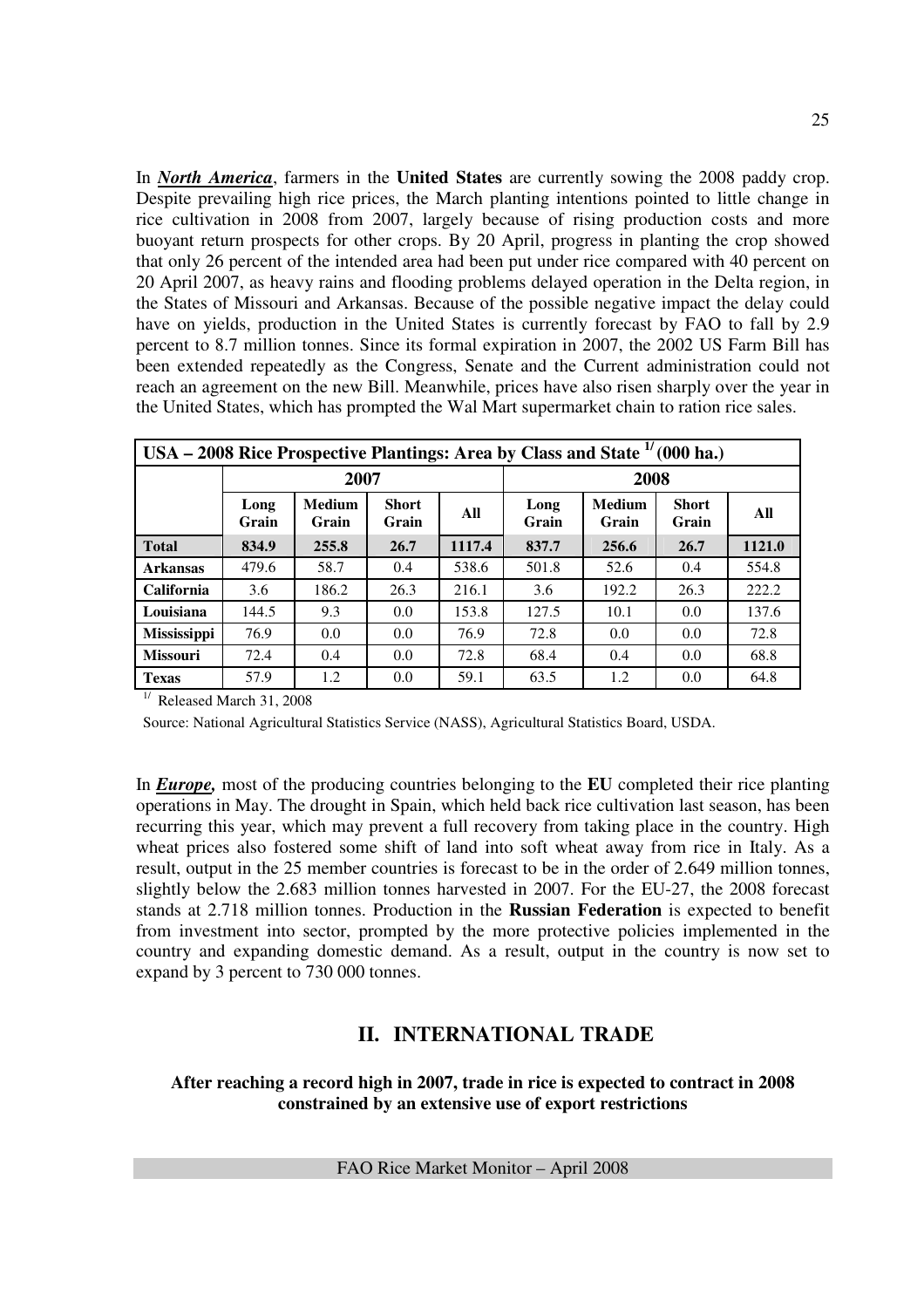

Since November 2007, when Egypt and Viet Nam took action to slow the pace of their exports, a growing number of countries have followed suit, a reaction to soaring international rice and wheat prices that were being translated into substantial increases of domestic prices. As access to major sources of supplies was barred, the forecast of global rice trade in 2008 has been lowered by 1.5 million tonnes and now stands at 28.8 million tonnes. At the same time, following the submission of new official export or import data, the total volume of trade in 2007 has been raised by 1.1 million tonnes to an all time

record of 31.0 million tonnes.

The major changes to the **2007 global trade estimate** mainly stemmed from revisions to imports to Bangladesh (+103 000 tonnes to 1.4 million tonnes), Indonesia (+200 000 tonnes to 1.7 million tonnes), the Islamic Republic of Iran (+150 000 tonnes to 1.1 million tonnes), Sierra Leone (-160 000 tonnes to 50 000 tonnes), South Africa (+214 000 tonnes to 950 000 tonnes) and Nicaragua (+116 000 tonnes to 236 000 tonnes). On the export side, much of the revision to the 2007 trade estimate was on account of India (+1.05 million tonnes to 5.0 million tonnes) and Egypt (-100 000 tonnes to 1.2 million tonnes).

As for the new **trade outlook in 2008**, the principal changes to the import forecasts concerned Bangladesh (-500 000 tonnes to 1.0 million tonnes), Indonesia (-500 000 tonnes to 0.5 million tonnes), Iraq (-200 000 tonnes to 0.7 million tonnes), the Philippines (+500 000 tonnes to 2.1 million tonnes), Saudi Arabia (-100 000 tonnes to 0.9 million tonnes), Viet Nam (-100 000 tonnes to 200 000 tonnes), Cote d'Ivoire (-100 000 tonnes to 0.8 million tonnes), Sierra Leone (-160 000 tonnes to 50 000 tonnes) and Brazil (+200 000 tonnes to 0.8 million tonnes). The principal revisions to the 2008 exports involved Cambodia (-200 000 tonnes to 0.9 million tonnes), China Mainland (+100 000 tonnes to 1.5 million tonnes), India (-1.6 million tonnes to 2.0 million tonnes), Thailand (+ 800 000 tonnes to 9.8 million tonnes), Viet Nam (-800 000 tonnes to 4.0 million tonnes), Brazil (-100 000 tonnes to 200 000 tonnes) and Uruguay (+100 000 tonnes to 850 000 tonnes).

At the current forecast level of 28.8 million tonnes, trade in rice in 2008 would register a decline of 7.2 percent, equivalent to 2.2 million tonnes, from the 2007 record level. The decline would be mostly supply-led and heavily influenced by the restrictive export policies conducted by several of the major traditional suppliers to the international market. At the forecast level of 28.7 million tonnes, trade in rice would account for 6.5 percent of global milled rice production, down from 7.1 percent in 2007.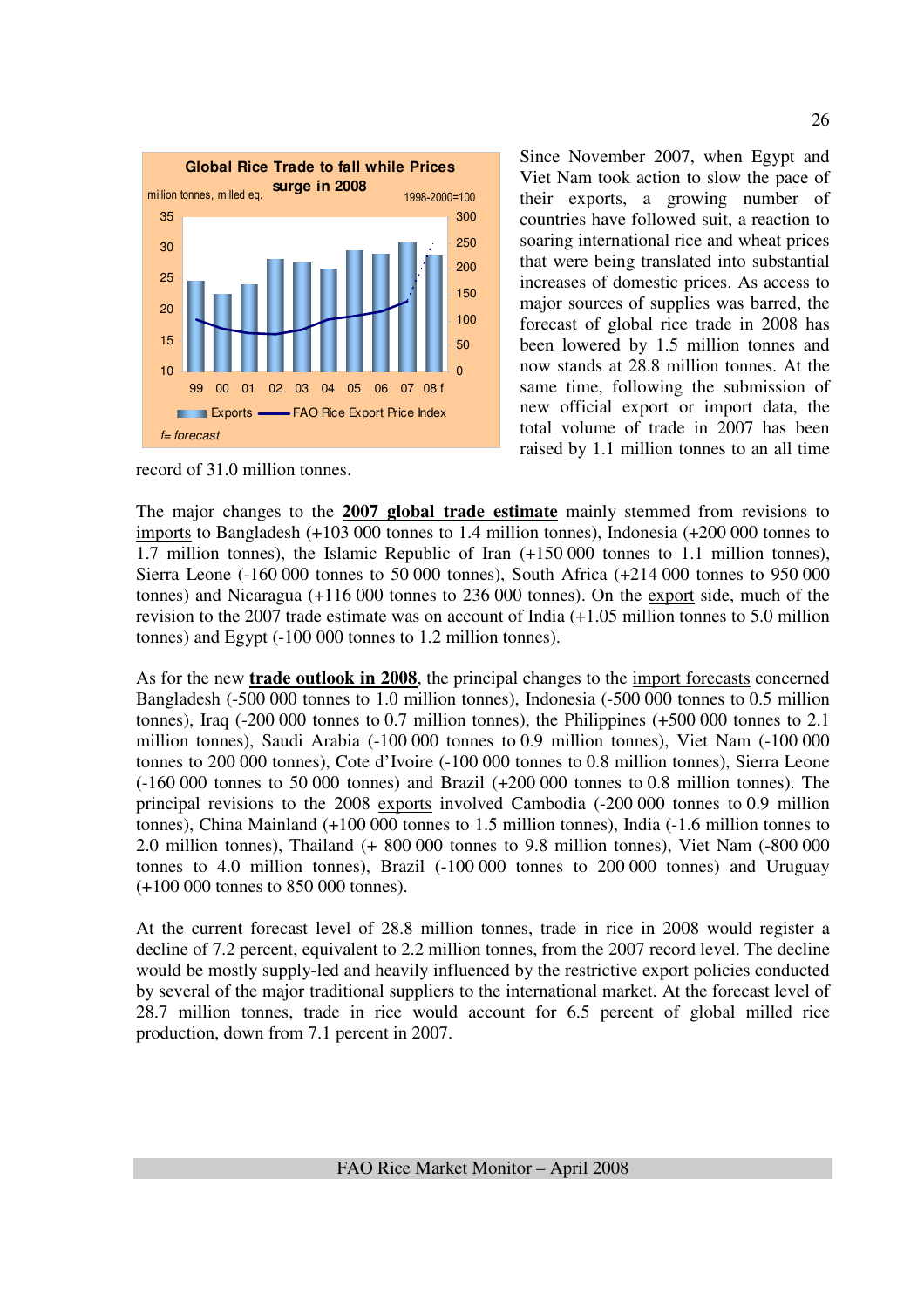## **A. Rice imports in 2008**

#### **High prices and difficulty in finding supplies to depress imports in 2008**

FAO's anticipated decline in world imports in 2008 would partly be the result of the much higher level of prices that countries would have to pay on international markets and of the recent difficulty in identifying and securing supplies from exporters. Indeed, several of the government responding to the FAO questionnaire indicated a level of planned imports larger than that retained by FAO. Indeed, with many sources of supplies virtually closed and surging world prices, not all of the intended purchases may be realized. There is some scope, however, for the market to evolve towards an easier situation, as newly harvested rice from the secondary crops in the Northern Hemisphere and from the main crops in the Southern Hemisphere becomes available in the coming months. However, this would happen only if the new harvested rice is allowed to be traded on the international market rather than retained by producing countries to reconstitute their reserves.



*Asian countries* are expected to be responsible for much of the contraction in world imports in 2008, as deliveries to the region are now anticipated at 12.9 million tonnes, down from an estimate of 14.5 million tonnes in 2007. In particular, shipments to **Bangladesh, Indonesia, the Islamic Republic of Iran, Saudi Arabia and the United Arab Emirates** are expected to be lower**,** which would more than offset increased imports to **Iraq, DPR Korea and the Philippines**.

The sharp losses incurred in late 2007 after floods heavily damaged its main Aman

crop, have constrained **Bangladesh** to come on the market for both commercial and food aid imports. The country was particularly affected by the export restriction imposed by India, with some relief brought by India's decision to relax the minimum export price condition on its humanitarian exports, and to supply the country with 450 000 tonnes at preferential conditions. Bangladesh is now anticipated to import 1.0 million tonnes of rice over 2008, down from 1.4 million tonnes in 2007 and half the level previously forecast. Both the revision and the year-toyear decline of imports reflects the excellent results of the 2007 Boro crop, just harvested, which should substantially reduce the need for external supplies for the remainder of the year. Even though **India** is the second or third largest traditional rice exporting country, concern over availability of supplies led it to cut the rice import duty from 70-80 percent to 0 percent in March 2008. This is not likely to convert it into a major rice importer, but could facilitate regular purchases of rice from neighbouring countries, such as Myanmar.

For much of 2007, **Indonesia** was confronted with high domestic prices and low stocks, a situation that prompted the country to relax the ban it had imposed on rice imports and to negotiate a memorandum of understanding with Thailand to exchange 1.5 million tonne under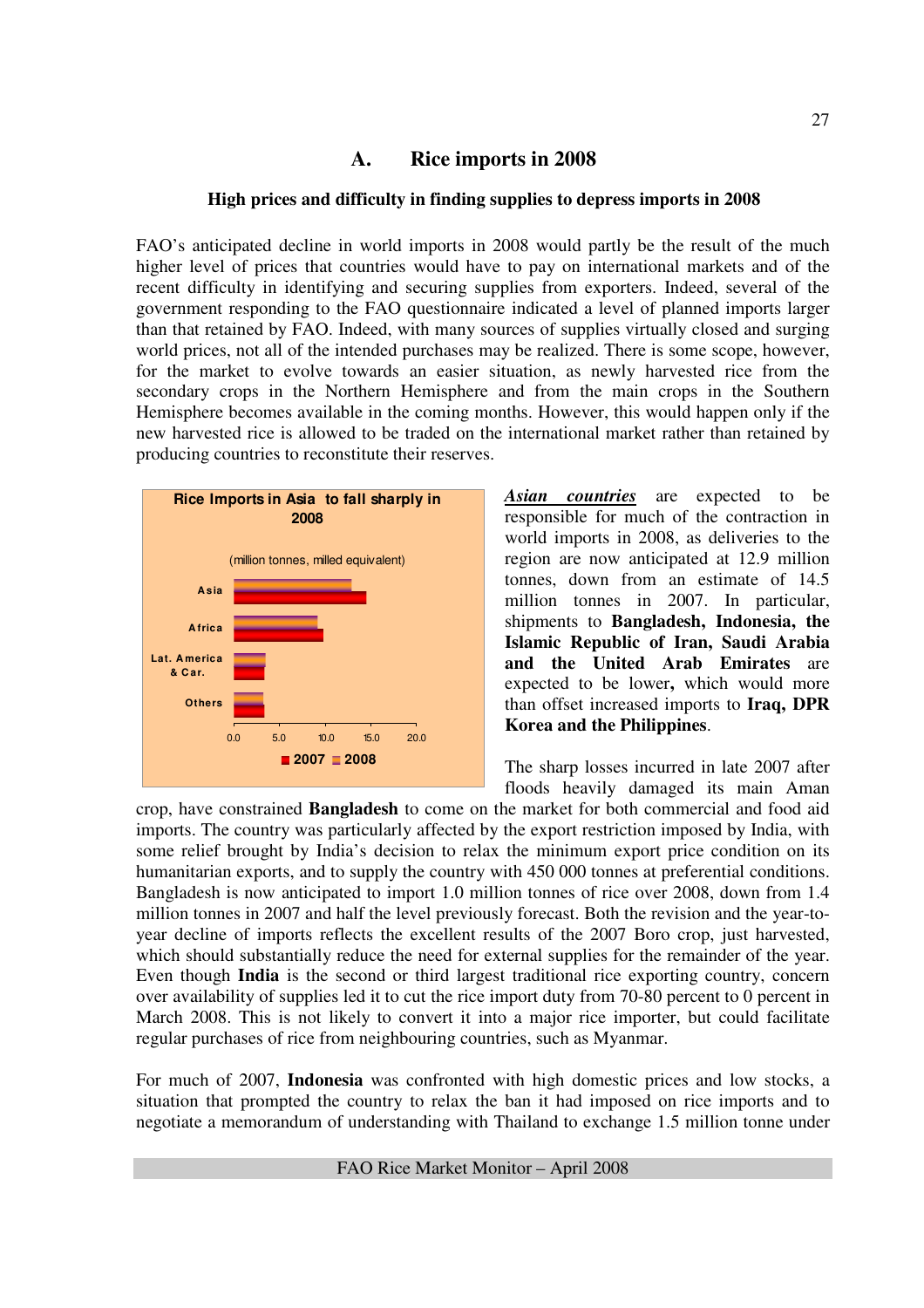a government-to-government deal. Such an agreement giving Indonesia preferential access to Thai rice supplies was extended in March 2008. In February 2008, the rice import duty was also lowered from Rupiah of 550 to Rupiah 450 per kilogram. Since then, excellent crops have been harvested, which have considerably reduced the pressure on the country to import. As a result, shipments to the country over calendar 2008 are now anticipated to fall to some 500 000 tonnes, substantially less than the 1.7 million tonnes purchased in 2007.

Imports of grains in **Iraq** are conducted by a government trade agency, which, in February 2008, launched various tenders to purchase rice and wheat as low imports in 2007 had substantially eroded national grain reserves. By mid-February, the country appears to have secured 110 000 tonnes of rice, mainly from Thailand and Viet Nam. Over the full calendar year, imports may amount to 800 000 tonnes, up from 700 000 tonnes in 2007 but less than previously forecast. Although the bulk is expected to continue being administered by the Ministry of Trade, in January 2008 it was announced that the private sector will also be allowed to engage in grain importation. Purchases by the **Islamic Republic of Iran** are now anticipated to drop from 1.1 million tonnes in 2007 to 0.9 million tonnes in 2008, mainly because of the positive production results last year. Reflecting the 2007 production shortfall, imports to the **DPR of Korea** are forecast to rise from 400 000 tonnes in 2007 to 650 000 tonnes this year. Much of those supplies are expected to be sourced from China, as provision of food aid from the Republic of Korea is expected to drop. Despite high international prices, **Malaysia** official trade forecast points to a slight increase of rice purchases, from 799 000 tonne sin 2007 to 811 000 tonnes in the current year.

The **Philippines** announced recently it planned to import 2.1 million tonnes of rice in 2008, the largest level in ten years and 500 000 tonnes more than previously forecast. The country has been a major player on the international scene since December last year, when the National Food Authority (the state-controlled agency responsible for rice imports, domestic procurement, storage and distribution under special distribution programmes) launched various tenders to purchases large quantities of rice. On 10 December 2007, it tendered the purchase of 450 000 tonnes, for shipment in February and March. It was again on the market on 29 January 2008 to buy 550 000 tonnes and on 11 March 2008 for 450 000 tonnes for delivery between March and May. Since then, the country is reported to have continued to procure rice internationally to reconstitute NFA rice reserves, which, by 1 February 2008, had fallen by 25 percent, year-on-year. If the import target is to be met, an additional 650 000 tonnes would have to be contracted for delivery before August, not to interfere with the arrival of new supplies from the 2008 main crop. In this connection, the head of the Government was reported to have approached the authorities in Viet Nam, the most important supplier of rice to the Philippines, to get assurance that it would give Philippines preferential access to its supplies. The National Food Authority, continues to be the major rice importer to the country. However, to facilitate importation and dampen further price increases, farmers have been allowed this year to bring in, during the lean period, from April to July, the WTO minimum import quota of 163 000 tonnes free of duty, by exempting them from the payment of the 50 percent tariff.

On 27 March 2008, **Sri Lanka** exempted rice imports from the payment of custom duties and released supplies from public stocks in an attempt to keep domestic prices in check. The government also requested the authorities of India to waive the minimum price conditions it had imposed on exports. Sri Lanka is now expected to import 100 000 tonnes, up from 88 000 tonnes in 2007.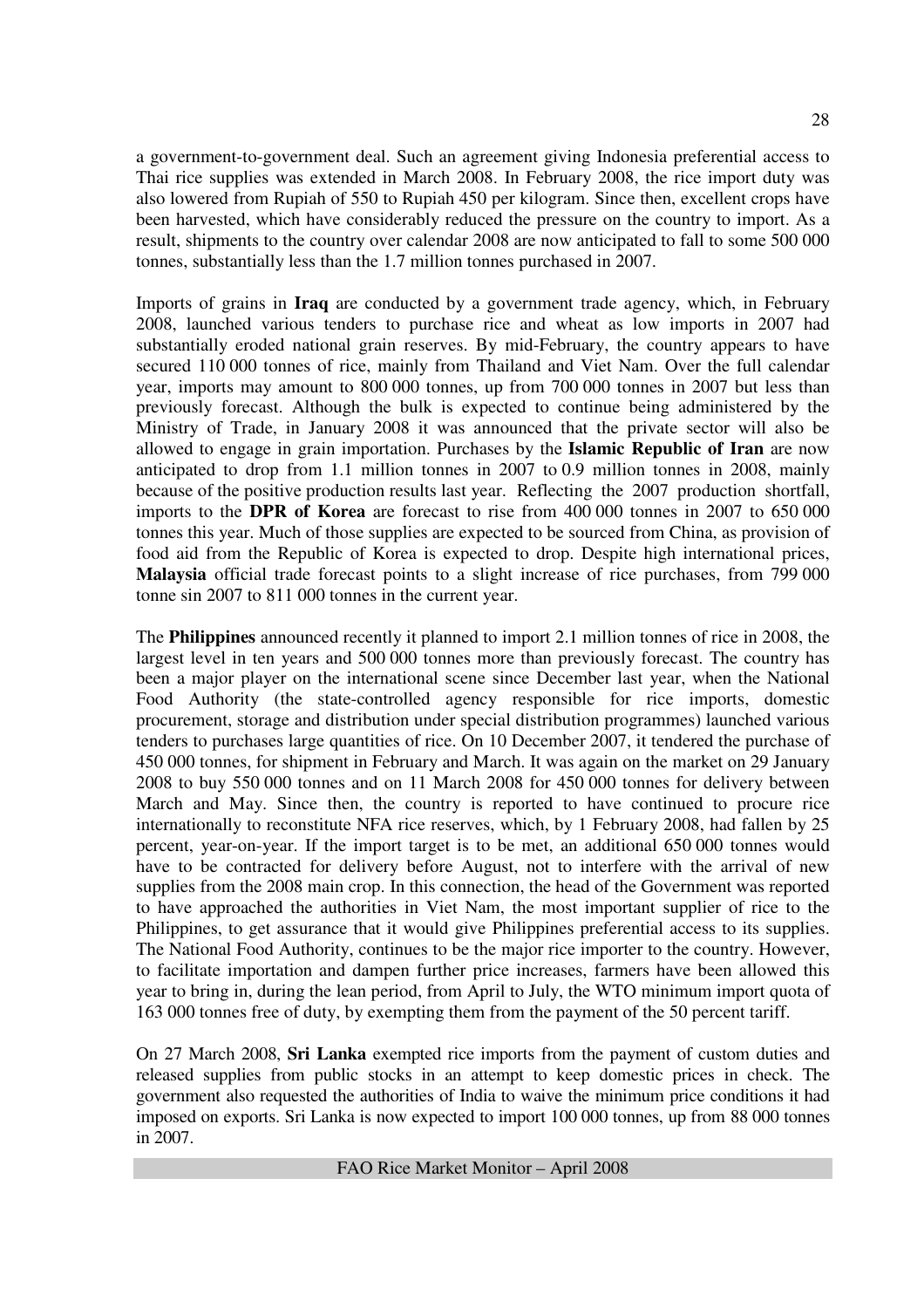Rice prices have been rising sharply in **Turkey.** Despite low supplies from the reduced 2007 crop, and the suspension of duties on rice imports conducted by the Turkish Agricultural Board, deliveries to the country are expected to hover around 200 000 tonnes, slightly above last year, but less than previously anticipated as the country, which depends much on supplies of round and short grain rice from Egypt, may find difficult to get rice from other sources. Since 2006, **Viet Nam** has authorized some rice to be imported from Cambodia under a free-ofduty tariff quota. In 2007, about 150 000 tonnes were allowed under the preferential quota, with a further increase to 200 000 tonnes proposed for 2009. However, the recent decision from Cambodia to contain rice flowing to both Thailand and Viet Nam is likely to depress rice deliveries to Viet Nam to 200 000 tonnes, down from 300 000 tonnes in 2007.

Current import forecasts for *African countries* point to a 6.2 percent drop to 9.2 million tonnes in 2008. The decline reflects in part the prevailing high international prices, which are expected to depress rice purchases, although not enough to prevent rice import bills from soaring. On the other hand, a wide number of countries are waiving tariffs and other import duties applied to rice, to dampen the effect of higher world quotations on the final internal prices. Often to benefit from the tariff exemption, traders had to commit to keeping the sale prices of the imported rice below a certain threshold. Currently, no rice is expected to be shipped to **Egypt**  this year. In 2007, the government bought 100 000 tonnes of rice, mainly from India, to check a tendency for domestic prices to rise. This year instead, the authorities are resorting to restrictions on exports that slow the outflow of rice from the country as a means to stabilize domestic prices. In western Africa, most countries are anticipated to reduce their shipments, but the declines are expected to be modest. Among the major importers in the region, **Guinea**  and **Senegal** are anticipated to reduce their purchases, partly a reflection of higher harvested crops in 2007. Official estimates for **Senegal** point to 16 percent fall in imports, from 968 000 tonnes to 811 000 tonnes. High world prices could also slow the pace of deliveries to **South Africa**, which last year bought 950 000 tonnes. Shipments to **Cote d'Ivoire** are anticipated to remain in the order of 800 000 tonnes, despite the suspension of import duties and the halving of the Value Added Tax from 18 percent to 9 percent on the importation of rice, oil, milk and soap, announced on 2 April 2008.

By contrast, imports to **Nigeria** are anticipated to increase to 1.8 million tonnes, up from 1.7 million tonnes in 2007, as the country needs to compensate for the 2007 production shortfall. It is not clear whether Nigeria has waived or lowered the payment of import duties on rice, as neighbouring states have done. Nigeria's import duties are among the highest in the region, at more than 100 percent. Deliveries to **Mali** may also increase, facilitated by the exemption from the 10 percent import tariff and the 18 percent value added tax for the period running from 1 April to 30 September 2008. The exoneration concerned only the 100 percent broken rice and milled rice imported in packages of at least 5 kilo. The static 2008 production in **Madagascar** could also result in larger imports to the country, now forecast to rise by 11 percent to 200 000 tonnes. Based on the current poor 2008 crop prospects, shipments to **Mozambique** are expected to increase by 10 percent to 375 000 tonnes.

Countries in *Latin America and the Caribbean* are currently anticipated to maintain overall imports unchanged from the 2007 level of 3.46 million tonnes, with much of the increase on account of larger rice deliveries to South American countries. Indeed, aggregate imports in **Central America and the Caribbean** are foreseen to fall from 2.4 million tonnes in 2007 to 2.3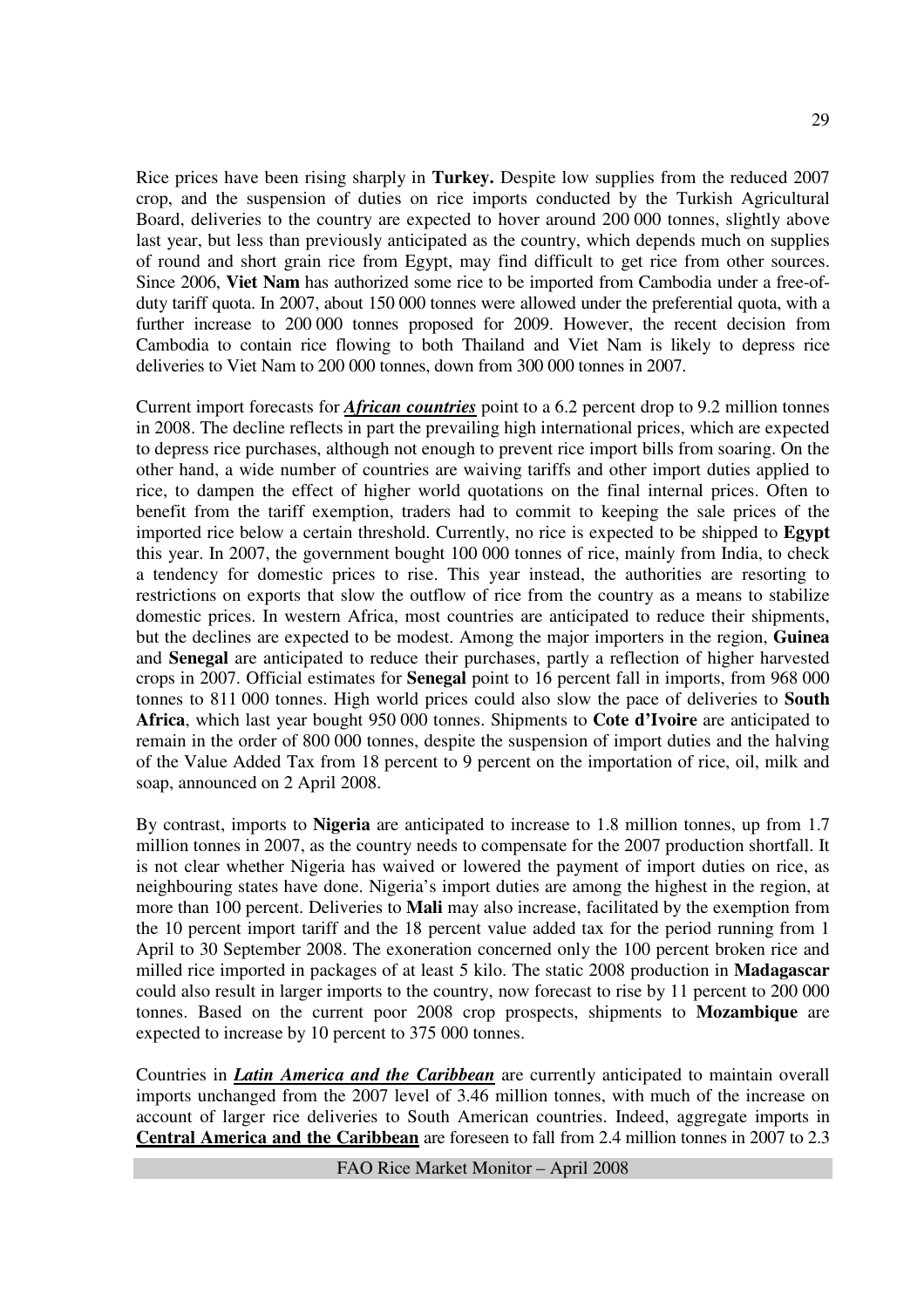million tonnes this year. Among the largest importers in the sub-region, **Cuba** is forecast to import 650 000 tonnes, virtually the same level as last year, as the country benefits from preferential access to supplies from Viet Nam, under government-to-government cooperation. Deliveries to **Haiti**, however, may increase somewhat to 330 000 tonnes. By contrast, high international prices may depress imports by **Mexico** and **Nicaragua**, respectively by 11 percent to 503 000 tonnes and by 36 percent to 150 000 tonnes.

Despite the currently buoyant outlooks for the 2008 paddy crops in **South America**, rice shipments in the sub-region are foreseen to rise to 1.2 million tonnes, up from 1.06 million tonnes in 2007, reflecting larger purchases by Brazil, Colombia and Ecuador. Purchases by **Brazil** are now forecast in the order of 800 000 tonnes, up from 705 000 tonnes in 2007, despite the anticipated rise in 2008 production. Indeed, the domestic supply and demand balance remains rather tight, which also prompted the government to impose a temporary ban on private sector's exports in April. Likewise, rice shipments to **Colombia** are forecast to reach 180 000 tonnes, up from 135 000 tonnes last year. The increase would be facilitated by the government, which, in April 2008, authorized the import of 160 000 tonnes of rice from Ecuador and Venezuela, freeof-duty, ahead of the bulk harvesting period. In **Ecuador**, the authorities reacted to a surge in domestic prices by announcing in March 2008 they would import 40 000 tonnes of paddy, equivalent to 26 000 tonnes of milled rice, by April to reconstitute the public strategic reserve. By contrast, the 2008 official forecast points to falling imports to **Peru**, from 80 000 tonnes in 2007 to 60 000 tonnes this year.

Among *other importers*, purchases by the 27 member of the **European Union** from third countries are foreseen to reach 1.3 million tonnes over calendar 2008, compared with 1.12 million tonnes in 2007. Based on notifications from EU member countries, over the first semester of the 2007/08 rice marketing season, from 1 September 2007 to end February 2008, imports of husked rice amounted to 454 574 tonnes, of which 152 470 tonnes corresponded to Basmati. Excluding Basmati, husked rice imports amounted to 302 104 tonnes. As this volume exceeded the threshold of 258 565 tonnes, non-basmati husked rice imports over the rest of the season, from 1 March to 31 August 2008, will attract a duty of  $\epsilon$  65 per tonne. Given rising domestic consumption and the accession of new countries to the EU, it is expected that the United States will renegotiate the mechanism governing husked rice imports in the EU, with the view of increasing the volumes benefiting from lower tariffs. As for EU's milled rice imports, they rose sharply over the first half of the marketing year, to 192 418 tones, exceeding the 182 239 limit triggering an increase in the duty applied from  $\epsilon$  145 per tonne to  $\epsilon$  175 per tonne. EU imports of broken rice during the first semester of the 2007/08 marketing year were down more than 10 percent to 124 800 tonnes.

Based on USDA's forecasts, imports by the **United States** may rise to a new record of 725 000 tonnes from 699 000 tonnes in 2007, despite the larger 2007 crop, to meet increasing domestic consumption and exports. Following various seasons of very poor production results, **Australia** has had to rely increasingly on imports to meet domestic consumption and to maintain a minimum flow of exports to a number of traditional rice markets. In 2008, external purchases are forecast to reach 171 000 tones, up from 120 000 tonnes in 2007 and one of the highest level on record. By contrast, the **Russian Federation** is again expected to cut its rice purchases, against the backdrop of high international prices and high external protection. The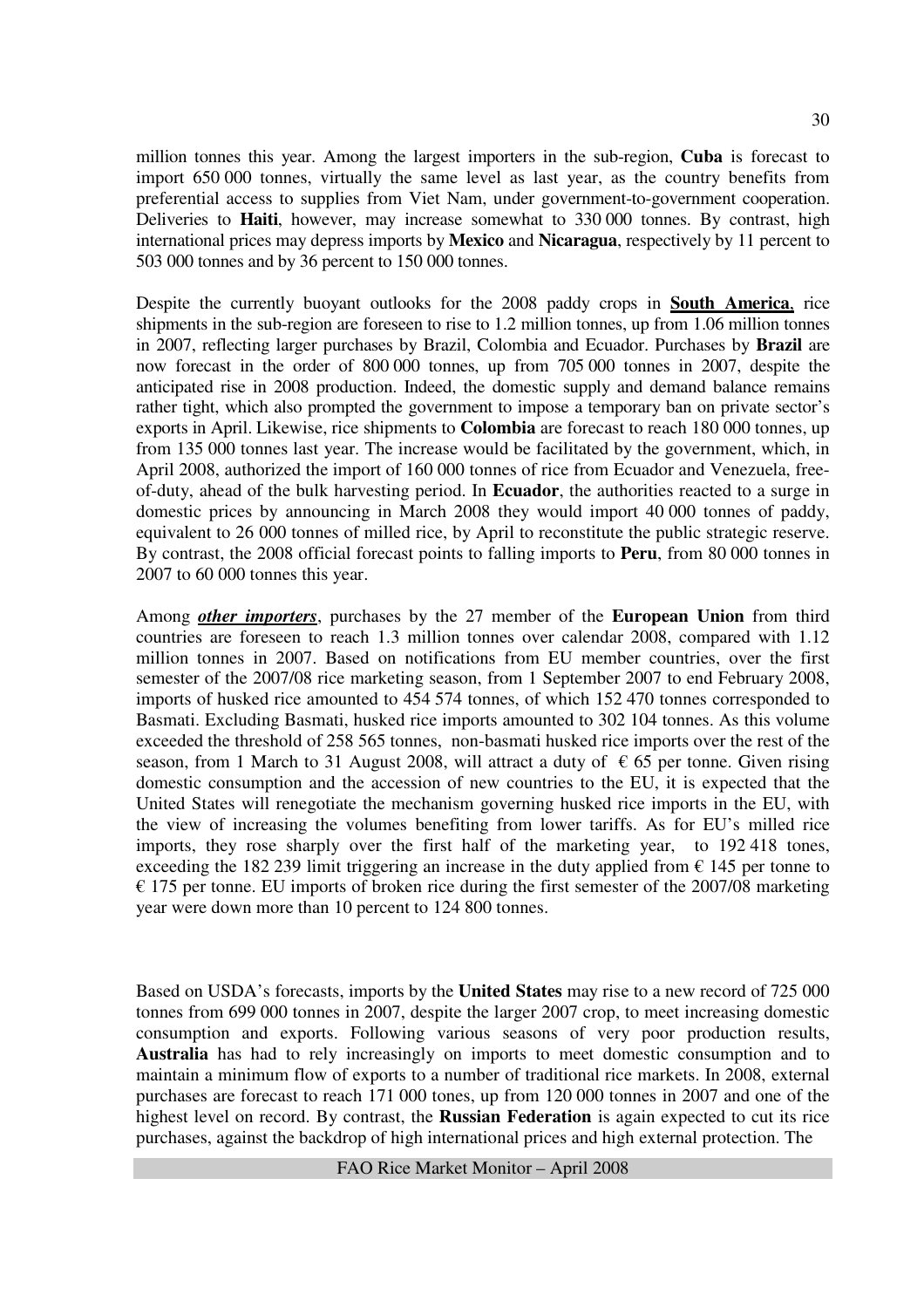country imposes a seasonal duty of  $\epsilon$  120 per tonne on rice imported from 1 March to 31 May and from 1 October to 31 December, but also tight phyto-sanitary conditions.

## **B. Rice exports in 2008**

#### **Global rice exports constrained in 2008 by export restraints**

Since late 2007, the international rice market has been progressively constrained by policy measures implemented by several of the major exporters but also by minor players tending to limit sales abroad. Given the thinness of rice trade and the concentration of world rice exports among a handful of exporting countries, such moves have caused strong disruptions to the normal pattern of trade. They have also raised questions about the dependability of supplies, a matter of particular relevance to those importing countries that have come to rely increasingly on imported rice to meet their needs. The export restraints, by exacerbating the tendency for prices to rise, are also behind a large incidence of contract defaults by exporters, who had committed early to provide rice at prices that, at the time of delivery, did not even cover the cost of purchasing rice from millers.



The effect of the export restrictions on the volume traded in 2008 will depend to a large extent on the length of their application. Although some countries may suspend them in the next few months, global exports are forecast to fall by 2.2 million tonnes to 28.8 million tonnes in 2008. Much of the contraction is likely to stem from much reduced deliveries by India, but also Cambodia, Egypt and Viet Nam, the most important exporters currently controlling exports. Only part of these countries' shortfalls is expected to be compensated by increased deliveries from mainland China, Pakistan, Thailand, and the

United States, but also from Argentina, Guyana, Myanmar and Uruguay

In 2007, **Cambodia** announced it could allocate up to 2.3 million tonnes of its paddy (1.5 million tonnes, in milled rice equivalent) for export. However, amidst rising domestic prices, the government, in late March, suspended exports for a period of two months. The ban, however, caused severe problems in those provinces in the process of harvesting the dry crop, which lacked capacity of storage and processing. As a result, the Government agreed in April to relax the restriction in three provinces neighbouring Viet Nam (Prey Veng, Kandal and Takeo Provinces). These measures are expected to depress the outflow of rice over 2008 to 900 000 tonnes, down from a 1.1 million tonnes estimate in 2007.

**China** also took action to limit rice international sales, by abolishing a 13 percent tax rebate and introducing a 5 percent export tax, as of 1 January. The measure is not expected to have a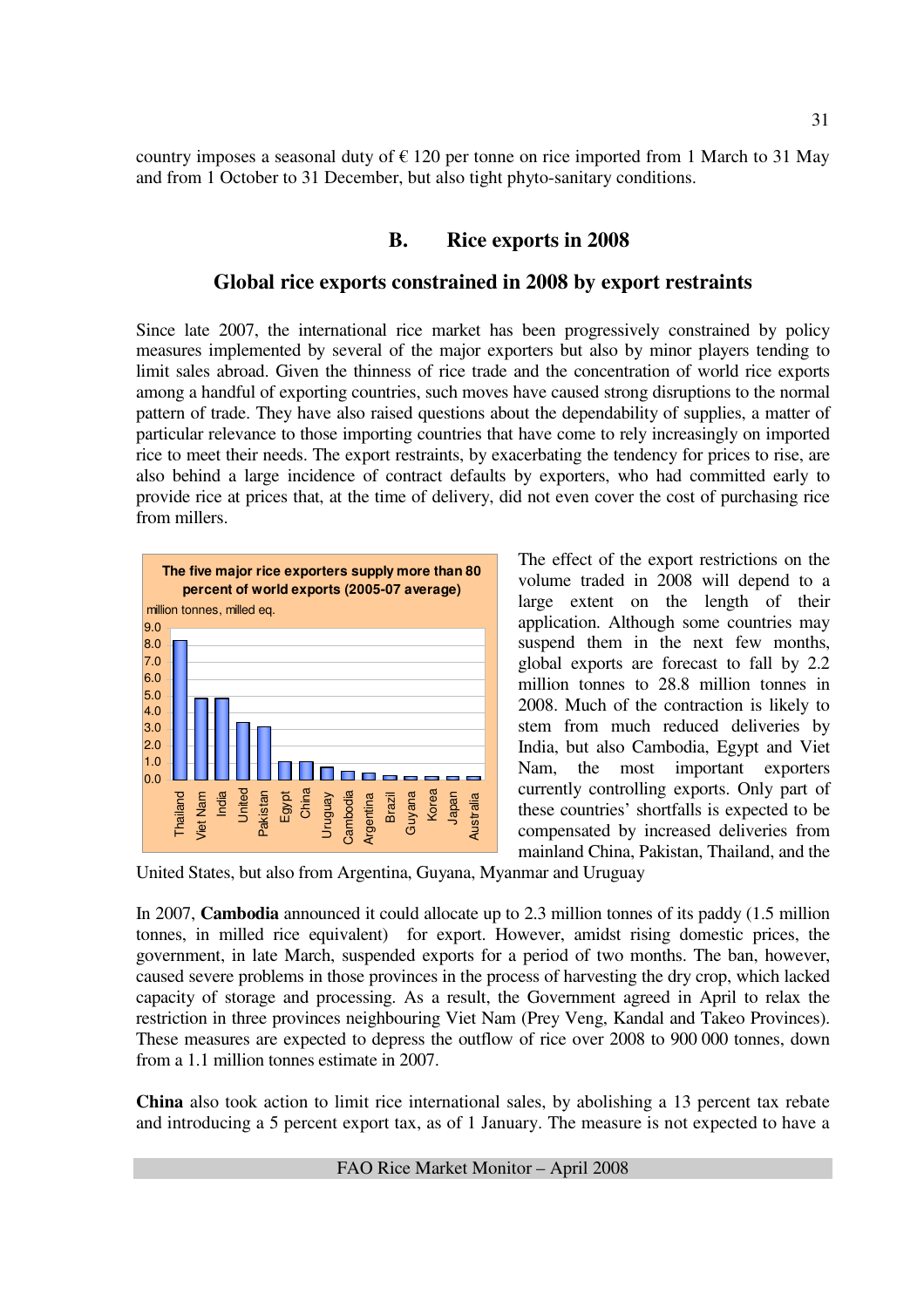major impact on sales abroad, which are still tightly controlled by the government. Indeed, the volume of grain exports is set by the central government and the actual trade transactions performed by state trading firms. This year, the country is expected to ship 1.5 million tonnes, up from 13 percent from last year. Over the first 3 months of 2008, rice exports had already surged by 39 percent to 600 000 tonnes.

Since the introduction of a minimum export price (MEP) of US\$ 425 per tonne, FOB, in October 2007 for non-Basmati rice, **India** has progressively tightened the conditions to export rice: the MEP on regular rice was first lifted up in December 2007 to US\$ 500 per tonne; on 5 March 2008, it was again raised to US\$ 650 per tonne while a MEP of US\$ 900 per tonne was imposed on Basmati rice for the first time. In addition, to ensure compliance, exports were allowed to be conducted only through four ports (Kandla, Kakinada, Kolcata and Mumbai). On 27 March, the MEPs on non-Basmati and Basmati were again increased to US\$ 1000 and U\$ 1100 per tonne, respectively; and, on 1 April 2008, exports of non-Basmati rice banned altogether. Exempted from those limits are shipments conducted through India's humanitarian assistance programme or government-to-government bases, as those made to Bangladesh, or Sri Lanka The imposition of these restrictions will have different impacts on the level of rice exports from the country depending on when they will be lifted. No timeline has been provided by the Government on when trade will be allowed to be conducted unconstrained, but if this is extended beyond April/May when the country harvests its secondary Rabi crop, shipments from the country could fall to 2.0 million tonnes, the lowest since 2001, and substantially less than the 5 million tonnes delivered in 2007.

Reacting to a surge of prices of wheat and rice, **Egypt** announced on 28 March it would suspend the exportation of rice from April to October 2008. The move succeeds to previous restrictions: Firstly, it introduced an export tax of Pounds 200 per tonne (US\$ 36 per tonne) in September 2007, thereafter raised to Pounds 300 per tonne (US\$ 55 per tonne) at the beginning of March 2008. These moves are expected to depress rice sales to foreign markets to 850 000 tonnes over the full calendar year, down from an official estimate of 1.223 tonnes in 2007.

According to official estimates exports of rice from **Myanmar** virtually dried out in 2007, summing up to only 17 100 tonnes between January and December 2007, although they are likely to have amounted to at least 40 000 tonnes, when making provision of trans-border shipments. In 2008, exports are expected to rebound to some 600 000 tonnes, as several companies were given export permit to purchase more than 600 000 tonnes of rice locally.

As of mid April, **Pakistan** remained one of the few among leading rice exporters not having formally restrained rice exports. As a result, with a number of traditional sources of supply now barred, importers are turning to Pakistan to buy rice. Based on the current forecast, exports may rise by 9 percent to 2.9 million tonnes from the relatively poor performance of 2.65 million tonnes in 2007. The country is considering establishing a rice regulatory body to promote Pakistani rice exports and to enhance the quality of the locally produced rice, so as to avoid the repetition of market closures that has beset the industry in recent years. For instance, high moisture levels led the Islamic Republic of Iran and the United Arab Emirates to suspend the importation of rice from Pakistan, while its infestation with Khapra beetle and aflatoxin prompted a ban by Russia.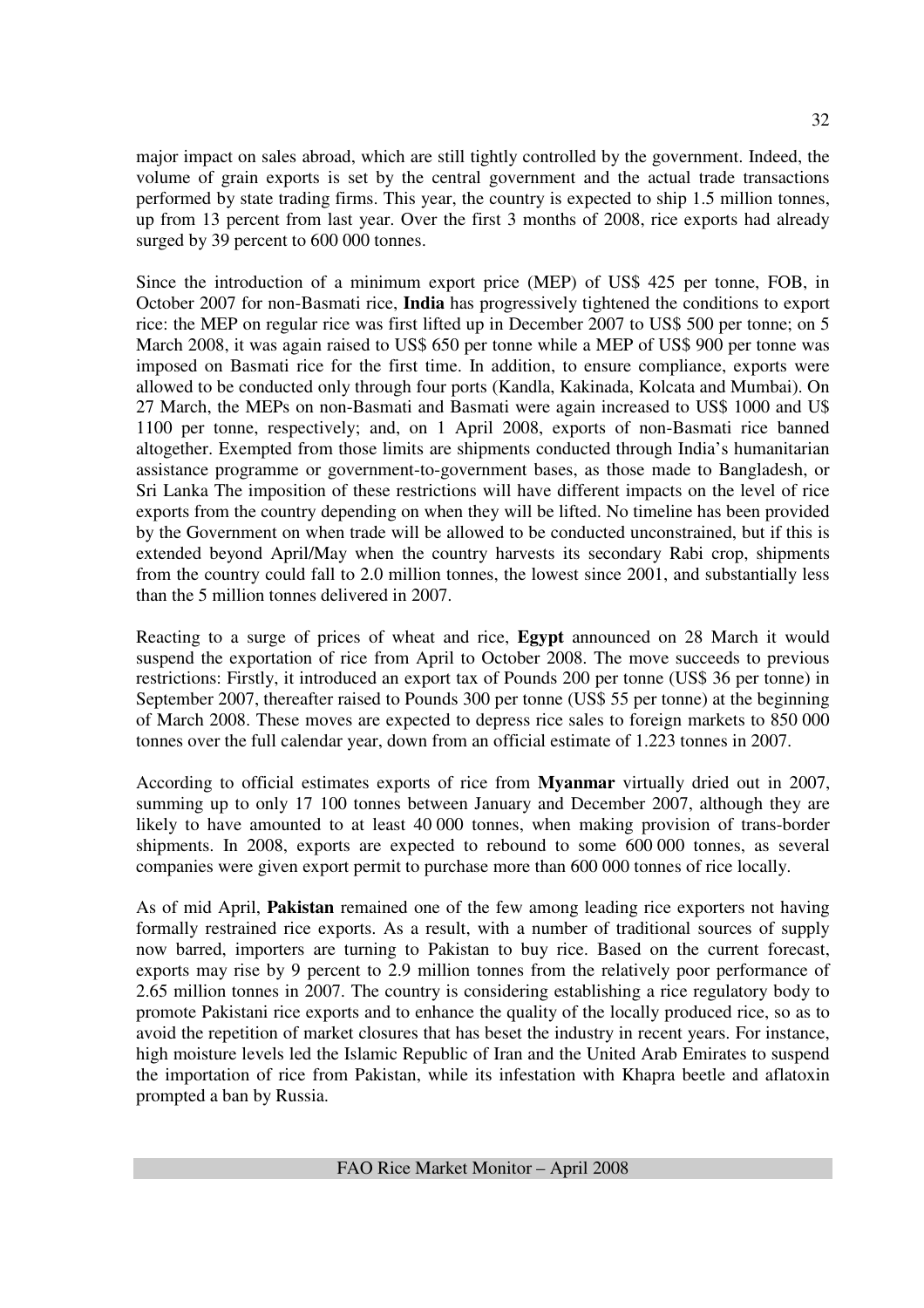

**Thailand,** the world largest rice exporter, has so far resisted to impose constraints on rice international sales, with the effect that rice shipments over the first quarter soared to 3.26 million tonnes, or more than 1 million tonnes per month, well above the 1.96 million tonnes shipped over January-March 2007. Since the maximum Thailand ever exported in a calendar year was 10.1 million tonnes in 2004, such a pace of deliveries for the rest of the year looks unsustainable. In fact, the Government, based on its allocation of production to meet domestic needs and reserves, has set an export target of 8.75 – 9.0 million

tonnes. FAO is forecasting a higher level of exports, at 9.8 million tonnes, which would be 2.5 percent above last year. The rapid surge in prices, however, appears to have unsettled the normal unfolding of trade at the beginning of the year, when several exporters were reported to have defaulted on their contracts.

Although sales from **Viet Nam** have followed a process of "stop and go" since September 2007, the country participated and made offers in various tenders. By early April 2008, it was estimated that the country had signed contracts to deliver 1.8 million tonnes. The government had further agreed to supply 1.5 million tones to the Philippines under a Memorandum of Understanding. Since Viet Nam has set an export target of 3.5-4.0 million tonnes in 2008, it is likely to play a much less active role on export markets in the next few months except for meeting demand from the Philippines or other traditional buyers such as Cuba. Over the full calendar year, exports from the country are forecast by FAO at 4.0 million tonnes, down 12 percent from 4.53 million tonnes in 2007 and 800 000 tonnes less than formerly anticipated. Based on information from USDA, on 26 March 2008, Viet Nam issued new rules on rice export, which tighten the requirements private exporters should meet in order to obtain licenses:

- 1. the volume of exports registered between January and June should not exceed half of the average volume of shipments in 2006 and 2007
- 2. export registered every quarter should not exceed the ceiling imposed by the Ministry of Industry and Trade
- 3. exporters should already hold half of the volume they contract for export
- 4. The export price agreed should be in line with those recommended by the Viet Nam Food Association (VFA)
- 5. Rice should be shipped within two months of the contract date
- 6. Private traders cannot engage in export with agencies importing rice on behalf of their governments, as is the case of the Philippines' NFA; Indonesia's Bulog; Cuba's Alimport or Malaysia's Bernas

The measures do not only aim to slow the contain rice exports but also to make sure traders do not face huge losses when committing to sell rice in advance, at a price lower than the level they have to pay when actually buying the rice from farmers or millers. Such practice resulted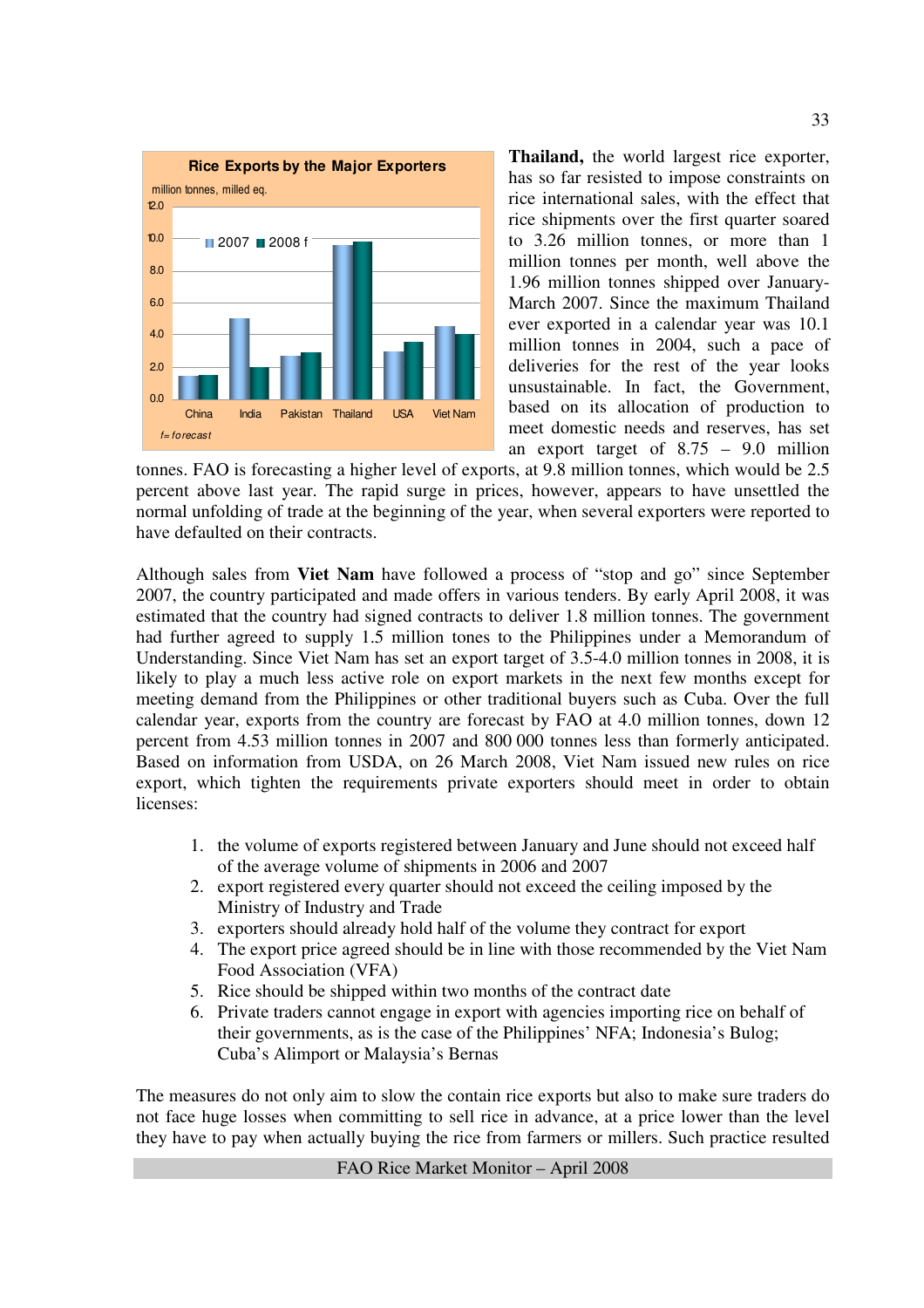in severe losses or contract defaults in previous years. As the new conditions impose a heavy administrative burden on exporters, the possibility to replace the export quota system with an export tax is under discussion. If approved, however, the measure is unlikely to be adopted before 2009.

Rice exports from **Australia** are forecast to hover around 50 000 tonnes, little changed from last year. However, given the lack of domestic supplies from production this year, much of the rice would have to be sourced abroad.

In the light of the bumper paddy crops just harvested in **Indonesia**, the possibility of exporting rice over the year has been prospected by some government officers. This possibility was barred with the passing in April 2008 of a regulation prohibiting rice export unless a 2 million tonnes surplus had been attained.

In Latin America and the Caribbean, **Brazil** introduced a temporary ban on private sector exports on 23 April 2008, when the crop was just being harvested, in reaction to a surge in international demand for rice from countries in Africa and South America. The measure is likely to constraint the volume of shipments over the next few months but, amidst positive expectations over production this year, rice exports are anticipated to remain around last year's level of 200 000 tonnes.

The positive rice production performance in 2007 in the **Dominican Republic** has allowed it to generate surpluses, which the National Rice Commission (CONA) has authorized to export to the tune of 20 000 tonnes in 2008. Reacting to a surge in international demand for rice and rising domestic prices, **Guyana** raised, as of 17 April 2008, the commission applied on rice exports and which is mainly intended to finance activities of the Guyana Rice Development Board (GRDB) and support to the rice industry. The commission was raised: from US\$ 6 to US\$ 9 per tonne in the case of bulk cargo rice, from US\$6 to US\$9 per tonne on polished white rice; from US\$ 6 to US\$ 8 per tonne on packaged rice; and from US\$2 to US\$5 per tonne on broken rice. However, to guarantee stable supplies to the feed industry, the country imposed a total ban on rice bran export and establish a ceiling of 10 000 tonnes on the export of broken rice. In September 2007, **Ecuador** imposed restrictions on rice exports, after domestic prices soared by more than 50 percent. The prohibition was extended in January for another three months as flood incurred losses raised fears that domestic supplies might not be sufficient to cover domestic needs. By mid-April, however, the measure was replaced by a minimum export price. Benefits generated on those exports will serve to establish a Rice Stabilization Fund, the objective of which is to finance the import of machinery, research and extension with the ultimate goal to strengthen the competitiveness of the sector.

## **III. RICE UTILIZATION**

**Despite widespread and pronounced increases in retail prices, per caput rice consumption forecast to rise slightly in 2008**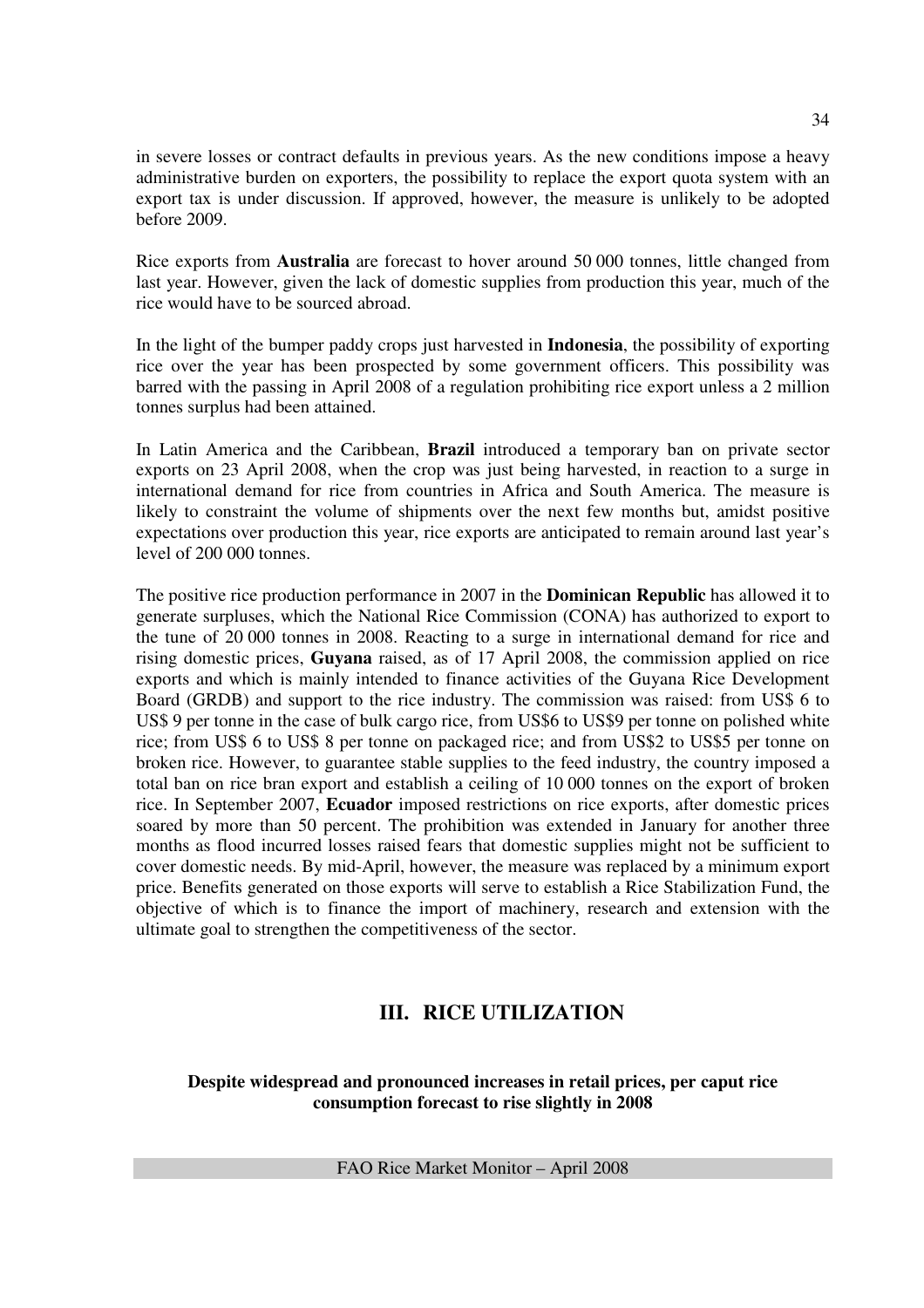Reflecting the increase in world rice output in 2007, much of which is consumed in 2008, and current expectations of bumper crops in Southern Hemisphere countries in 2008, overall rice utilization this year is forecast to grow by 2.2 percent to 437 million tonnes, in milled rice equivalent. Of these, 379 million tonnes are foreseen to be consumed as food, 1.8 percent more than in 2007. As a result, and in contrast with the prevailing general situation of high retail prices, rice per caput food consumption is set to increase by 0.5 percent to 57.2 kilo per year, up from 57.0 kilo in 2007. To some extent, the gain may result from a shift of consumers away from more expensive foods, in particular livestock products.

To some extent, rice consumption this year is being sustained by policy actions aimed at keeping the price of rice affordable to consumers. Measures span from retail price controls, targeted distribution of subsidized rice to eligible households, exemption of tax or import duties, controls on exports, to public stock releases. Most of these moves have severe implications for government incomes and expenditures and are, therefore, difficult to be sustained for lengthy periods. Some of the policy responses are illustrated below, although the list of actions is far from being complete.

In **Asia, Bangladesh** released rice from publicly owned stocks through open-market sales, in an attempt to relieve pressure on prices, after these were reported to have doubled to Taka 40 (US\$ 0.58) per kilo between since January 2007 and January 2008, The rice was sold at a fixed price of Taka 25 (US the\$ 0.36) per kilo, subject to a 3 kilo per person limit. In January 2008, the government announced it would widen its rice distribution programme to cover 16 million people. It had already extended it to 13 million people, after recording heavy losses to floods in late 2007. Despite a positive 2007 production outcome, domestic rice prices in **Cambodia** were reported to have risen by 40 percent from US\$ 230 per tonne in 2007 to US\$ 360 per tonne in recent months, underpinned by large border sales to Thailand and Viet Nam. The government appears to have spent US\$ 10 million already this year to subsidize rice consumer prices, but these have continued to climb, reaching nearly US\$ 1 per kilo in March 2008. In an attempt to avert further price surges, the government announced in March it would suspend exports for two months, in April and May.

Notwithstanding measures, including export restrictions, taken by **India** to keep them under control, retail prices in Delhi were reported to have jumped by 20 percent between August 2007 and February 2008 from Rupee 15 to Rupee 18 per kilo and to have kept rising since then. Some relief is offered through the Targeted Public Distribution System (TPDS), which gives access to rice supplies at subsidized retail prices, especially as these have been kept unchanged since July 2002 Rice retail prices remain at Rupee 7.95 per kilo for the Above-Poverty-Line (APL) households, Rupee 5.65 per kilo for Below-Poverty-Line (BPL) households, and Rupee 3.00 per kilo for the poorest of the poor (AAY). However, in order to diminish the pressure on the TPDS, the system has been rationalized since April 2007 for all States on the basis of their actual purchases from the system between 2003-04 and 2005-06. As a result, while BPL and AAY families will still be eligible to purchase 35 kg of grain per family, per month, allocations to APL households will depend on availability in the Central Pool.

Confronted with surging consumer prices, in February 2008 **Indonesia** raised the number of the population eligible to the subsidized distribution system, from 15.8 million to 19.1 million households and increased the rice rations from 10 kilo to 15 kilo, per month, per household. At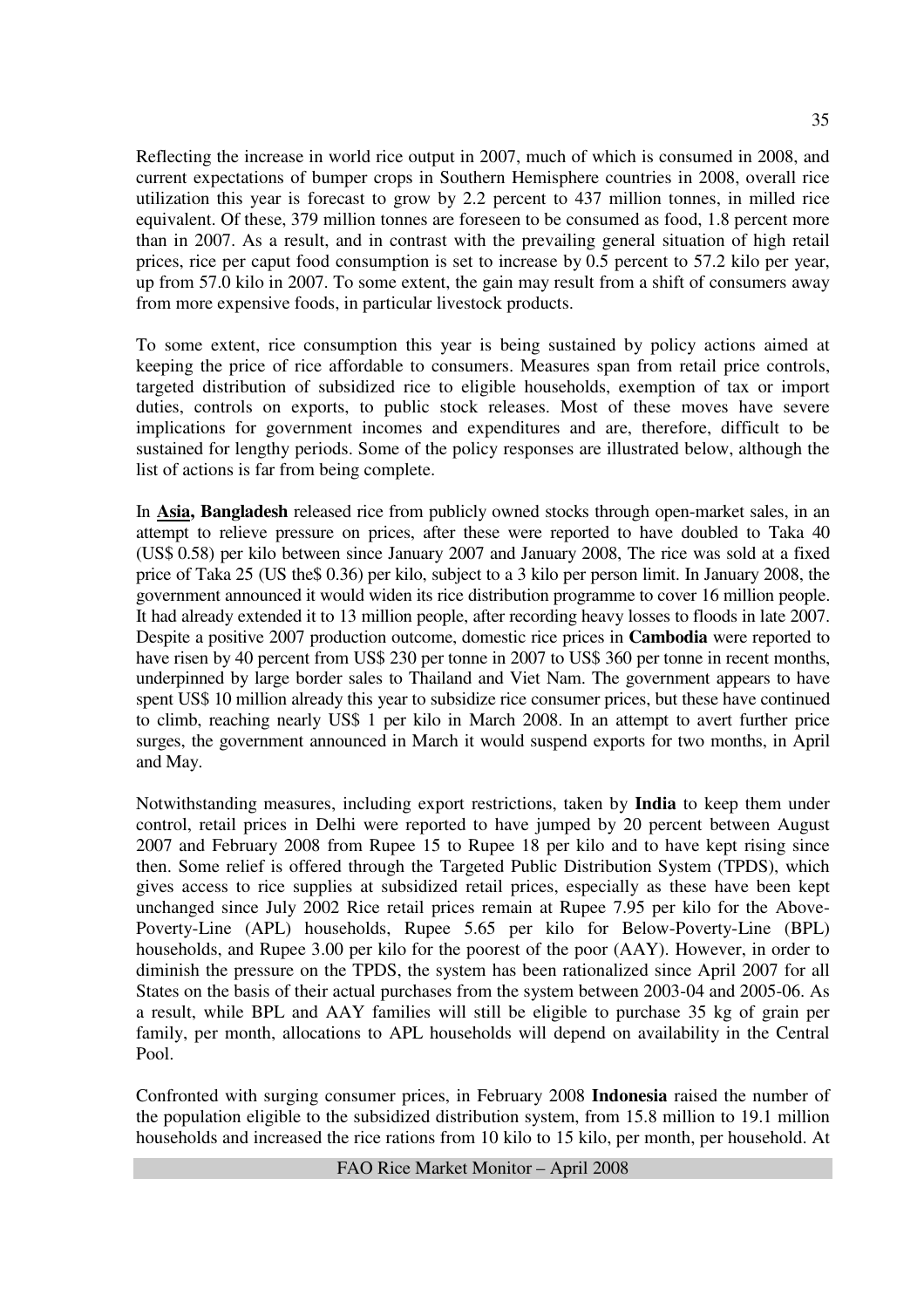the same time, however, the subsidized price to be applied was raised from Rupiah 1 000 per kilo in 2007 to Rupiah 1 600 (US\$ 0.16) per kilo this year. The Government is also committed to keeping market retail prices around Rupiah  $4750 - 6000$  (US\$ 0.51 – 0.65) per kilo, depending on the quality. In **Malaysia**, calls for retail price increases by Bernas, the agency responsible for rice imports, local procurement and distribution, have not found the favour of the Government, so official retail prices of standard rice have not been revised.

**Iraq** relies mainly on imports carried out by the Iraqi Grain Board to meet rice domestic needs. Much of food supplies are distributed under a Public Distribution Programme, established in 1990 following the imposition of UN sanctions, with 60 percent of the population reported to rely on those food rations. The system supplies 10 major food items through trade ministry outlets. In 2008, the Ministry of Trade estimated it needed a budget of US\$ 7 billion to fund the programme, but only obtained US\$ 3 billion. As a result, it was announced that, in 2008, the rations will retain only five products, namely, sugar, flour, rice (3 kilo per person, per ), milk and cooking oil, while the remaining items, which included pulses and soap, will be removed. According to a decision by the Government in January 2008, the distribution system could even be scrapped as of June 2008.

Despite the bumper output in **the Philippines**, numerous articles in recent months reported cases of protests by the population in reaction to rising retail rice prices. Compared to other countries, however, the increases were rather modest, in the order of 16 percent, as the March 2008 retail price quotation reached 25.26 pesos per kilo, compared with 21.77 pesos per kilo in March ? 2007. Amidst relatively good supplies from the bumper 2007 season, combined with large imports of rice, the price jump has been attributed to withholding of stocks by farmers, millers and traders. As a result, the government has threatened to take action against all agents contributing to the formation of rice market shortages.

In April, **Sri Lanka** announced that both wholesale and retail rice prices would be subject to price ceilings. For instance, the price of Samba rice was set at RS 70 per kilo at the retail level and at Rupiah 63 at the wholesale level. The Consumer Protection Authority, by giving to rice the status of essential commodity in January 2008, also ruled out the possibility for traders to change the price levels without the Authority's own authorization.

Meanwhile, to bring relief to local consumers in the wake of strong rising rice prices, **Thailand** agreed on 2 April 2008 to earmark 2.1 million tonnes for subsidized sale.

As of March, strong increases in the prices of imported rice were reported in much of **Africa,** which did not always spread to locally produced rice. This enabled consumers in various countries to turn to other foods, especially locally produced cereals, roots and tubers and vegetables. However, the situation may well worsen in the coming months, coinciding with the lean period, when the availability of locally produced foods dries up. Governments in many countries have taken action to smooth the transmission of higher import prices on local markets. For instance, **Benin** recently extended for three month, starting on 1 April 2008, the exemption of import tariffs on rice, which had been initiated in January 2008. Governments also attempted to fix rice selling prices, to keep them at affordable levels, in **Burkina Faso, Cote d'Ivoire, Mali** and **Niger**. In **Cote d'Ivoire,** the value added tax on retail sales was halved to 9 percent, while **Burkina Faso** launched some subsidized rice sales in deficit areas. In exchange for the tax exemption, granted on 14 March 2008, after rice consumer prices had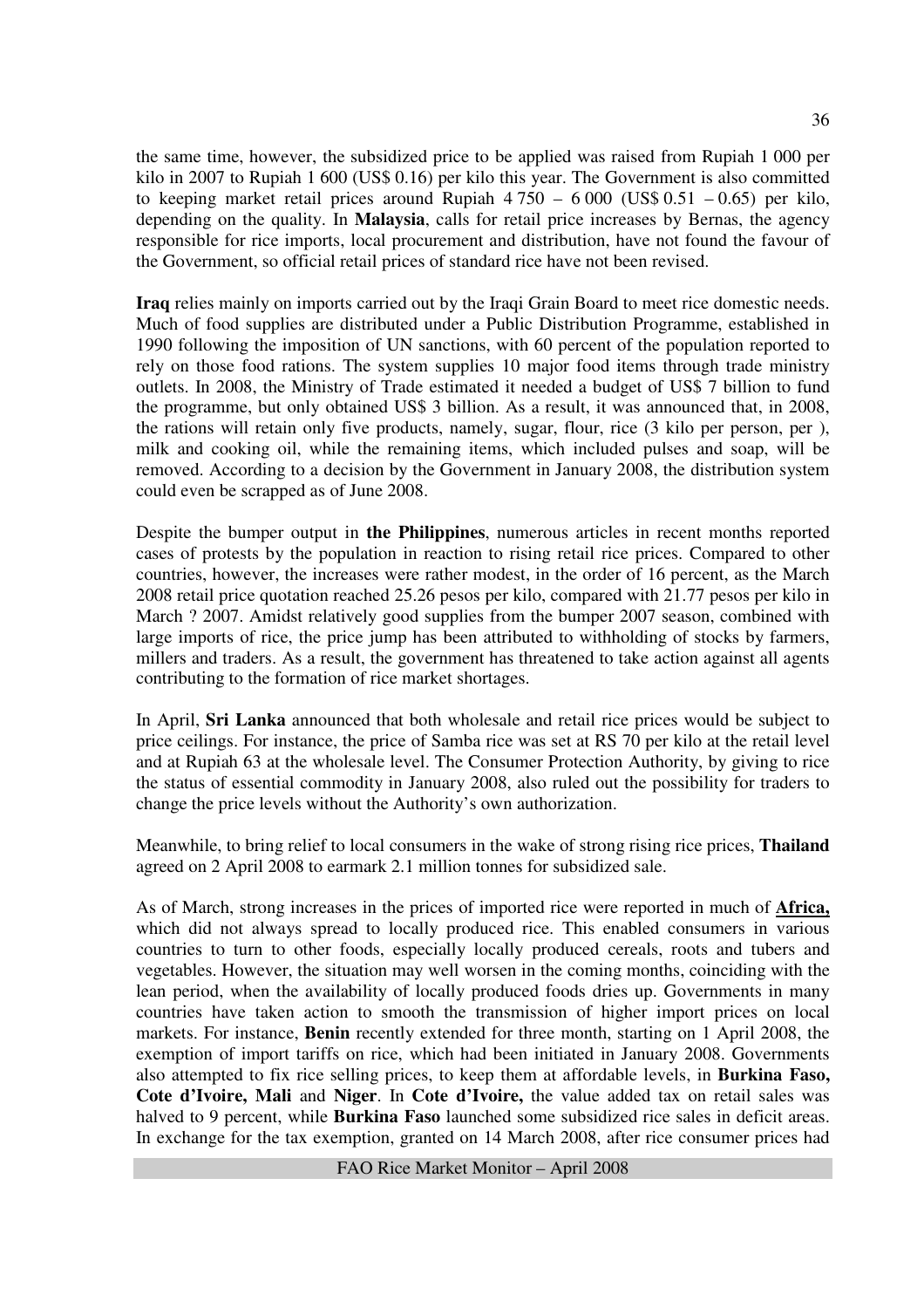surged by 19 percent, importers in **Mali** were asked to charge a maximum wholesale and retail prices of Fcfa 300 000 per tonne and Fcfa 310 000 respectively. Some States in **Nigeria** released grain supplies from their strategic reserves. In **Senegal**, rice importers agreed to lower the price of fully broken rice by Fcfa 15-20 per kilo, in exchange for the suspension of import tariffs. In sharp contrast with the rest of the region, in **Madagascar**, domestic rice prices in April 2008 were reported to have fallen compared with those prevailing in April 2007.

In **Latin America and the Caribbean**, the production shortfall in **Bolivia** was mostly behind a 74 percent and 100 percent surge in wholesale and retail prices respectively between January and December 2007, which led the Government to announce that those agents withholding rice from the market would incur jail sanctions. **Haiti** has faced severe civil unrest in recent months, as food prices surged. In response, the Presidency entered an agreement with rice importers to lower retail prices of imported rice prices by 15 percent, from US\$ 51 to US\$ 43 per 50 kg bag, for a period of 1 month. Out of the US\$ 7 difference, US\$ 3 was to be subsidized by the authorities with the remaining US\$ 5 covered by importers. In addition to imposing restraints on exports, **Guyana** recently announced it would establish, in collaboration with millers, special retail points selling rice at affordable prices. The initiative was first launched in Georgetown. Along with the prohibition to export, the Government of **Brazil** announced it would draw from publicly owned rice stocks to dampen the tendency for domestic prices to rise. A first release of 55 000 tonnes of paddy is to take place on 5 May 2008, starting with an offer price of Reales 28 per 50 kilo bag (US\$ 337 per tonne).

## **IV. GLOBAL RICE STOCKS IN 2008**

#### **World rice stocks carried over in 2008 from the 2007 paddy seasons now forecast to rise slightly from the previous year**



Following the upgrading of production estimates in 2007, global rice inventories at the closure of marketing season in 2008 are now forecast to reach 105.2 million tonnes, up 2.8 million tonnes from the previous forecast of 102.4 million tonnes. Revisions also affected the estimate of global carry over stocks in 2007, which was raised by 1.9 million tonnes to 105.5 million tonnes. The most important 2008 stock revisions since December 2007 concerned **Bangladesh** (+1.6 million tonnes), **Cambodia** (+660 000 tonnes), **China** (-1.6 million tonnes), **India** (+2.2 million tonnes), **Indonesia** (+200 000 tonnes),

**Myanmar** (-300 000 tonnes), **the Philippines** (+300 000 tonnes), **Thailand** (-100 000 tonnes),**Viet Nam** (+150 000 tonnes), **Uruguay** (-107 000 tonnes) and **the United States** (-96 000 tonnes)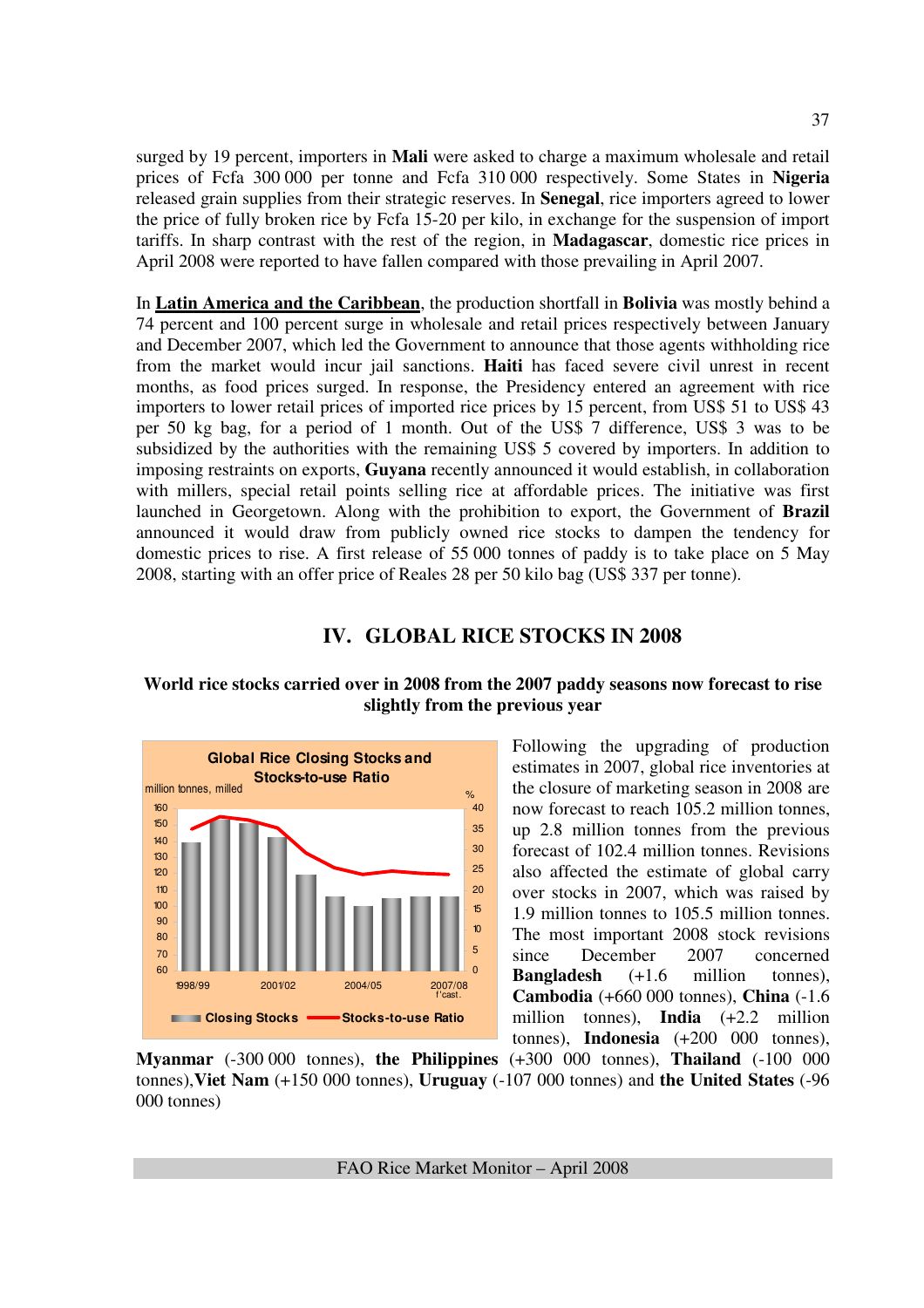At that the current forecast of 105.2 million tonnes, global rice inventories in 2008 would be marginally smaller than their opening levels. The expected slight contraction would be on account of the developed countries, now foreseen to hold 3.0 million tonnes, down from 3.6 million tonnes in 2007. By contrast, rice inventories in the developing countries are anticipated at 102.2 million tonnes in 2008, up from 101.8 million tonnes in 2007. At the regional level, the building up over the season would only concern Asia, as all the other regions are forecast to draw reserves down.

From a trade status perspective, **exporting countries**, as a group, are seen to end their 2007 paddy seasons with larger inventories in 2008, mainly a reflection of the restraints on exports that many of them are currently applying. **India**, in particular, is foreseen to raise the size of rice holding by 21 percent to 16.0 million tonnes, much of which associated to a rebuilding of publicly-owned reserves. **Cambodia, Egypt** and **Laos** are also anticipated to reconstitute stocks somewhat in 2008. By contrast rice inventories are likely to be drawn down heavily in **Pakistan, Thailand** and the **United States**, the three most important exporting countries that have abstained to restrain export. In **Pakistan**, rice carryovers are forecast to be drawn down by 40 percent to 150 000 tonnes. In **Thailand,** they are expected to drop by 15 percent to 3.7 million tonnes by the end of the season, on 31 October 2008, their lowest levels since 2004. The decline will also concern public reserves, which were reported to hold 2 million tonnes of rice by April 2008, down from almost 5 million tonnes one year earlier. The official forecast of the 2008 rice carryover in the **United States** points to an ever sharper decline of 45 percent, to 691 000 tonnes, the lowest inventory in the past ten years. Among other exporting countries, **China, Myanmar** and **Viet Nam** are also estimated to dent somewhat from their reserves, ending the season with somewhat smaller inventories.

Most of the traditional **net importing countries** are now foreseen to draw from their reserves in 2008, as many cut imports this year. Among the few exceptions, **the Philippines** would be able to increase their size, reflecting the expected rises of production in 2007 and larger international purchases over the current year. **Indonesia** is also anticipated to build up reserves somewhat, owing to the bumper 2008 crop. By contrast most of the other major importers, including **Brazil, the Islamic Republic of Iran Iraq, Nigeria** and **Senegal** are forecast to cut their reserves in 2008.

At 105.2 million tonnes, global rice stocks in 2008 would be sufficient to cover 23.7 percent of utilization, slightly down from a 24.2 percent **stock-to-utilization ratio** in 2007.

## **V. INTERNATIONAL PRICES**

**Exceptional surge in world prices witnessed over the first quarter of 2008**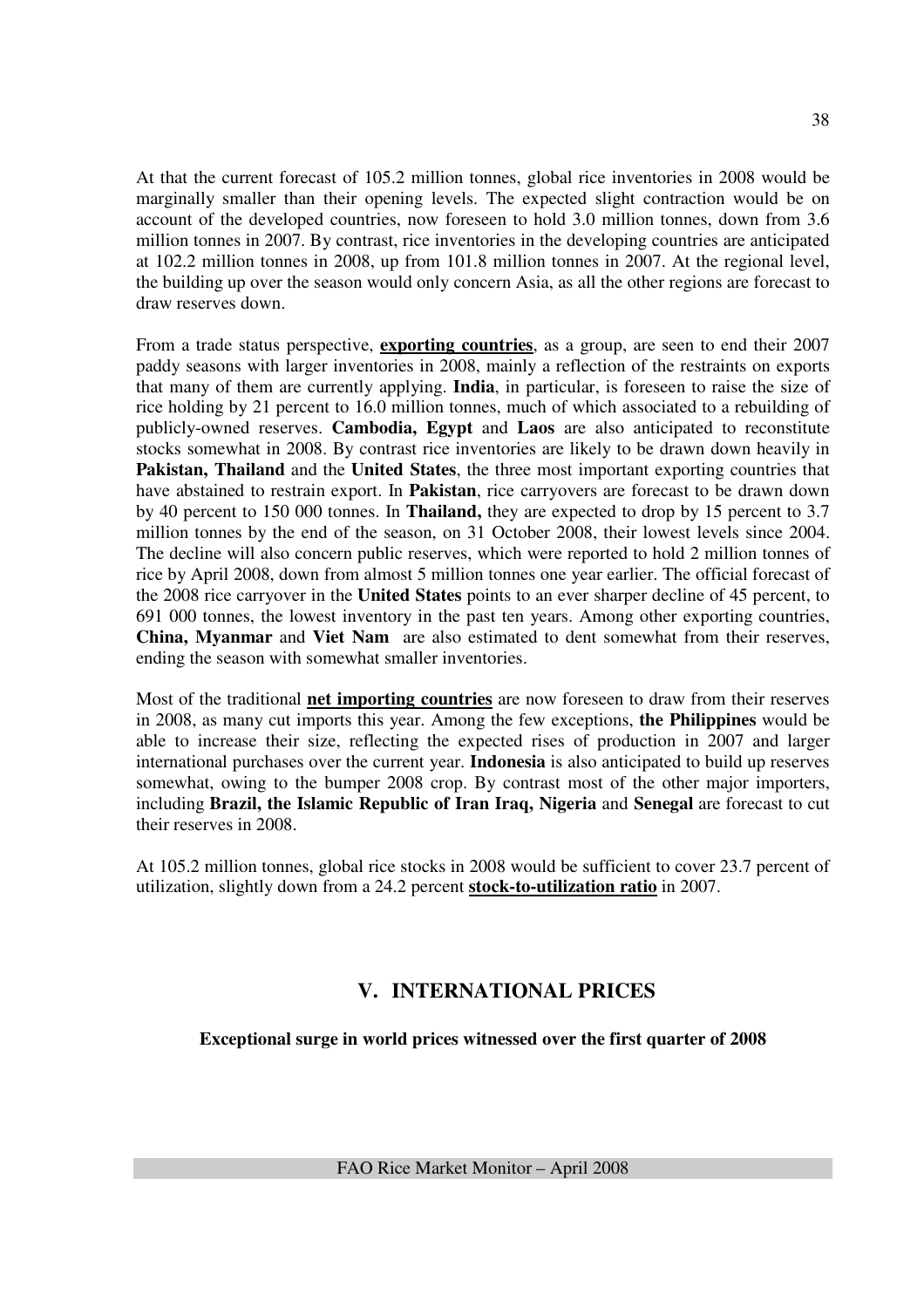

International rice prices have soared since January, accentuating the tendency observed since November 2007, when the increases in prices started becoming particularly pronounced. Until then, rice prices had followed an upward trend for most of 2007, but the gains were far from being as large as those affecting other basic food commodity markets, in particular wheat or maize. The sudden acceleration of prices in November 2007 coincided with the tightening of exports by some major exporting countries and the launching of the first tender by the Philippines' National Food Agency. The magnitude of the price response to the sudden surges in import demand and the limitations of exports is a sign of the thinness of the international rice market, where only 6 or 7 percent of global production is traded.

Where markets are thin, small shifts in production and consumption translate into much larger percentage changes in the volume of trade, amplifying their effect on prices.

The exceptional increases witnessed in the first quarter of 2008 translated into a 76 percent leap in the FAO All Rice Price Index (1998-2000=100), from 157 in December 2007 to 276 in April 2008. The strength concerned all quotations but in particular the lower quality Indica rice, the index of which more than doubled from 166 to 360. The prices of the higher quality Indica rice were also sharply up, with the corresponding price index jumping by 90 percent. The gains over the period were less marked in the case of Aromatic and Japonica rice varieties, at 40 percent and 30 percent respectively.



Despite a tapering of supplies in **Thailand,**  the government so far has resisted restraining sales abroad, as it did not want to tarnish the reputation of the country as a dependable and reliable rice exporter. However, as several of the other major sources of rice were closed, importers increasingly turned to Thailand, which have boosted quotations since November. For instance, the prices of the Thai white rice 100% B, often taken as representative of the world market, has more than doubled since December last year, passing from US\$ 376 to US\$ 853 per tonne in April 2008. The increase was also particularly marked for the Thai A1 Super, fully broken rice, which was quoted US\$ 727 per tonne in April 2008, more than twice the December 2007 level of US\$ 342 per tonne.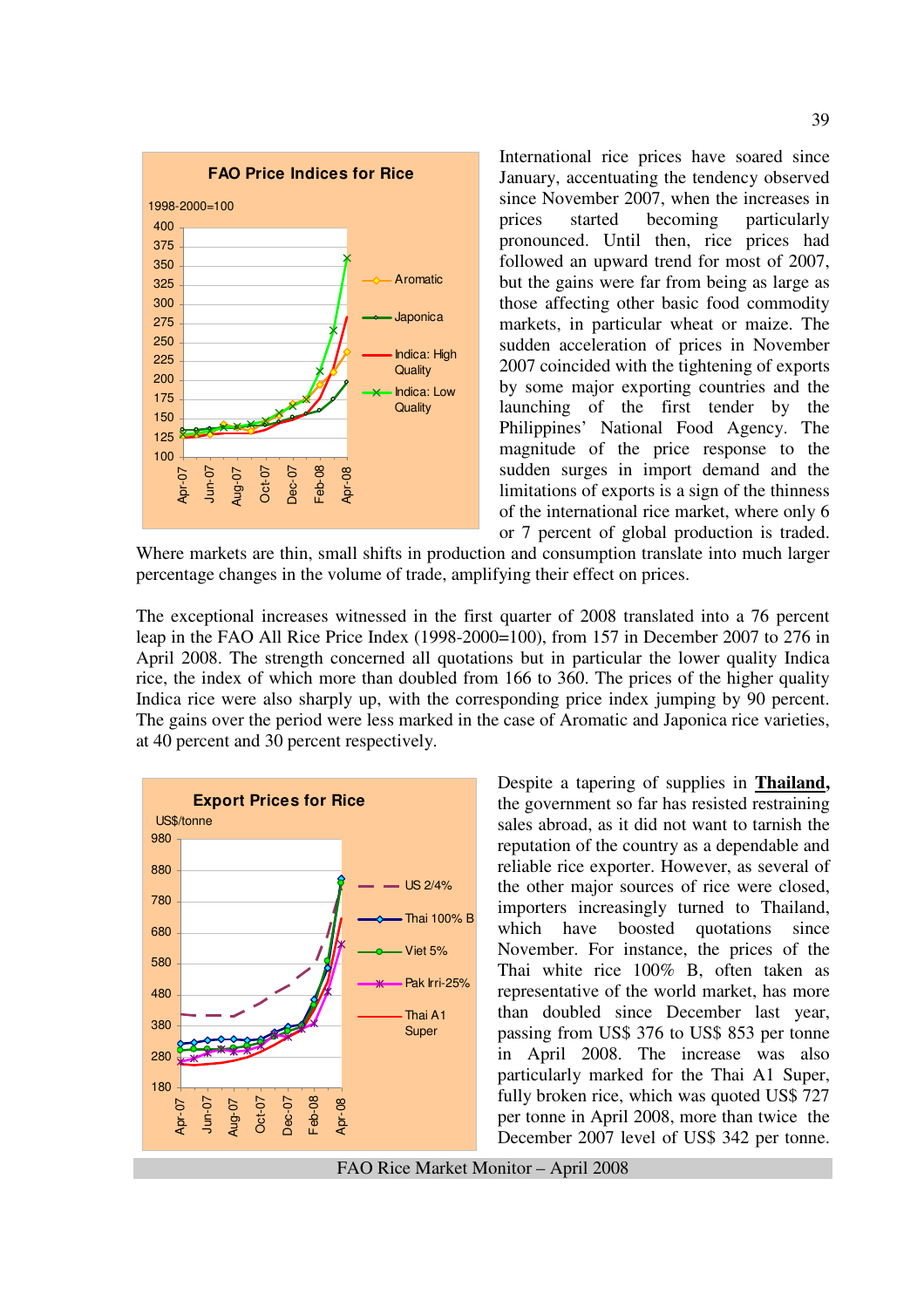The strengthening of prices has affected also the other major exporters. In **Viet Nam**, the Indica 25 percent broken rice was quoted US\$ 755 per tonne in April 2008, up 112 percent from January, overshooting the rice quotation from Thailand for similar grades. Export rice prices also surged in **Pakistan**, where the 25 percent milled rice price was traded at US\$ 641 per tonne in April 2008, still competitive compared with other sources. Reflecting the ban on exports of regular rice, quotations in **India** have not been available since February for rice other than Basmati, the price of which has gained 20 percent since December. Export prices in the **United States** also registered strong gains in recent months, but not as large as in Asian exporting countries. For instance, the US N. 2.4% long grain rice was quoted at US\$ 820 per tonne in April 2008, up 62 percent from December 2007, but less than the quotation of Thai white rice 100% B in April, which is exceptional. Although rice futures prices at the Chicago Board of Trade (CBOT) reached record highs in recent months, reflecting a rush of noncommercial investors into the commodity, largely for portfolio diversification, their influence on actual export prices is unclear.

At this time of the year, new supplies from the 2007 secondary crops in the Northern Hemisphere and from the 2008 main crops in the Southern Hemisphere should start reaching the market, including the Rabi crop in India, the Winter/Spring crop in Viet Nam, the Boro crop in Bangladesh, the 2008 crops in Argentina, Brazil and Uruguay, etc.. As expectations regarding those crops are favourable, the market conditions may ease in the next few months in both exporting and importing countries. They may also encourage market players holding rice to release supplies before the new crops reach the market.

On the import side, the recent withdrawal of a May purchasing auction by the Philippines already relieved pressure from world prices, but this might be only temporary, especially if the country re-enters the market later during the year. The need for it to do so will depend greatly on the quantity of rice the country produces over the first 2008 semester. Meanwhile, as world prices become more affordable, other large importers are likely to return on the international arena to buy, including the Islamic Republic of Iran, Saudi Arabia, Nigeria and Senegal.

As for exporters, the largest supply shortfall stems from India's ban on international sales of non-basmati rice, which has substantially cut availability of rice on the international market. India's relaxation of the ban, in the light of a bumper Rabi crop, would certainly help world prices return to more normal levels, especially if the other major exporters follow suit. If this is not the case, and given the sharp cut in rice reserves held by the other major exporters, including Thailand and the United States, prices may remain high and subject to much variability.

Thus, keeping in mind the large number of uncertainties surrounding the current outlook, either in relation to the size of the coming crops, the possible incidence of cyclones and other natural phenomena, or to the polices implemented by major rice players, international rice prices are expected to remain high, at least until November 2008, even though the next few months might see a reversal in tendency. Depending on the outcome of the 2008 season, the market strength might persist in 2009, meaning prices would remain well above last year level, especially as producers will have to pay much more for their fertilizers, pesticides and fuel.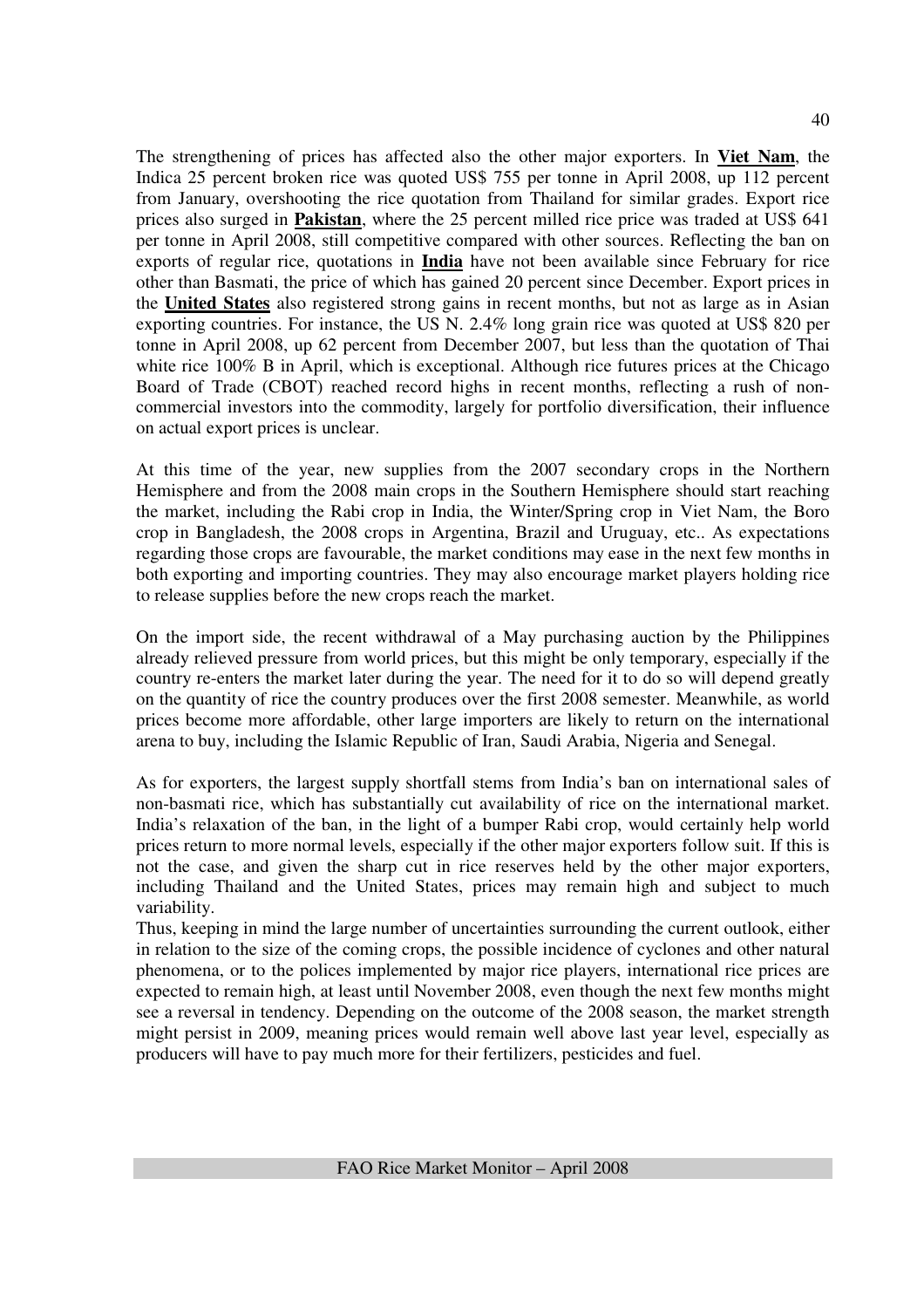|      |           |     | <b>FAO Rice Price Indices</b> |                     |          |          |
|------|-----------|-----|-------------------------------|---------------------|----------|----------|
|      |           | All |                               | <b>Indica</b>       | Japonica | Aromatic |
|      |           |     | High                          | Low                 |          |          |
|      |           |     |                               | $1998 - 2000 = 100$ |          |          |
| 2003 |           | 81  | 79                            | 81                  | 81       | 91       |
| 2004 |           | 102 | 101                           | 110                 | 96       | 96       |
| 2005 |           | 107 | 104                           | 115                 | 107      | 94       |
| 2006 |           | 117 | 114                           | 114                 | 127      | 102      |
| 2007 |           | 137 | 131                           | 139                 | 140      | 136      |
| 2007 | April     | 130 | 125                           | 130                 | 136      | 128      |
|      | May       | 131 | 126                           | 131                 | 135      | 129      |
|      | June      | 133 | 130                           | 134                 | 137      | 130      |
|      | July      | 136 | 131                           | 138                 | 138      | 143      |
|      | August    | 136 | 131                           | 140                 | 138      | 138      |
|      | September | 138 | 131                           | 143                 | 141      | 134      |
|      | October   | 142 | 136                           | 148                 | 142      | 146      |
|      | November  | 149 | 144                           | 157                 | 146      | 154      |
|      | December  | 157 | 149                           | 166                 | 153      | 169      |
| 2008 | January   | 164 | 156                           | 175                 | 156      | 175      |
|      | February  | 184 | 177                           | 212                 | 161      | 195      |
|      | March     | 218 | 217                           | 265                 | 175      | 211      |
|      | April     | 276 | 283                           | 360                 | 198      | 237      |
| 2007 | Jan.-Apr. | 129 | 125                           | 129                 | 136      | 122      |
| 2008 | Jan.-Apr. | 211 | 208                           | 253                 | 173      | 204      |

*Source : FAO* 

*N.B. - The FAO Rice Price Index is based on 16 rice export quotations. "Quality" is defined by the percentage of broken kernels, with high (low) quality referring to rice with less (equal to or more) than 20 percent brokens. The Sub-Index for Aromatic Rice follows movements in prices of Basmati and Fragrant rice.*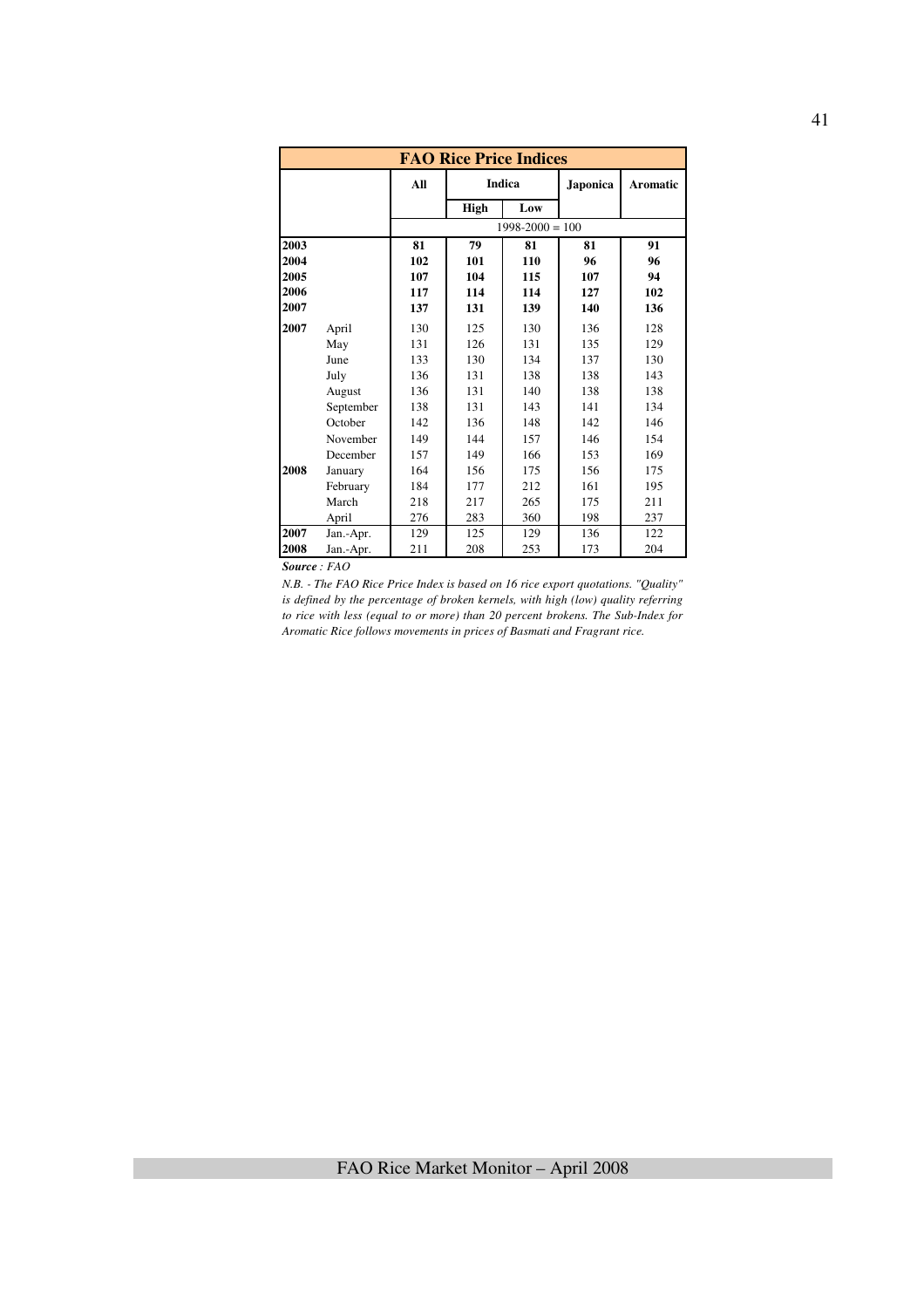|                | <b>EXPORT PRICES FOR RICE</b>                 |                              |                               |                      |             |              |                       |            |                                          |                                             |                                                                  |                                   |                             |
|----------------|-----------------------------------------------|------------------------------|-------------------------------|----------------------|-------------|--------------|-----------------------|------------|------------------------------------------|---------------------------------------------|------------------------------------------------------------------|-----------------------------------|-----------------------------|
|                | Thai<br>White<br>$100\%$ B<br>Second<br>grade | Thai<br>Parboiled<br>$100\%$ | U.S.<br>Long<br>Grain<br>2,4% | <b>Viet</b><br>$5\%$ | Thai<br>25% | India<br>25% | <b>Viet</b><br>25%    | Pak<br>25% | Thai<br>${\bf A1}$<br><b>Super</b><br>1/ | U.S.<br>California<br>Medium<br>Grain<br>2/ | Egypt<br><b>Short</b><br>Grain,<br>Grade<br>2,5% 178<br>Camolino | Pak<br><b>Basmati</b><br>Ordinary | Thai<br>Fragrant<br>$100\%$ |
|                |                                               |                              |                               |                      |             |              | (US \$/tonne, f.o.b.) |            |                                          |                                             |                                                                  |                                   |                             |
| 2003           | 201                                           | 196                          | 284                           | 183                  | 176         | 163          | 167                   | 175        | 151                                      | 370                                         | 291                                                              | 357                               | 449                         |
| 2004           | 244                                           | 247                          | 372                           | 224                  | 225         | n.a.         | 212                   | 230        | 207                                      | 493                                         | 317                                                              | 468                               | 443                         |
| 2005           | 291                                           | 285                          | 319                           | 255                  | 259         | 236          | 239                   | 235        | 219                                      | 418                                         | 327                                                              | 473                               | 404                         |
| 2006           | 311                                           | 300                          | 394                           | 266                  | 269         | 247          | 249                   | 230        | 217                                      | 512                                         | 353                                                              | 516                               | 470                         |
| 2007           | 335                                           | 332                          | 436                           | 313                  | 305         | 292          | 294                   | 290        | 275                                      | 557                                         | 404                                                              | 677                               | 550                         |
|                |                                               |                              |                               |                      |             |              |                       |            |                                          |                                             |                                                                  |                                   |                             |
| 2007           |                                               |                              |                               |                      |             |              |                       |            |                                          |                                             |                                                                  |                                   |                             |
| April          | 322                                           | 314                          | 416                           | 301                  | 289         | 270          | 286                   | 263        | 256                                      | 551                                         | 392                                                              | 625                               | 542                         |
| May            | 325                                           | 319                          | 412                           | 305                  | 292         | n.a.         | 285                   | 273        | 252                                      | 551                                         | 388                                                              | 625                               | 530                         |
| June           | 333                                           | 327                          | 412                           | 304                  | 299         | n.a.         | 285                   | 293        | 255                                      | 536                                         | 406                                                              | 625                               | 533                         |
| July           | 337                                           | 332                          | 412                           | 305                  | 303         | 285          | 287                   | 305        | 261                                      | 529                                         | 396                                                              | 788                               | 546                         |
| August         | 336                                           | 332                          | 409                           | 306                  | 300         | 298          | 289                   | 295        | 269                                      | 535                                         | 401                                                              | 710                               | 548                         |
| September      | 332                                           | 328                          | 430                           | 313                  | 303         | 302          | 296                   | 300        | 279                                      | 576                                         | 401                                                              | 650                               | 546                         |
| October        | 338                                           | 346                          | 452                           | 324                  | 317         | 305          | 300                   | 314        | 297                                      | 584                                         | 393                                                              | 713                               | 568                         |
| November       | 358                                           | 360                          | 481                           | 342                  | 336         | 322          | 305                   | 350        | 318                                      | 584                                         | 444                                                              | 740                               | 587                         |
| December       | 376                                           | 381                          | 506                           | 360                  | 355         | 335          | 342                   | 342        | 342                                      | 584                                         | 469                                                              | 850                               | 611                         |
| 2008           |                                               |                              |                               |                      |             |              |                       |            |                                          |                                             |                                                                  |                                   |                             |
| January        | 385                                           | 389                          | 544                           | 377                  | 368         | 345          | 357                   | 369        | 365                                      | 590                                         | 479                                                              | 888                               | 643                         |
| February       | 463                                           | 490                          | 572                           | 444                  | 455         | n.a.         | 430                   | 388        | 431                                      | 595                                         | 490                                                              | 1040                              | 748                         |
| March          | 567                                           | 607                          | 671                           | 588                  | 540         | n.a.         | 555                   | 488        | 522                                      | 595                                         | 587                                                              | 1100                              | 837                         |
| April          | 853                                           | 874                          | 820                           | 838                  | 787         | n.a.         | 755                   | 641        | 727                                      | 678                                         | n.a.                                                             | 1100                              | 1104                        |
| 2007 Jan.-Apr. | 322                                           | 314                          | 429                           | 299                  | 289         | 268          | 283                   | 252        | 256                                      | 551                                         | 388                                                              | 607                               | 533                         |
| 2008 Jan.-Apr. | 567                                           | 590                          | 652                           | 562                  | 538         | n.a.         | 524                   | 472        | 511                                      | 615                                         | 519                                                              | 1032                              | 833                         |

**Sources**: Jackson Son & Co. (London) Ltd. and other public sources.

 1/ White broken rice. 2/ Up to August 2005 U.S. medium grain No.2, 4%; since September 2005 onwards No. 1, maximum 4-percent brokens, sacked, California mill. Note: Please note that data may have been subject to revision due to temporary unavailability and/or late publishing of weekly price quotations.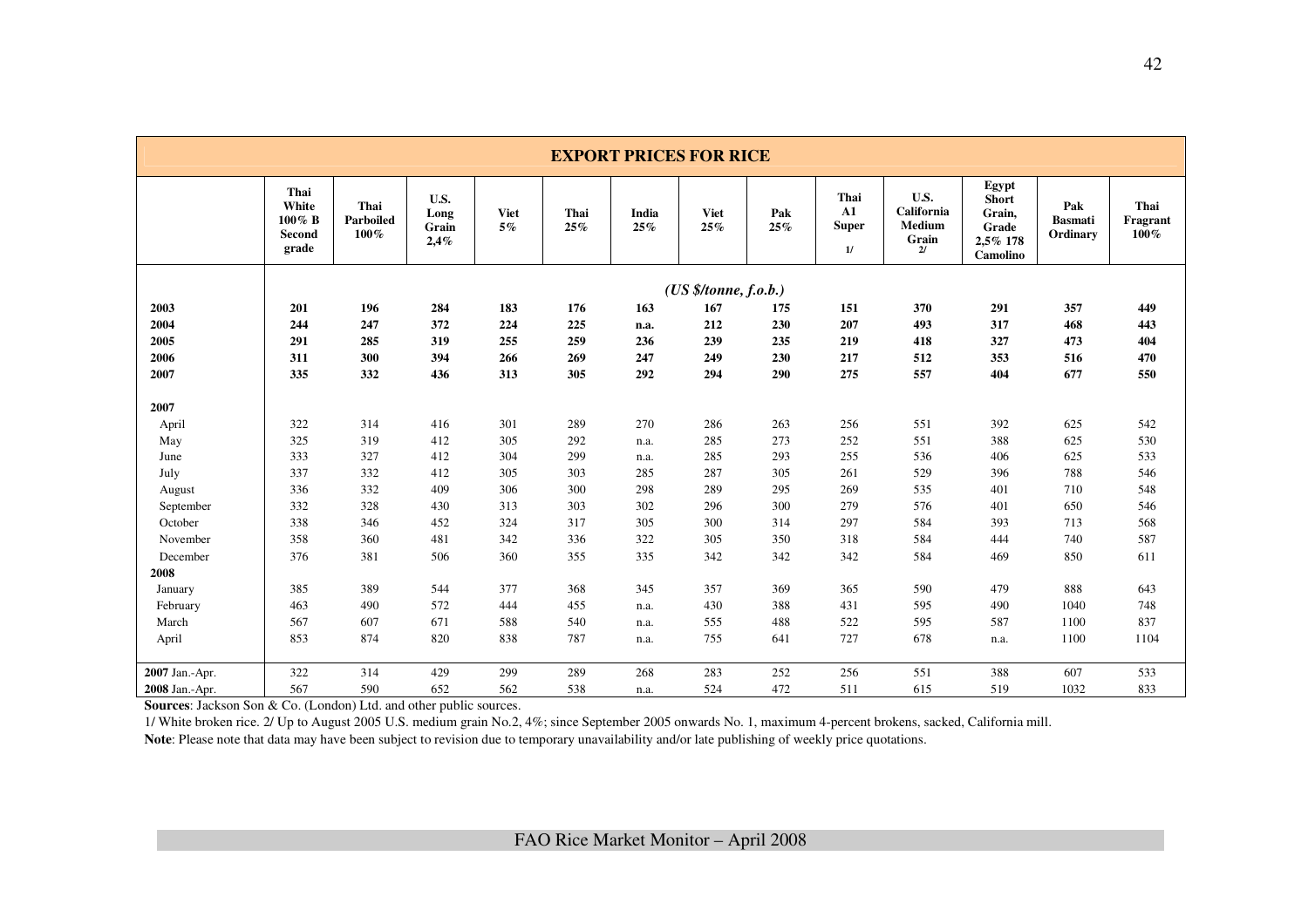| <b>WORLD PADDY PRODUCTION</b>   |             |                     |                    |                                             | <b>WORLD IMPORTS OF RICE</b> |                                    |                               |
|---------------------------------|-------------|---------------------|--------------------|---------------------------------------------|------------------------------|------------------------------------|-------------------------------|
|                                 | 2006        | 2007<br>(estimated) | 2008<br>(forecast) |                                             | 2006                         | 2007<br>(estimated)                | $2008^{1/}$<br>(forecast)     |
|                                 |             | million tonnes      |                    |                                             |                              | million tonnes, milled eq.         |                               |
| <b>WORLD</b>                    | 642.6       | 651.6               | 666.3              | <b>WORLD</b>                                | 29.1                         | 31.0                               | 28.8                          |
| Developing countries            | 617.9       | 627.3               | 642.6              | Developing countries                        | 24.5                         | 26.1                               | 24.1                          |
| Developed countries             | 24.7        | 24.3                | 23.7               | Developed countries                         | 4.6                          | 4.8                                | 4.8                           |
| <b>ASIA</b>                     | 581.9       | 592.1               | 604.7              | <b>ASIA</b>                                 | 13.1                         | 14.5                               | 12.9                          |
| Bangladesh                      | 41.0        | 41.4                | 44.0               | Bangladesh                                  | 0.5                          | 1.4                                | 1.0                           |
| Cambodia                        | 6.3         | 6.4                 | 6.3                | China                                       | 1.2                          | 1.0                                | 1.0                           |
| China                           | 184.1       | 185.5               | 188.6              | of which Taiwan Prov.                       | 0.1                          | 0.1                                | 0.1                           |
| of which Taiwan Prov.           | 1.6         | 1.5                 | 1.6                | Indonesia                                   | 0.7                          | 1.7                                | 0.5                           |
| India                           | 140.0       | 143.5               | 144.0              | Iran, Islamic Rep. of                       | 1.2                          | 1.1                                | 0.9                           |
| Indonesia                       | 54.5        | 57.1                | 58.3               | Iraq                                        | 1.3                          | 0.7                                | 0.8                           |
| Iran, Islamic Rep. of           | 2.6         | 2.8                 | 2.9                | Japan                                       | 0.6                          | 0.7                                | 0.7                           |
| Japan                           | 10.7        | 10.9                | 10.7               | Malaysia                                    | 0.9                          | 0.8                                | 0.8                           |
| Korea Rep. of                   | 6.3         | 5.9                 | 6.2                | Philippines                                 | 1.7                          | 1.8                                | 2.1                           |
| Myanmar                         | 30.6        | 30.0                | 31.6               | Saudi Arabia                                | 1.1                          | 1.1                                | 0.9                           |
| Pakistan                        | 8.2         | 8.2                 | 8.3                | Sri Lanka                                   | 0.0                          | 0.1                                | 0.1                           |
| Philippines                     | 15.5        | 16.7                | 17.5               |                                             |                              |                                    |                               |
| Sri Lanka                       | 3.3         | 3.1                 | 3.2                | <b>AFRICA</b>                               | 9.7                          | 9.8                                | 9.2                           |
| Thailand                        | 29.6        | 31.0                | 32.2               | Côte d'Ivoire                               | 0.9                          | 0.8                                | 0.8                           |
| Viet Nam                        | 35.8        | 35.9                | 36.6               | Nigeria                                     | 1.8                          | 1.7                                | 1.8                           |
|                                 |             |                     |                    | Senegal                                     | 0.8                          | 1.0                                | 0.8                           |
| <b>AFRICA</b>                   | 22.5        | 22.4                | 23.2               | South Africa                                | 0.7                          | 1.0                                | 0.8                           |
| North Africa                    | 6.8         | 6.6                 | 6.6                | <b>CENTRAL AMERICA</b>                      | 2.2                          | 2.4                                | 2.3                           |
| Egypt                           | 6.8         | 6.5                 | 6.6                | Cuba                                        | 0.6                          | 0.7                                | 0.7                           |
|                                 |             |                     |                    | Mexico                                      | 0.6                          | 0.6                                | 0.5                           |
| Sub-Saharan Africa              | 15.7        | 15.8                | 16.5               |                                             |                              |                                    |                               |
| Western Africa<br>Côte d'Ivoire | 9.8<br>1.1  | 9.7<br>1.0          | 10.3<br>1.1        | <b>SOUTH AMERICA</b><br><b>Brazil</b>       | 1.0<br>0.6                   | 1.1<br>0.7                         | 1.2<br>0.8                    |
| Guinea                          | 1.3         | 1.4                 | 1.5                | Peru                                        | 0.0                          | 0.1                                | 0.1                           |
| Mali                            | 1.1         | 1.0                 | 1.2                |                                             |                              |                                    |                               |
| Nigeria                         | 4.0         | 3.9                 | 4.0                | <b>NORTH AMERICA</b>                        | 0.9                          | 1.0                                | 1.0                           |
| Central Africa                  | 0.4         | 0.4                 | 0.4                | Canada                                      | 0.3                          | 0.3                                | 0.3                           |
| Eastern Africa                  | 1.6         | 1.8                 | 1.9                | <b>United States</b>                        | 0.6                          | 0.7                                | 0.7                           |
| Tanzania                        | 1.2         | 1.4                 | 1.5                |                                             |                              |                                    |                               |
| Southern Africa                 | 3.8         | 3.9                 | 3.9                | <b>EUROPE</b>                               | 1.8                          | 1.7                                | 1.8                           |
| Madagascar                      | 3.5         | 3.6                 | 3.6                | $EU$ $2/$                                   | 1.0                          | 1.1                                | 1.3                           |
| Mozambique                      | 0.2         | 0.2                 | 0.2                | Russian Fed.                                | 0.3                          | 0.2                                | 0.2                           |
| <b>CENTRAL AMERICA</b>          | 2.5         | 2.4                 | 2.5                | <b>OCEANIA</b>                              | 0.4                          | 0.4                                | 0.4                           |
| Cuba                            | 0.4         | 0.4                 | 0.5                |                                             |                              |                                    |                               |
| Dominican Rep.                  | 0.7         | 0.7                 | 0.7                |                                             |                              |                                    |                               |
| Mexico                          | 0.3         | 0.3                 | 0.3                |                                             | <b>WORLD EXPORTS OF RICE</b> |                                    |                               |
| <b>SOUTH AMERICA</b>            | 22.4        | 21.9                | 23.6               |                                             | 2006                         | 2007                               | $\boldsymbol{2008}^{1\prime}$ |
| Argentina                       | 1.2         | 1.1                 | 1.3                |                                             |                              | (estimated)                        | (forecast)                    |
|                                 |             |                     |                    |                                             |                              |                                    |                               |
| <b>Brazil</b><br>Colombia       | 11.7<br>2.3 | 11.3<br>2.4         | 12.0<br>2.6        | <b>WORLD</b>                                | 29.1                         | million tonnes, milled eq.<br>31.0 | 28.8                          |
| Peru                            | 2.4         | 2.5                 | 2.5                |                                             | 25.0                         | 27.6                               | 24.7                          |
| Uruguay                         | 1.3         | 1.1                 | 1.4                | Developing countries<br>Developed countries | 4.1                          | 3.5                                | 4.1                           |
|                                 |             |                     |                    |                                             |                              |                                    |                               |
| <b>NORTH AMERICA</b>            | 8.8         | 9.0                 | 8.7                | <b>ASIA</b>                                 | 22.2                         | 24.6                               | 22.2                          |
| <b>United States</b>            | 8.8         | 9.0                 | 8.7                | China                                       | 1.3                          | 1.4                                | 1.5                           |
|                                 |             |                     |                    | of which Taiwan Prov.                       | 0.0                          | 0.0                                | 0.0                           |
| <b>EUROPE</b>                   | 3.5         | 3.6                 | 3.6                | India                                       | 4.4                          | 5.0                                | 2.0                           |
| EU 2/                           | 2.6         | 2.7                 | 2.7                | Myanmar                                     | 0.1                          | 0.0                                | 0.6                           |
|                                 |             |                     |                    | Pakistan                                    | 3.4                          | 2.7                                | 2.9                           |
| <b>OCEANIA</b>                  | 1.1         | 0.2                 | 0.0                | Thailand                                    | 7.4                          | 9.6                                | 9.8                           |
| Australia                       | 1.0         | 0.2                 | 0.0                | Viet Nam                                    | 4.7                          | 4.5                                | 4.0                           |

|            | <b>DY PRODUCTION</b> |            | <b>WORLD IMPORTS OF RICE</b> |      |                            |                               |
|------------|----------------------|------------|------------------------------|------|----------------------------|-------------------------------|
| 2006       | 2007                 | 2008       |                              | 2006 | 2007                       | $\boldsymbol{2008}^{1\prime}$ |
|            | (estimated)          | (forecast) |                              |      | (estimated)                | (forecast)                    |
|            | million tonnes       |            |                              |      | million tonnes, milled eq. |                               |
| 642.6      | 651.6                | 666.3      | <b>WORLD</b>                 | 29.1 | 31.0                       | 28.8                          |
| 617.9      | 627.3                | 642.6      | Developing countries         | 24.5 | 26.1                       | 24.1                          |
| 24.7       | 24.3                 | 23.7       | Developed countries          | 4.6  | 4.8                        | 4.8                           |
| 581.9      | 592.1                | 604.7      | <b>ASIA</b>                  | 13.1 | 14.5                       | 12.9                          |
| 41.0       | 41.4                 | 44.0       | Bangladesh                   | 0.5  | 1.4                        | 1.0                           |
| 6.3        | 6.4                  | 6.3        | China                        | 1.2  | 1.0                        | 1.0                           |
| 184.1      | 185.5                | 188.6      | of which Taiwan Prov.        | 0.1  | 0.1                        | 0.1                           |
| 1.6        | 1.5                  | 1.6        | Indonesia                    | 0.7  | 1.7                        | 0.5                           |
| 140.0      | 143.5                | 144.0      | Iran, Islamic Rep. of        | 1.2  | 1.1                        | 0.9                           |
| 54.5       | 57.1                 | 58.3       | Iraq                         | 1.3  | 0.7                        | 0.8                           |
| 2.6        | 2.8                  | 2.9        | Japan                        | 0.6  | 0.7                        | 0.7                           |
| 10.7       | 10.9                 | 10.7       | Malaysia                     | 0.9  | 0.8                        | 0.8                           |
| 6.3        | 5.9                  | 6.2        | Philippines                  | 1.7  | 1.8                        | 2.1                           |
| 30.6       | 30.0                 | 31.6       | Saudi Arabia                 | 1.1  | 1.1                        | 0.9                           |
| 8.2        | 8.2                  | 8.3        | Sri Lanka                    | 0.0  | 0.1                        | 0.1                           |
| 15.5       | 16.7                 | 17.5       |                              |      |                            |                               |
| 3.3        | 3.1                  | 3.2        | <b>AFRICA</b>                | 9.7  | 9.8                        | 9.2                           |
| 29.6       | 31.0                 | 32.2       | Côte d'Ivoire                | 0.9  | 0.8                        | 0.8                           |
| 35.8       | 35.9                 | 36.6       | Nigeria                      | 1.8  | 1.7                        | 1.8                           |
|            |                      |            | Senegal                      | 0.8  | 1.0                        | 0.8                           |
| 22.5       | 22.4                 | 23.2       | South Africa                 | 0.7  | 1.0                        | 0.8                           |
| 6.8        | 6.6                  | 6.6        | <b>CENTRAL AMERICA</b>       | 2.2  | 2.4                        | 2.3                           |
| 6.8        | 6.5                  | 6.6        | Cuba                         | 0.6  | 0.7                        | 0.7                           |
|            |                      |            | Mexico                       | 0.6  | 0.6                        | 0.5                           |
| 15.7       | 15.8                 | 16.5       |                              |      |                            |                               |
| 9.8        | 9.7                  | 10.3       | <b>SOUTH AMERICA</b>         | 1.0  | 1.1                        | 1.2                           |
| 1.1        | 1.0                  | 1.1        | <b>Brazil</b>                | 0.6  | 0.7                        | 0.8                           |
| 1.3<br>1.1 | 1.4<br>1.0           | 1.5<br>1.2 | Peru                         | 0.0  | 0.1                        | 0.1                           |
| 4.0        | 3.9                  | 4.0        | <b>NORTH AMERICA</b>         | 0.9  | 1.0                        | 1.0                           |
| 0.4        | 0.4                  | 0.4        | Canada                       | 0.3  | 0.3                        | 0.3                           |
| 1.6        | 1.8                  | 1.9        | <b>United States</b>         | 0.6  | 0.7                        | 0.7                           |
| 1.2        | 1.4                  | 1.5        |                              |      |                            |                               |
| 3.8        | 3.9                  | 3.9        | <b>EUROPE</b>                | 1.8  | 1.7                        | 1.8                           |
| 3.5        | 3.6                  | 3.6        | EU 2/                        | 1.0  | 1.1                        | 1.3                           |
| 0.2        | 0.2                  | 0.2        | Russian Fed.                 | 0.3  | 0.2                        | 0.2                           |
|            |                      |            |                              |      |                            |                               |
| 2.5        | 2.4                  | 2.5        | <b>OCEANIA</b>               | 0.4  | 0.4                        | 0.4                           |
| 0.4        | 0.4                  | 0.5        |                              |      |                            |                               |

| Mexico                                | 0.3  | 0.3  | 0.3  | <b>WORLD EXPORTS OF RICE</b> |      |                            |                          |
|---------------------------------------|------|------|------|------------------------------|------|----------------------------|--------------------------|
| <b>SOUTH AMERICA</b>                  | 22.4 | 21.9 | 23.6 |                              | 2006 | 2007                       | $\boldsymbol{2008}^{1/}$ |
| Argentina                             | 1.2  | 1.1  | 1.3  |                              |      | (estimated)                | (forecast)               |
| Brazil                                | 11.7 | 11.3 | 12.0 |                              |      | million tonnes, milled eq. |                          |
| Colombia                              | 2.3  | 2.4  | 2.6  | <b>WORLD</b>                 | 29.1 | 31.0                       | 28.8                     |
| Peru                                  | 2.4  | 2.5  | 2.5  | Developing countries         | 25.0 | 27.6                       | 24.7                     |
| Uruguay                               | 1.3  | 1.1  | 1.4  | Developed countries          | 4.1  | 3.5                        | 4.1                      |
| <b>NORTH AMERICA</b>                  | 8.8  | 9.0  | 8.7  | <b>ASIA</b>                  | 22.2 | 24.6                       | 22.2                     |
| <b>United States</b>                  | 8.8  | 9.0  | 8.7  | China                        | 1.3  | 1.4                        |                          |
|                                       |      |      |      | of which Taiwan Prov.        | 0.0  | 0.0                        | 0.0                      |
| <b>EUROPE</b>                         | 3.5  | 3.6  | 3.6  | India                        | 4.4  | 5.0                        | 2.0                      |
| EU 2/                                 | 2.6  | 2.7  | 2.7  | Myanmar                      | 0.1  | 0.0                        | 0.6                      |
|                                       |      |      |      | Pakistan                     | 3.4  | 2.7                        | 2.9                      |
| <b>OCEANIA</b>                        | 1.1  | 0.2  | 0.0  | Thailand                     | 7.4  | 9.6                        | 9.8                      |
| Australia                             | 1.0  | 0.2  | 0.0  | Viet Nam                     | 4.7  | 4.5                        | 4.0                      |
|                                       |      |      |      | <b>AFRICA</b>                | 1.0  | 1.2                        | 0.9                      |
|                                       |      |      |      | Egypt                        | 1.0  | 1.2                        | 0.9                      |
|                                       |      |      |      | <b>SOUTH AMERICA</b>         | 2.0  | 1.9                        | 2.0                      |
|                                       |      |      |      | Argentina                    | 0.5  | 0.4                        | 0.5                      |
|                                       |      |      |      | Guyana                       | 0.2  | 0.3                        | 0.2                      |
|                                       |      |      |      | Uruguay                      | 0.8  | 0.8                        | 0.9                      |
|                                       |      |      |      | <b>NORTH AMERICA</b>         | 3.3  | 3.0                        | 3.5                      |
|                                       |      |      |      | <b>United States</b>         | 3.3  | 3.0                        | 3.5                      |
|                                       |      |      |      | <b>EUROPE</b>                | 0.2  | 0.2                        | 0.2                      |
| <b>FOOTNOTES:</b>                     |      |      |      | EU 2/                        | 0.1  | 0.2                        | 0.2                      |
| Totals computed from unrounded data.  |      |      |      |                              |      |                            |                          |
| 1/ Tentative.                         |      |      |      | <b>OCEANIA</b>               | 0.5  | 0.1                        | 0.1                      |
| 2/ EU-25 until 2006, EU-27 from 2007. |      |      |      | Australia                    | 0.5  | 0.1                        | 0.1                      |

## FAO Rice Market Monitor – April 2008

43